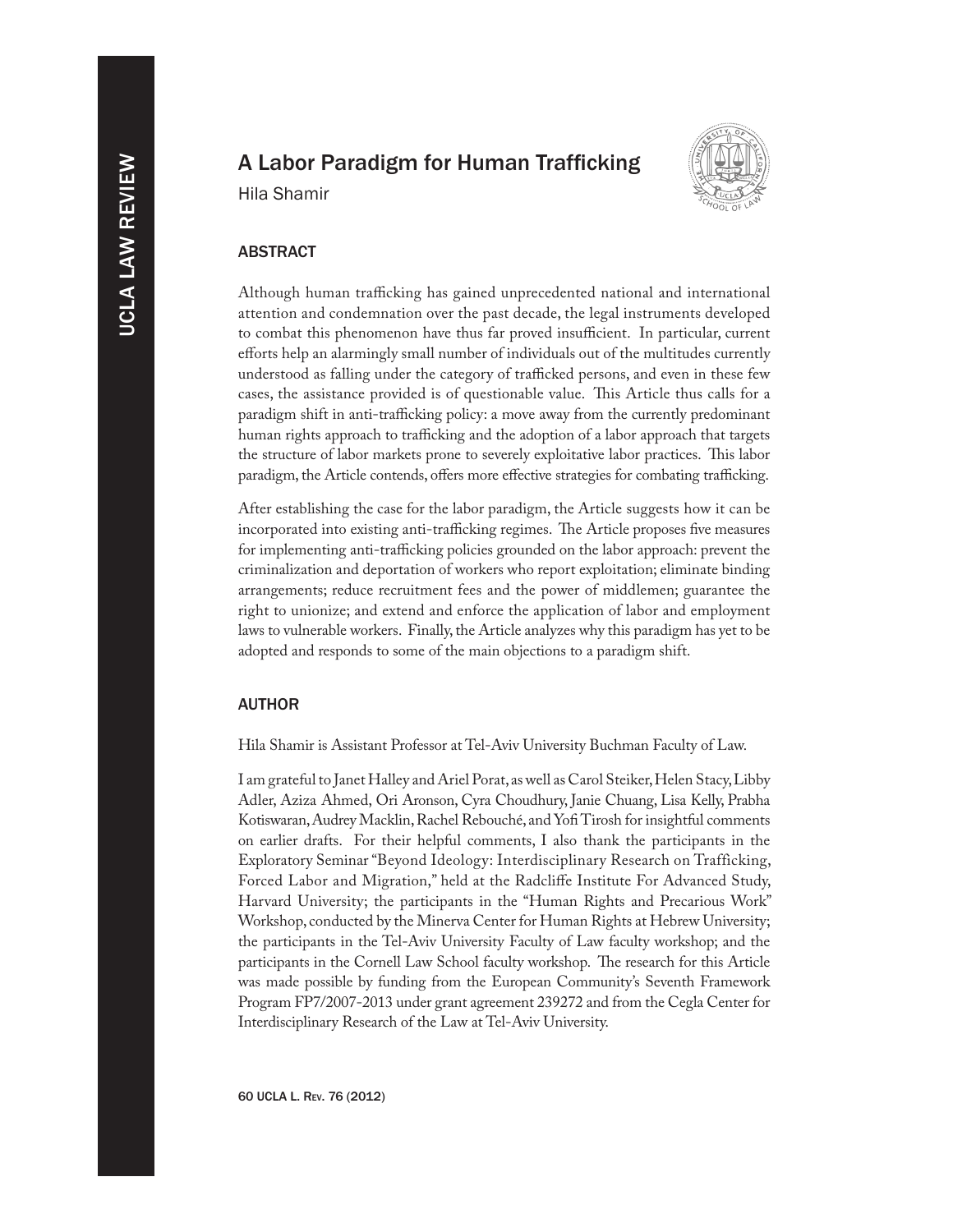# TABLE OF CONTENTS

| L   |    |                                                                     |
|-----|----|---------------------------------------------------------------------|
|     | А. |                                                                     |
|     | В. |                                                                     |
| H.  |    |                                                                     |
|     | А. |                                                                     |
|     | В. | A Critical Account of the Human Rights Anti-trafficking Paradigm 98 |
|     |    | $\mathbf{1}$ .                                                      |
|     |    | 2.                                                                  |
|     |    | 3.                                                                  |
|     |    | a.                                                                  |
|     |    | b.                                                                  |
|     |    | Implementing the Labor Approach to Anti-trafficking 112<br>4.       |
|     | C. |                                                                     |
|     |    | $1_{-}$                                                             |
|     |    | A Case Study: Trafficking in Migrant Agricultural Workers 122<br>2. |
| HI. |    |                                                                     |
|     | А. | Why Is a Labor Approach Absent From Prevailing                      |
|     |    |                                                                     |
|     | В. | Regulation Is Insufficient for Fighting Modern-Day Slavery 130      |
|     | C. | The Risk of Undermining the Current Anti-trafficking Paradigm 133   |
|     |    |                                                                     |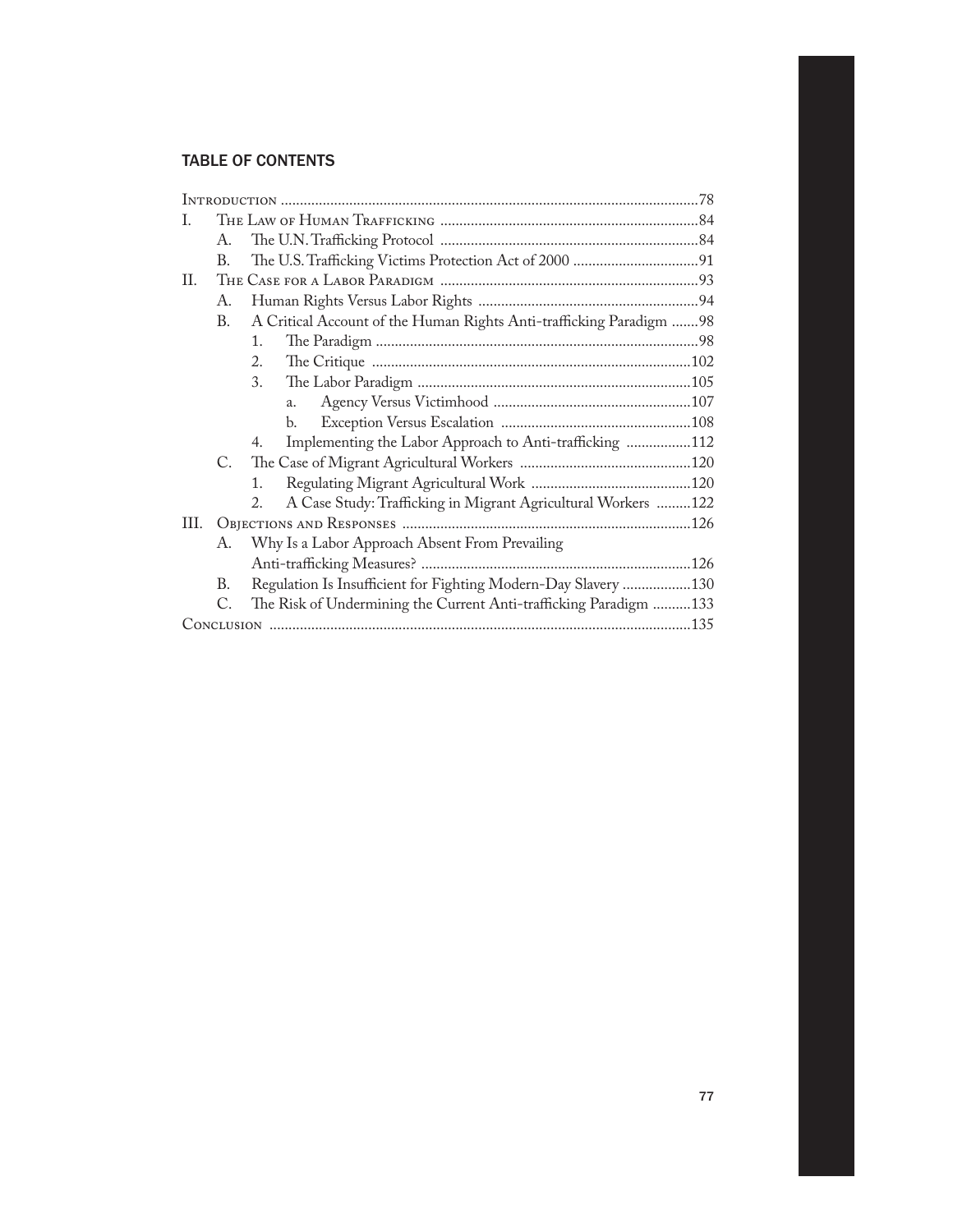# **INTRODUCTION**

The last decade witnessed growing interest in human trafficking as a legal category in international and national law. After a long period of seeming indifference, there appears to be rising global willingness to take steps to address this phenomenon.<sup>1</sup> The two central expressions of international willingness to address trafficking have been the United Nations Protocol to Prevent, Suppress and Punish Trafficking in Persons, Especially Women and Children, 2000 (Trafficking Protocol)<sup>2</sup> and the U.S. Trafficking Victims Protection Act of 2000 (TVPA).<sup>3</sup> The Trafficking Protocol is the most significant international anti-trafficking instrument to date, while the impact of the TVPA has stretched far beyond U.S. borders to shape foreign anti-trafficking policies.<sup>4</sup> Over a decade since coming into force, their combined operation has transformed how the world contends with human trafficking.

After ratifying the Trafficking Protocol and in compliance with TVPA minimum standards, many countries passed anti-trafficking legislation and developed anti-trafficking policies. The result has been the rapid development of a remarkably uniform anti-trafficking framework across the globe.<sup>5</sup> In fact, according to the United Nations Office on Drug and Crime (UNODC), by 2009 as many as

<sup>1</sup>. UNITED NATIONS OFFICE ON DRUGS & CRIME, GLOBAL REPORT ON TRAFFICKING IN PERSONS 6 (2009) [hereinafter UNODC GLOBAL REPORT] (explaining that after a period of indifference, the world is increasingly mobilizing to combat trafficking).

<sup>2</sup>. Protocol to Prevent, Suppress and Punish Trafficking in Persons, Especially Women and Children, Supplementing the United Nations Convention Against Transnational Organized Crime, *opened for signature* Dec. 12, 2000, S. TREATY DOC.NO. 108-16, 2237 U.N.T.S. 319 (entered into force Dec. 25, 2003) [hereinafter Trafficking Protocol].

<sup>3</sup>. Pub. L. No. 106-386, div. A, 114 Stat. 1466 (codified as amended in scattered sections of 18 U.S.C. & 22 U.S.C.), *amended by* Trafficking Victims Protection Reauthorization Act of 2003, Pub. L. No. 108-193, 117 Stat. 2875 (codified at 18 U.S.C. § 1595 & 22 U.S.C. § 7109(a) (2006)), Trafficking Victims Protection Reauthorization Act of 2005, Pub. L. No. 109-164, 119 Stat. 3558 (2006) (codified in scattered sections of 18 U.S.C., 22 U.S.C. & 42 U.S.C.), *and*William Wilberforce Trafficking Victims Protection Reauthorization Act of 2008, Pub. L. No. 110-457, 122 Stat. 5044 (codified in scattered sections of 8 U.S.C., 18 U.S.C. & 22 U.S.C.).

<sup>4</sup>. Janie Chuang, *The United States as Global Sheriff: Using Unilateral Sanctions to Combat Human Trafficking*, 27 MICH. J. INT'L L. 437, 439 (2006) (describing the TVPA as "one of the most comprehensive pieces of domestic anti-trafficking legislation in the world").

<sup>5</sup>. *See* Anne T. Gallagher, *HumanRights andHumanTrafficking: QuagmireorFirm Ground?AResponse to James Hathaway*, 49 VA. J. INT'L L. 789, 791 (2009) ("This framework is truly remarkable—not just in the speed of its development, but also in its uniformity and relatively high level of consistency with international standards."); Rhacel Salazar Parreñas, *Trafficked? Filipino Hostesses in Tokyo's Nightlife Industry*, 18 YALE J.L. & FEMINISM 145, 169–77 (2006) (analyzing the downside of this uniformity and criticizing the "one size fits all" approach).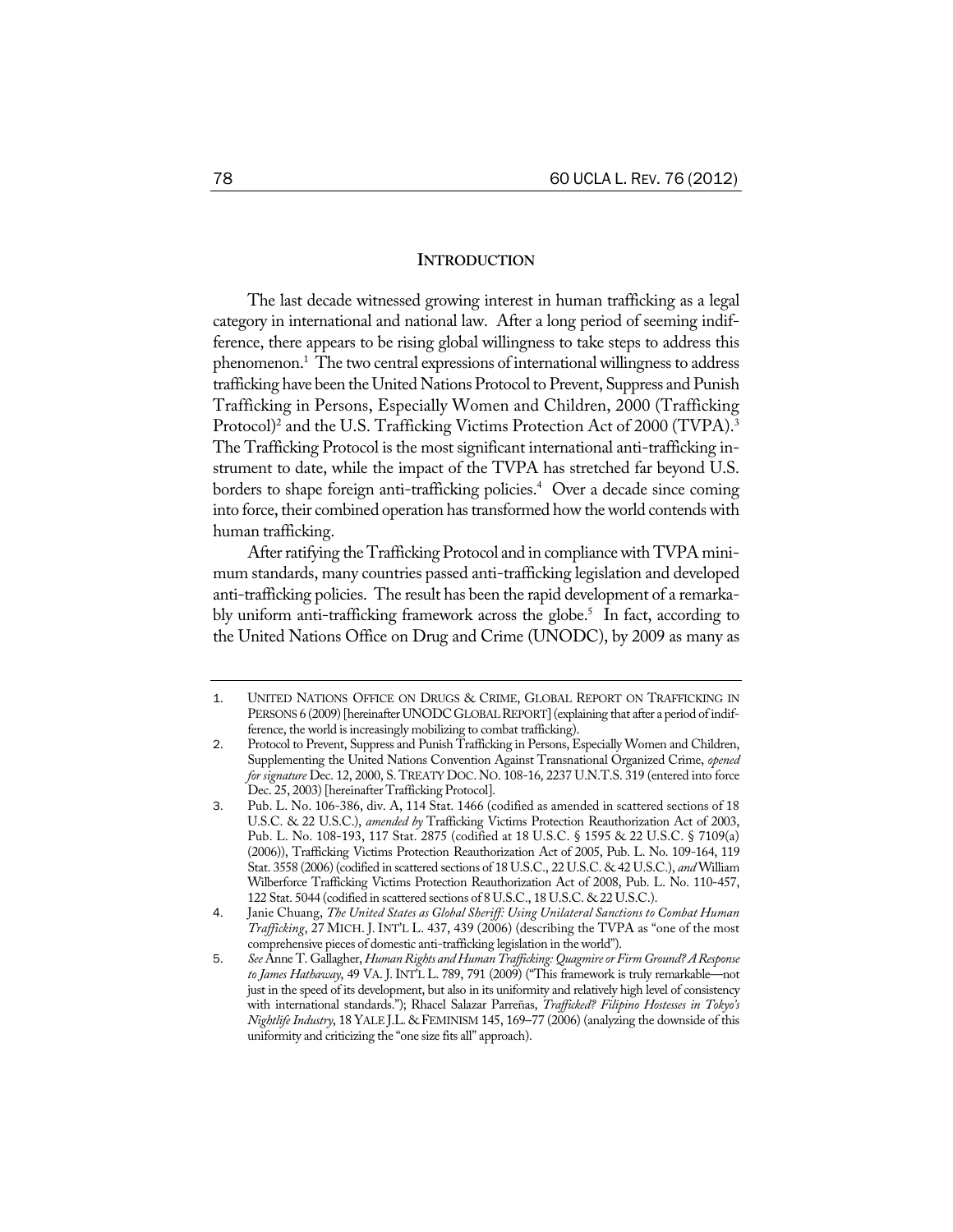125 countries had enacted specific anti-trafficking legislation.<sup>6</sup> The emerging framework, which incorporates elements of the Trafficking Protocol and the TVPA into national anti-trafficking laws, consists of laws that adopt what has become known as the "3 Ps" paradigm—prevention, prosecution, and protection—with anti-trafficking efforts, concentrating mostly on the criminalization of trafficking, but also on creating programs to assist, rehabilitate, and eventually repatriate trafficked persons.

Yet despite this worldwide mobilization against human trafficking, the academic literature on anti-trafficking efforts has been largely critical of the emerging legal paradigm. A central point of criticism is that the implementation of these international and national legal instruments has focused on sex trafficking—the trafficking of women and girls into the sex industry for the purpose of prostitution while tending to ignore labor trafficking $^7\!-\!$ the trafficking of persons for the purpose of labor exploitation into other labor sectors.<sup>8</sup> Another commonly voiced contention is that both the Trafficking Protocol and the TVPA reflect a weak commitment to protecting and respecting the human rights of those who are trafficked, instead placing excessive emphasis on strengthening border control and criminalization of the trafficking activity.9

<sup>6</sup>. UNODC GLOBALREPORT, *supra* note 1, at 22 (reporting that out of the 155 countries surveyed, 63 percent had passed laws addressing trafficking in persons, while an additional 17 percent had passed laws covering only certain elements of trafficking).

<sup>7.</sup> Throughout the Article I use the term human trafficking and trafficking in persons interchangeably. When describing or referring to the ongoing debate about the meaning and scope of human trafficking,Ifollow the norms of the debate and discuss sex trafficking—trafficking into the sex industry and labor trafficking—trafficking into all other labor sectors—as separate subcategories of human trafficking. However, I do not view the two as separate. Accordingly, in the rest of the Article I use the term labor trafficking to refer generally to the trafficking of persons for the purpose of exploitation into various labor sectors, such as the sex sector, agriculture sector, domestic work sector, or construction sector.

<sup>8</sup>. *E.g.*, Grace Chang & Kathleen Kim, *Reconceptualizing Approaches to Human Trafficking: New Directions and Perspectives from the Field(s)*, 3 STAN. J. C.R. & C.L. 317, 320–21 (2007) (suggesting that enforcement agencies focus on sex trafficking and neglect the broader trafficking phenomenon); Janie A. Chuang, *Rescuing Trafficking From Ideological Capture: Prostitution Reform and Antitrafficking Law and Policy*, 158 U.PA.L.REV. 1655, 1657 (2010) (describing the domination of sexsector trafficking and prostitution on trafficking policies and debates).

<sup>9</sup>. *See, e.g.*, Joan Fitzpatrick, *Trafficking as a Human Rights Violation: The Complex Intersection of Legal Frameworks for Conceptualizing and Combating Trafficking*, 24 MICH. J. INT'L L. 1143, 1144–46 (2003) (arguing that trafficking should be understood first and foremost as a violation of human rights); Anne Gallagher, *Human Rights and the New UN Protocols on Trafficking and Migrant Smuggling:APreliminaryAnalysis*, 23 HUM.RTS.Q. 975, 994 (2001) (describing the border control focus of the protocol and the "far from ideal" protection of human rights it offers). For criticism of the TVPA, see, for example, Chuang, *supra* note 4, at 471 (criticizing the insufficient attention to human rightsin the U.S. minimum standards), and Dina Francesca Haynes,*(Not)FoundChained to a Bed in a Brothel: Conceptual, Legal, and Procedural Failures to Fulfill the Promise of the Trafficking*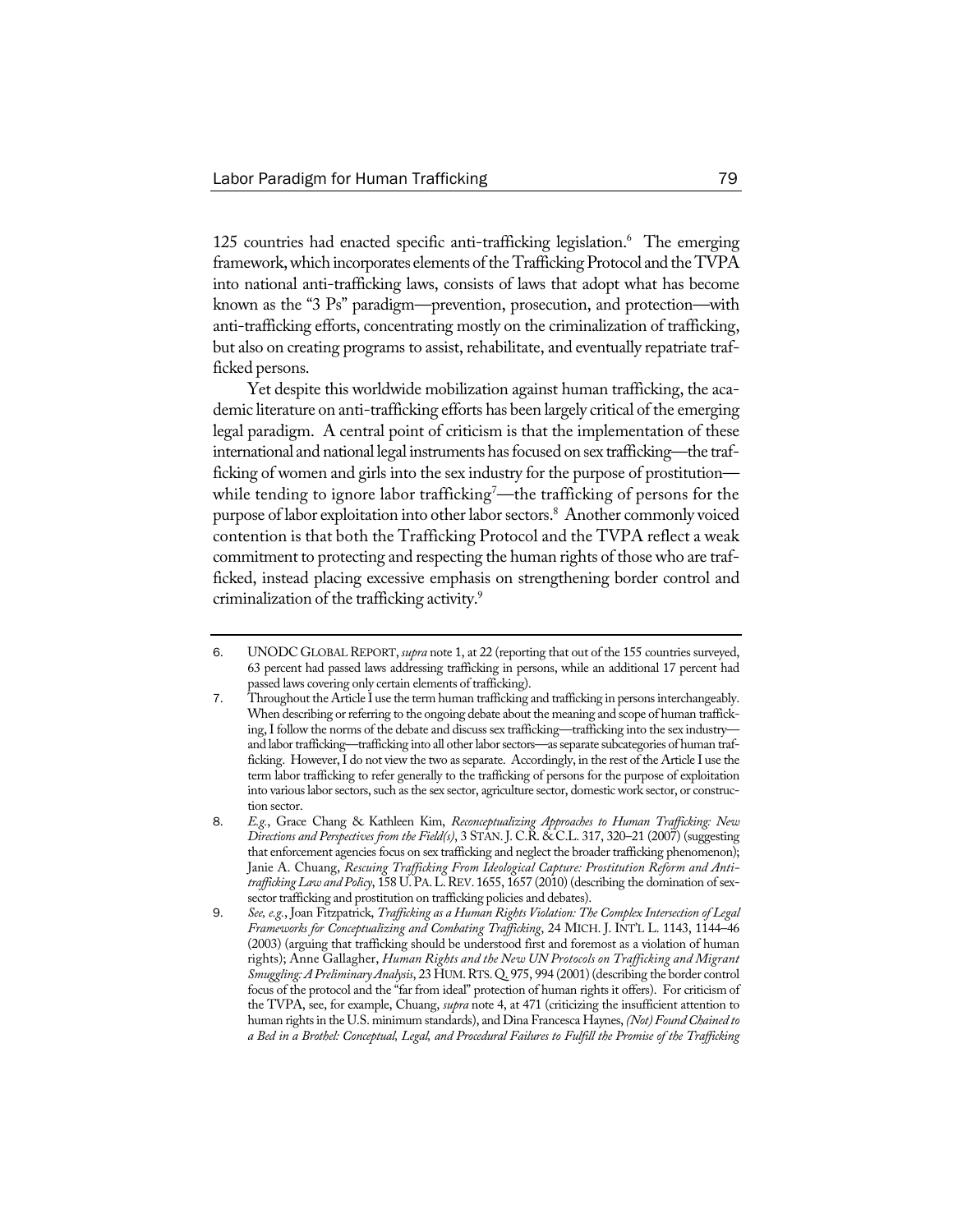This Article argues that notwithstanding their merits, both criticisms miss a key flaw in current anti-trafficking efforts: the lack of a labor approach to trafficking and what is in fact an overemphasis of certain individual human rights. Far from being marginalized, a human rights approach to trafficking constitutes an important element of the current global anti-trafficking campaign and has actually become part of the problem.

The Article argues that human trafficking is better understood as predominantly an issue of economic labor market exploitation, and therefore a labor approach to trafficking is required to deal with the phenomenon's underlying causes. Individual and collective labor and employment rights emerged in the attempt to bring about structural changes to labor markets that would strengthen workers' bargaining positions and, eventually, lead to the redistribution of wealth between capital and labor. They are, therefore, better suited than the traditional human rights tools for addressing the institutional aspects of the labor market exploitation on which trafficking is structured.

The paradigmatic contemporary human rights approach to trafficking includes strategies for assisting individual victims through the prohibition of trafficking and the extension of certain rights (such as safe shelter, temporary visas and work permits, and various social rights including health care and counseling) to trafficked persons once they have been rescued.<sup>10</sup> This is an individualistic, victim-centered approach that treats trafficking as an exceptional crime. Its objective is to extricate individuals from harmful work environments and ensure ex post aid, while victims play a relatively passive role in the process of their rescue, rehabilitation, and repatriation. Although the framework certainly extends some assistance to trafficked persons, it fails to deal with the economic, social, and legal conditions that create workers' vulnerability to exploitation and is therefore mostly ineffective in curbing human trafficking. Furthermore, the assistance provided under this paradigm reaches an alarmingly small number of individuals, leaving the rest of the traffickers and trafficked population unaffected.<sup>11</sup> Finally, the pre-

*Victims Protection Act*, 21 GEO. IMMIGR. L.J. 337, 340 (2007) (arguing that practical and political problems as well as political and theoretical concerns impede the United States from protecting victims of human trafficking).

<sup>10</sup>. *Seeinfra* PartII.B.1 (discussing the current, dominant anti-trafficking paradigm).

The numbers cited in relation to the scope of the phenomenon of human trafficking are often questionable estimates of its measure, *see, e.g., Trafficking Statistics Project*, UNESCO, www.unescobkk. org/culture/cultural-diversity/trafficking-and-hivaids-project/projects/trafficking-statistics-project (last visited Sept. 23, 2012) (arguing that numbers in this field gain acceptance through repetition without inquiry into their derivation). To the extent that they can be instructive about the phenomenon's scope, however, they indicate the inadequacy of the reach and impact of the human rights framework both in aiding victims of trafficking and in remedying its root causes. The figure most com-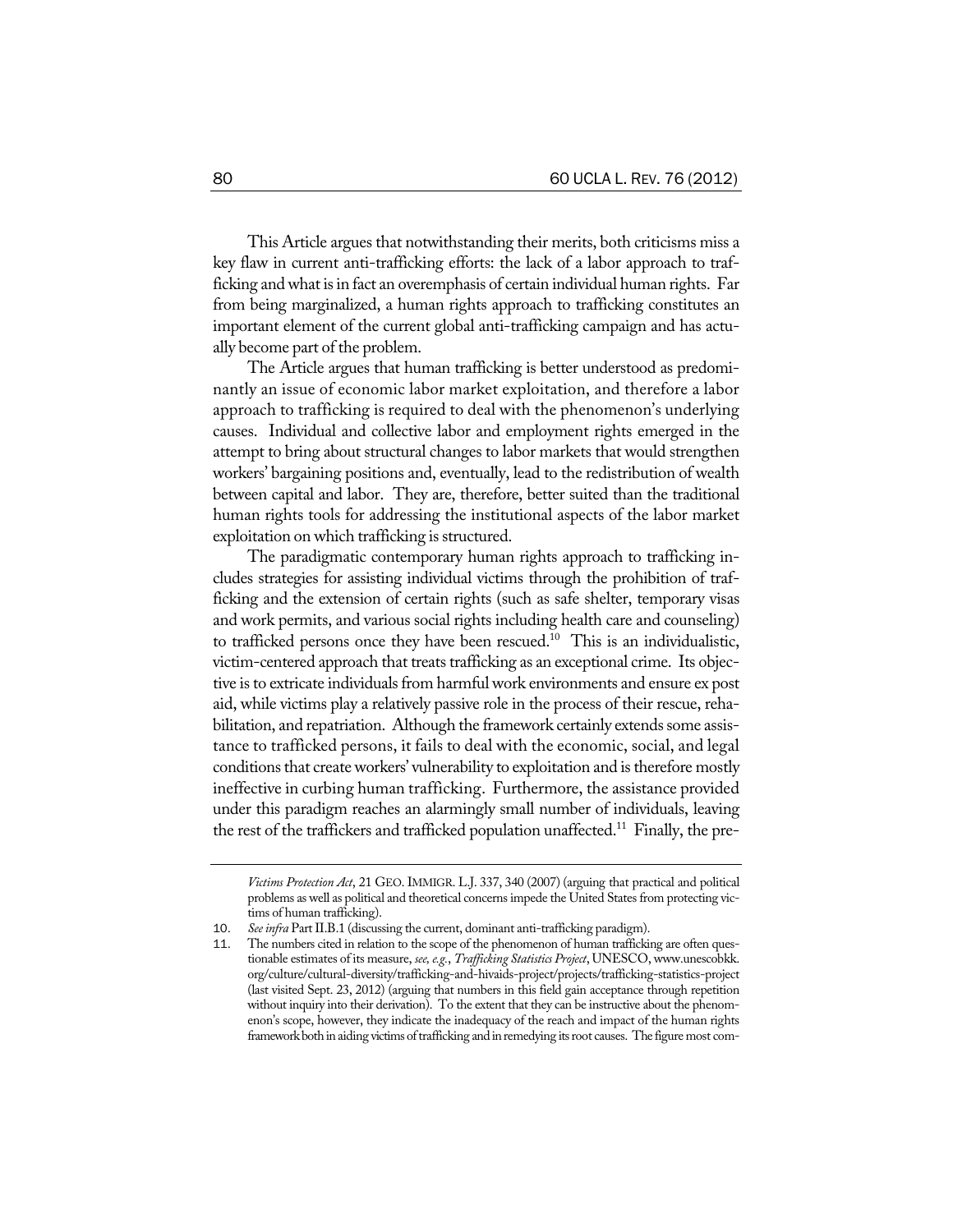vailing human rights approach to anti-trafficking is not merely acutely limited in its reach but in fact may also be harmful in that it has created the illusion that the international community is taking action against severe forms of exploitation, when in reality, little is being done to address the underlying causes.

In contrast, a labor approach to trafficking seeks not only to assist victims of trafficking after they are removed from the exploitative environment but also to transform the structure of labor markets that are particularly susceptible to trafficking. It thereby has the potential to reach significantly more individuals vulnerable to trafficking by providing them with legal mechanisms for avoiding and resisting exploitation. Adopting a labor approach to anti-trafficking would shift the focus away from individual harms to the power disparities between victims and traffickers and the economic and social conditions that make individuals vulnerable to trafficking. This approach understands workers as agents and rests on the possibility of an ongoing employment relationship and bottom-up change that can occur only by remedying the structural causes of power disparities. The outcome it seeks, therefore, is the ex ante transformation of the economic conditions and legal rules that enable severe forms of labor exploitation. A labor approach, accordingly, turns to strategies of collective action and bargaining, protective employment legislation, and contextual standard setting, in its attempt to remedy the unequal power relations in labor sectors susceptible to trafficking. This approach further calls attention to other elements of the legal order that shape power relations in

monly quoted to estimate the numbers of trafficked persons is the International Labour Organization's (ILO) 2005 estimate that there are approximately 2.4 million victims of human trafficking around the world. INT'L LABOUR ORG., A GLOBAL ALLIANCE AGAINST FORCED LABOR: GLOBAL REPORT UNDER THE FOLLOW-UP TO THE ILO DECLARATION ON FUNDAMENTAL PRINCIPLES AND RIGHTS AT WORK 10, 14 (2005) [hereinafter ILO GLOBAL REPORT 2005]; INT'L LABOUR ORG., ILO ACTION AGAINST TRAFFICKING IN HUMAN BEINGS 3 (2008) [hereinafterILO ACTION] ("Out of 12.3 million forced labour victims worldwide, around 2.4 million were trafficked. The figures present a conservative estimate of actual victims at any given point in time, estimated over a period of ten years."). A 2012 ILO report, using a new methodology, found that there are 20.9 million victims of forced labor around the world. It is interesting to note that this new report does not differentiate between forced labor and human trafficking. *See* INT'L LABOUR ORG., GLOBAL ESTIMATES OF FORCED LABOR: RESULTS AND METHODOLOGY 13 (2012) [hereinafterILO GLOBALESTIMATES 2012] ("Human trafficking can also be regarded as forced labour, and so this estimate captures the full realm of human trafficking for labour and sexual exploitation . . . ."). Despite these large numbers of trafficked persons, the U.S. 2012 Trafficking in Persons Report, which also relies on the ILOs estimate regarding the scope of the phenomenon, stated that in 2011, only 42,291 victims of human trafficking were identified around the world and there were only 7909 prosecutions and 3969 convictions for trafficking worldwide, a mere 278 of which were related to labor trafficking while the rest were related to sex trafficking. U.S. DEP'T OF STATE, TRAFFICKING IN PERSONS REPORT 44 (2012) [hereinafter TIP REPORT 2012] (detailing the numbers of identifications, prosecutions, and convictions around the world).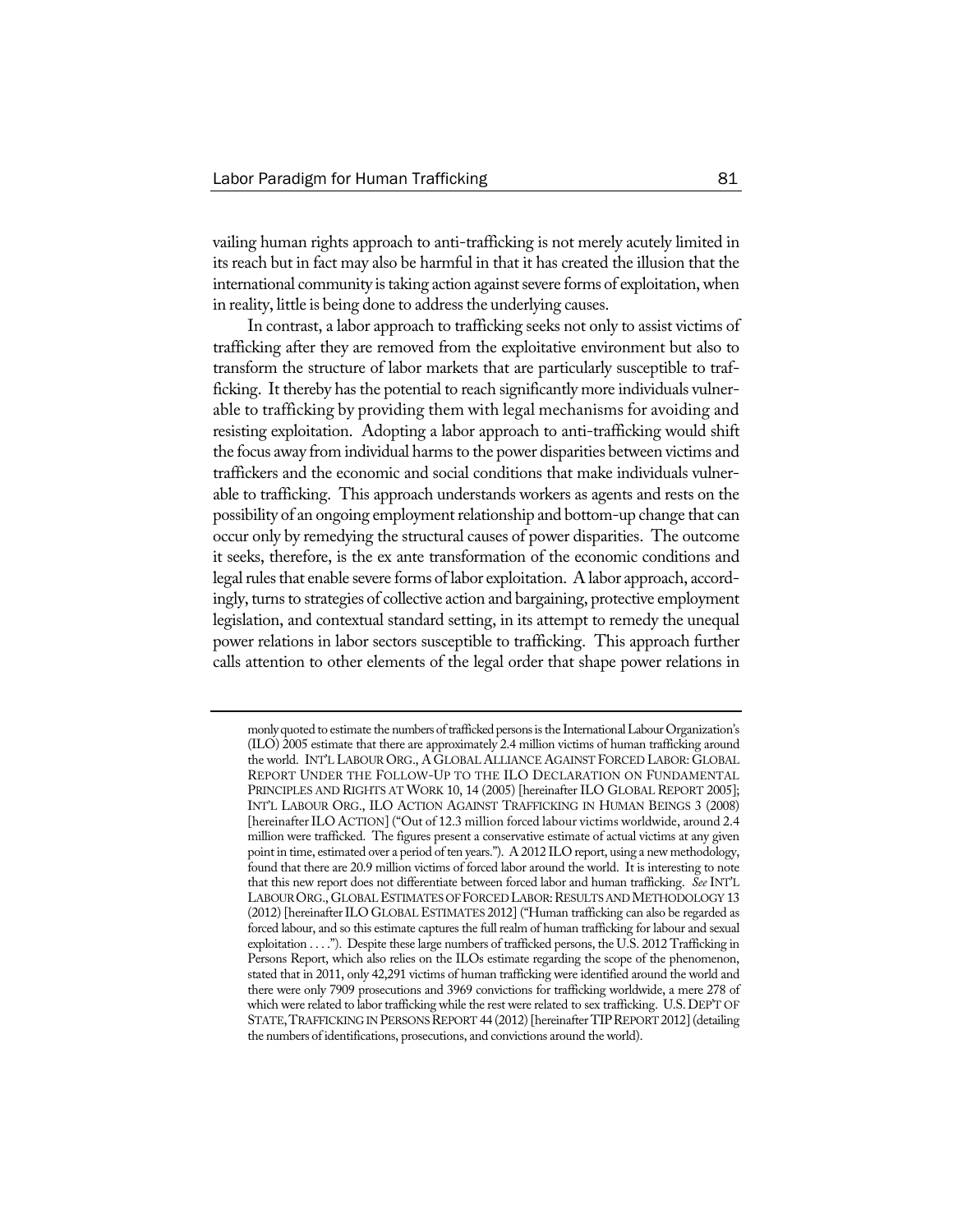labor markets, such as the background rules of private law (including, for example, property, contracts, and torts), immigration regimes, relevant trade policies, criminal law, border-crossing practices, and certain welfare policies, to the extent that these elements of the legal order affect the bargaining positions of the parties to a labor contract in various labor sectors.

The Article points to a deep ideological and normative divide between the labor approach to trafficking and the human rights approach. It identifies two main lines of divergence between the two paradigms. The first relates to different assumptions regarding the victimhood and agency of trafficked persons. The predominant human rights conception of trafficking labels them as innocent victims who need to be rescued from criminals. The opposing understanding, which contemplates trafficking as an issue of vulnerable labor rather than a violation of human rights—shifts the focus to the agency potential of the workers, who can be empowered to transform their working conditions. These different premises result in different approaches regarding the needs of trafficked persons.

The second point of divergence between the two paradigms is their differing conceptualizations of exploitation in the context of trafficking. The human rights approach views it as an exceptional and distinct crime. The labor approach, in contrast, regards trafficking to be an instance of severe labor exploitation that shares characteristics with other forms of worker commodification, which is, to some extent, typical of all employment contracts. Accordingly, anti-trafficking efforts under a labor paradigm would focus on labor market inequalities and background rules that shape workers' bargaining positions and facilitate their exploitation. These differences between the two models lead to the pursuit of different outcomes and, consequently, the adoption of different strategies for effecting change. Given the divergences between the two approaches, this Article argues that the labor paradigm cannot simply supplement the existing human rights regime as is. Rather, incorporating the labor approach into the current antitrafficking approach will require a retooling and renegotiation of some of the regime's basic tenets.

There are various factors that have led to the absence of a labor orientation in anti-trafficking efforts. First, the traditional focus on sex trafficking makes the introduction of a labor discourse highly controversial because of deeply rooted disagreement over the nature of prostitution and its regulation as work. A second factor is the overall decline of the labor movement and its recent attempt to revive its legitimacy and currency by adopting human rights–like absolute and universal proclamations, akin to the human rights–based approach to trafficking. These trends have meant that the movement's relevant bodies, such as the International Labor Organization (ILO) and trade unions, have not introduced or pushed for a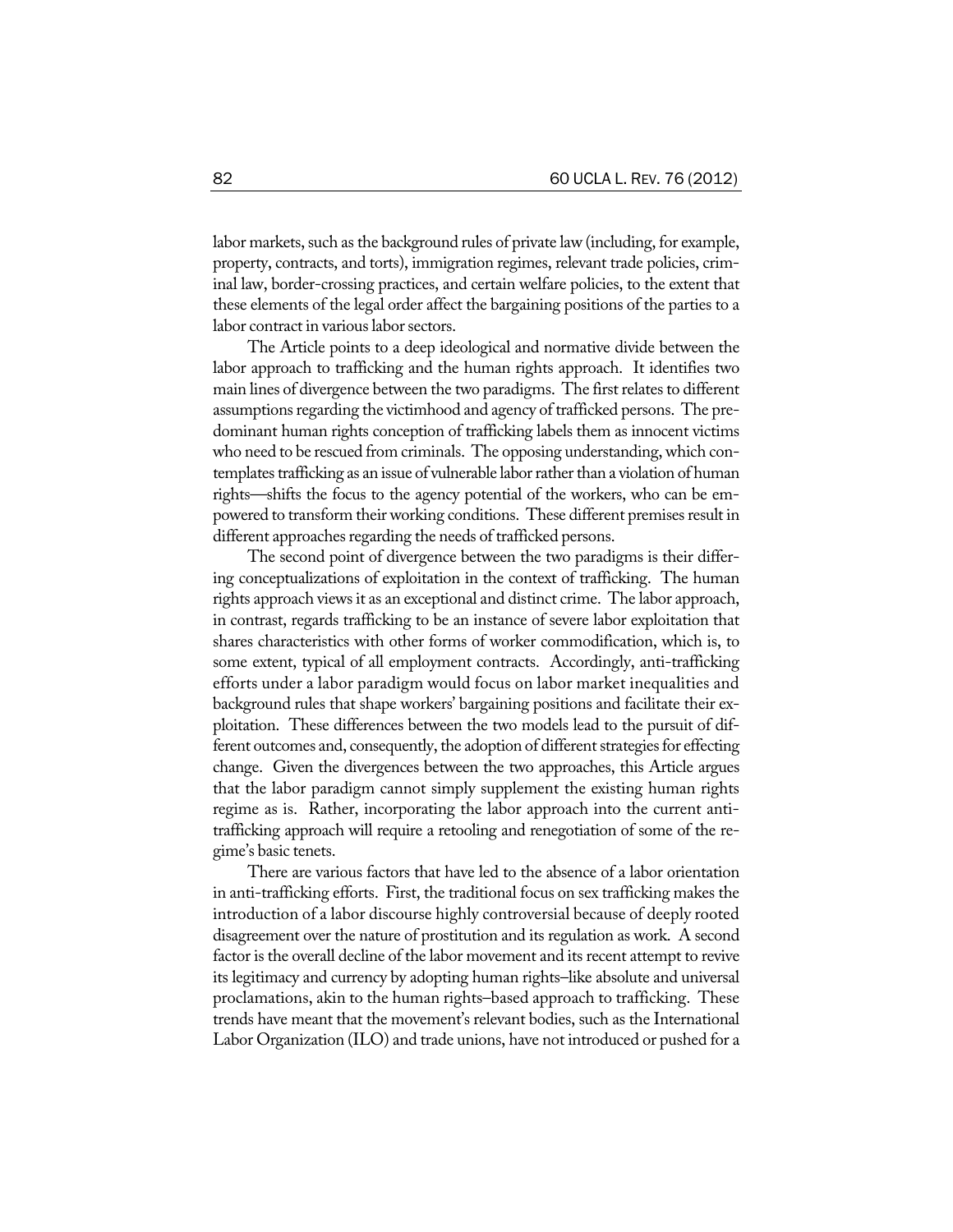labor-based framework in the global anti-trafficking campaign. Third, the UN Drug and Crime Commission, which is not necessarily sensitive to or interested in labor issues, is the custodian of the Convention Against Transnational Organized Crime and Its Protocols, including the Trafficking Protocol. Accordingly, the Trafficking Protocol mostly bolstered the authority of states through emphasis on border control and criminalization measures. A fourth factor is the array of economic interests pushing against the adoption of a labor framework. On the one hand, national protectionist economic interests work to curb migration in order to protect local workers in certain sectors from competition. To this end, various anti-immigration policies are promoted that exacerbate migrant workers' vulnerability to exploitation and trafficking. On the other hand, there are rent-seeking interests that benefit from flexible, deregulated labor markets. Such interests may be served by worker migration, but need labor to remain informal, thereby reducing the cost of labor and weakening workers' protections and bargaining power while increasing their vulnerability to exploitation. These two sets of economic interests stack up against adopting a labor paradigm to trafficking. Finally, the Article contends that there is a fifth crucial factor contributing to the absence of a labor approach in the current anti-trafficking regime, which has not been accorded sufficient attention: the dominance of the human rights approach in the trafficking field and the deep ideological differences between the labor and human rights paradigms, which obstruct the path to their mutual coexistence.

In spite of these challenges, the Article contends that the long overdue paradigm shift is not only warranted but also possible. The United States, the European Union, and other countries have already shown a commitment to anti-trafficking and have taken extraordinary steps to combat this problem.<sup>12</sup> Directing this international willingness and these resources into a labor-based program against trafficking would significantly increase the potential for reducing the incidence and severity of trafficking.

<sup>12</sup>. Examples of such commitment are the U.S. trafficking visa (T visa) regime that grants victims of trafficking a path to naturalization, *see* Jennifer M. Chacón, *Misery and Myopia: Understanding the Failures of U.S. Efforts to Stop Human Trafficking*, 74 FORDHAM L. REV. 2977, 3010–12 (2006) (explaining the criteria for T visa eligibility and the protections offered by the visa), and the broadEU drive to increase awareness and knowledge of sex trafficking, *see* Council of Europe Convention on Action Against Trafficking in Human Beings, May 16, 2005, C.E.T.S. No. 197 (detailing the Council of Europe's commitment to combating trafficking). Additional examples can be found in the willingness of many receiving countries to take steps to implement some of the nonbinding elements of the Trafficking Protocol, such as the establishment of victim shelters and rehabilitation programs for victims of trafficking and the creation of special visas for victims of trafficking. *See infra* text accompanying notes 103–108.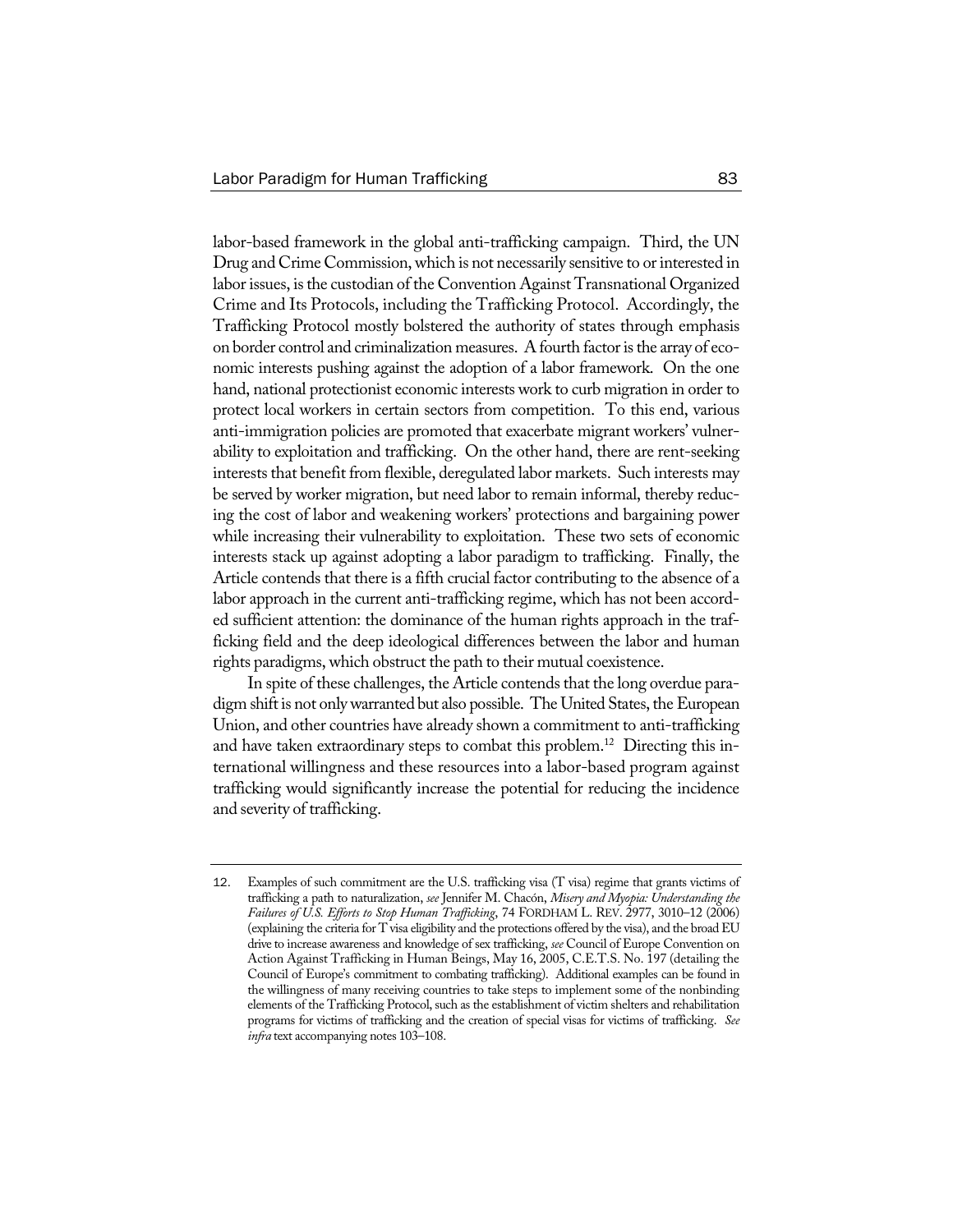Although the solutions offered by a labor framework would be highly context dependent, varying from country to country and from one labor sector to another, there are some general measures that could be implemented. This would include, for example, ensuring that vulnerable workers have access to national courts without fear of deportation or criminalization and recognizing their right to unionize. Other possible ways of implementing a labor approach include enacting and enforcing protective employment laws and regulations for sectors susceptible to trafficking, eliminating legal schemes that bind workers to specific employers, and introducing regulation that prevents structuring contracts on insurmountable debt. Measures of this type would strengthen workers' bargaining positions and give them—and the nongovernmental organizations and unions that assist them—tools for transforming employment practices, which will significantly reduce their vulnerability to exploitation. Indeed, a decade after the introduction of the Trafficking Protocol, it is high time for the international community, the individual states, the human rights and the labor movements, and all those involved in the anti-trafficking effort to reconsider the necessity for a labor approach in the battle against human trafficking.

Part I introduces the currently accepted legal definition of trafficking and the main components of anti-trafficking policies around the world. Part II describes the human rights approach to trafficking and explains why it fails to combat trafficking adequately. The labor approach to trafficking is then presented, and this Part discusses its potential for contending with the root causes of trafficking and the means for its implementation. A case study of trafficking in agricultural workers in Israel illustrates the deficiencies of the current anti-trafficking framework and demonstrates the promise of the labor alternative. Finally, Part III considers several significant challenges to the incorporation of the labor paradigm into the anti-trafficking regime and responds to them.

## **I. THELAWOFHUMANTRAFFICKING**

#### A. The U.N. Trafficking Protocol

Human trafficking has garnered significant national and international attention in the last decade. Yet the legal interest in trafficking is by no means a new trend. In 1904, an international treaty on trafficking was adopted, followed by conventions signed in 1910, 1921, 1933, and 1950.<sup>13</sup> This first generation of anti-

<sup>13</sup>. International Agreement for the Suppression of the White Slave Traffic, May 18, 1904, 35 Stat. 1979, 1 L.N.T.S. 83. Later international instruments dealing with trafficking include the following: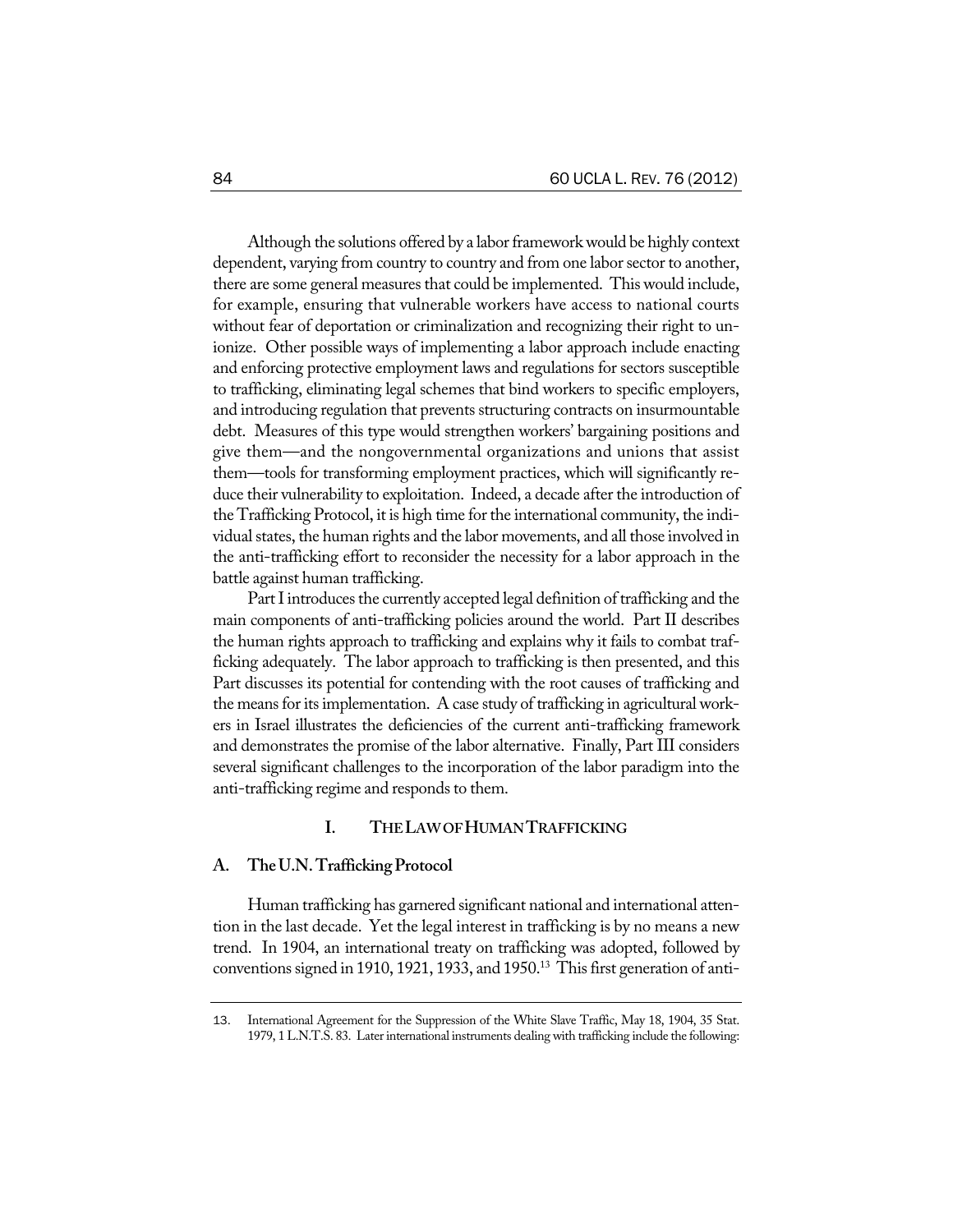trafficking conventions reflected an understanding of trafficking that differs from the term's contemporary application. Albeit refraining from an explicit definition of human trafficking, these instruments sought to address what was known at the time as the "white slave trade"<sup>14</sup>: the movement of women and girls across borders for the purpose of prostitution. The second, contemporarywave of anti-trafficking instruments began in the 1990s, culminating in the introduction of the Trafficking Protocol under the aegis of the UNODC in 2000.<sup>15</sup> The protocol adopted a comprehensive and broad definition of trafficking,<sup>16</sup> covering the experiences of both men and women in forced labor, servitude, slavery or slavery-like practices, and organ removal, within or beyond the borders of their countries of origin.

Under article 3 of the protocol, trafficking comprises three components: (1) a particular *action*—"the recruitment, transportation, transfer, harbouring or receipt of persons";(2) certain *means* for carrying out the action—"the threat or use of force or other forms of coercion, of abduction, of fraud, of deception, of the abuse of power or of a position of vulnerability or of the giving or receiving of payments or benefits to achieve the consent of a person having control over another person"; and (3) the end *purpose* of exploitation.<sup>17</sup> The protocol defines exploitation sweepingly to include, at a minimum, "the exploitation of the prostitution of others or other forms of sexual exploitation, forced labour or services, slavery or practices similar to slavery, servitude or the removal of organs."18 This broad definition is considered one of the protocol's most significant achievements in that it is

International Convention forthe Suppression of theWhite Slave Traffic, May 4, 1910, 98 U.N.T.S. 101; International Convention for the Suppression of the Traffic in Women and Children, Sept. 30, 1921, 53 U.N.T.S. 39; International Convention for the Suppression of the Traffic in Women of Full Age, Oct. 11, 1933, 150 L.N.T.S. 431; Convention for the Suppression of the Traffic in Persons and of the Exploitation of the Prostitution of Others, Dec. 2, 1949, *opened for signature* Mar. 21, 1950, 96 U.N.T.S. 271.

<sup>14</sup>. *E.g.*, Jo Doezema, *Loose Women or Lost Women? The Re-emergence of the Myth of White Slavery in Contemporary Discourses of Trafficking in Women*, 18 GENDER ISSUES 23, 25–30, 47 n.2 (2000) (explaining the cultural myth of white slavery); Mary Ann Irwin, *"White Slavery" as Metaphor: Anatomy of a Moral Panic*, 5EX POST FACTO 1 (1996), *available at* http://userwww.sfsu.edu/~epf/ journal\_archive/volume\_V,\_1996/irwin\_m.pdf (detailing the history of the white slave trade and its moral framework).

<sup>15</sup>. Trafficking Protocol, *supra* note 2.

<sup>16</sup>. *Id.* art. 3; *see also* ANNET.GALLAGHER,THEINTERNATIONALLAWOFHUMANTRAFFICKING 12–25 (2010)(describing the history of the definition).

<sup>17</sup>. Trafficking Protocol, *supra* note 2, art. 3(a); *see also*GALLAGHER, *supra* note 16, at 29–42 (discussing each of the three elements of the definition).

<sup>18</sup>. Trafficking Protocol, *supra* note 2, art. 3(a).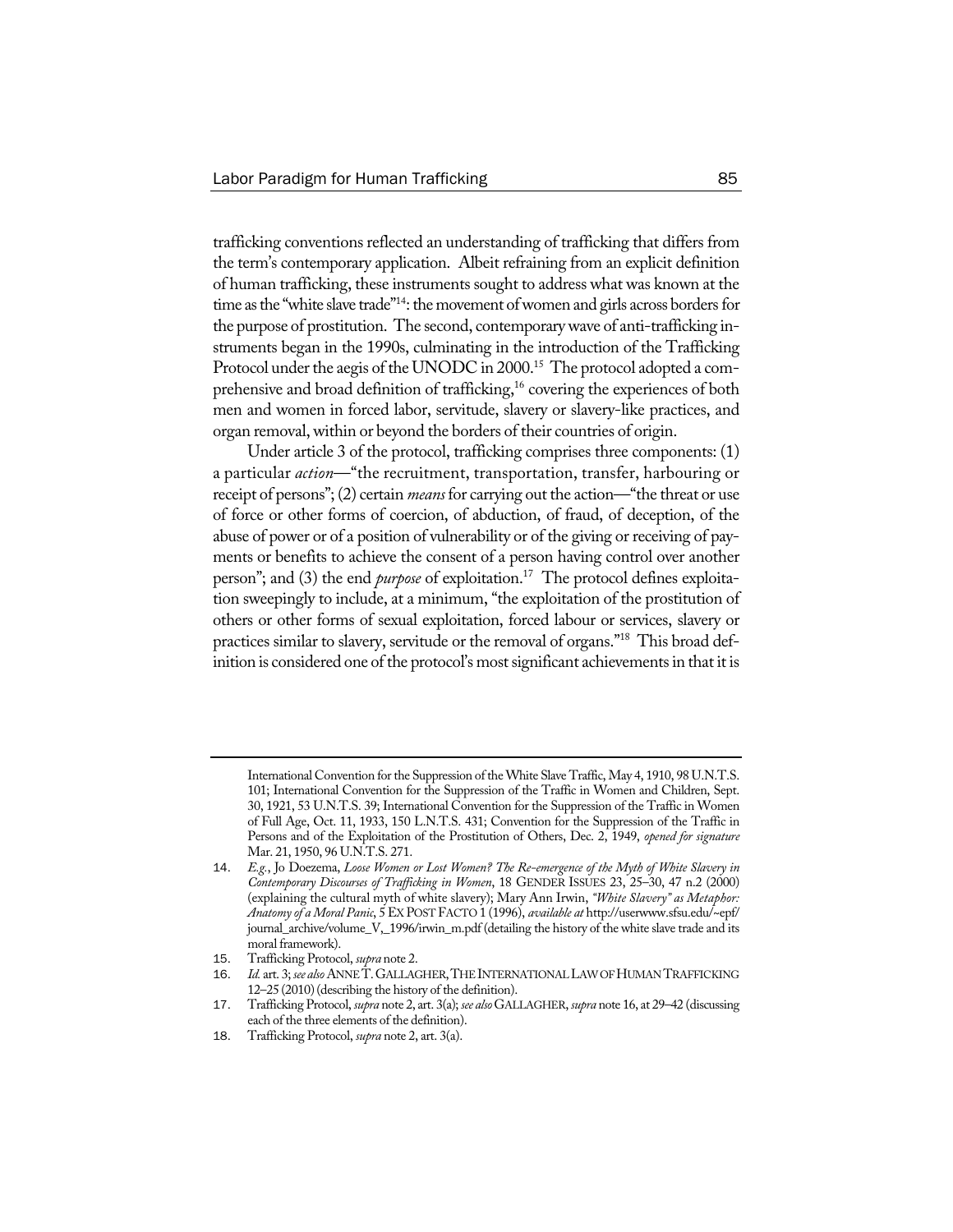gender neutral and extends beyond sex trafficking to include various types of labor market exploitation, even when within the borders of the victim's own country.<sup>19</sup>

Although the protocol's trafficking definition attempts to clarify the forms trafficking can take, there is still some ambiguity regarding the purpose and means components of the definition. To begin with, the term "exploitation" is not defined in the protocol, creating uncertainty as to the conditions under which exploitation amounts to trafficking. Likewise, the elements listed under the means component are not defined, raising the question of the level of coercion and abuse of power required to satisfy this factor of the definition.<sup>20</sup> It is quite clear, of course, that not all detrimental employment practices should be identified as trafficking, and that a certain "seriousness" threshold, accepted by the majority of activists and scholars, must be met for a practice to be considered trafficking.<sup>21</sup> Yet the precise contours of this threshold are unclear, and so uncertainty remains as to what exactly constitutes trafficking.

Despite this definitional vagueness, the national and international experience with applying the international definition has given content to the means element of the definition. For example, it is now quite clear that physical coercion is not required for a practice to constitute trafficking and that relatively subtler forms of intimidation suffice. Indeed, the practices of withholding wages or identification papers, continually threatening to expose a worker's undocumented status to authorities, and using indebted labor<sup>22</sup> (bonded labor<sup>23</sup> or indentured

<sup>19</sup>. *See* Gallagher, *supra* note 5, at 791 (noting the broad scope of the trafficking definition as the main achievement of the protocol).

<sup>20</sup>. *See* Beate Andrees & Mariska N.J. van der Linden, *Designing Trafficking Research From a Labour Market Perspective: The ILO Experience, in DATA AND RESEARCH ON HUMAN TRAFFICKING: A* GLOBAL SURVEY 55, 58 (Frank Laczko & Elzbieta Gozdziak eds., 2005) (explaining that there is no standard definition of exploitation in international law).

<sup>21</sup>. GALLAGHER, *supra* note 16, at 49 (arguing that among activists and scholars in this field there is wide acceptance of some kind of seriousness threshold beyond which "the lines remain blurred").

<sup>22</sup>. I use the term "indebted labor"to refer broadly to labor performed by aworkerwho borrowed heavily in the hope of repaying the debt after a certain period of employment. This is the situation of many migrant workers who take on large debts to pay inflated sums to official or unofficial migration intermediaries. Such debts make migrant workers particularly vulnerable to exploitation because they fear losing their jobs or being deported before they manage to repay their debts. *See* Dovelyn Rannveig Agunias, *Guiding the Invisible Hand: Making Migration Intermediaries Work for Development* 2, 22– 23 (United Nations Dev. Programme, Human Dev. Research Paper2009/22, 2009).

<sup>23</sup>. Debt bondage is legally defined as "the status or condition arising from a pledge by a debtor of his personal services or of those of a person under his control as security for a debt, if the value of those services as reasonably assessed is not applied towards the liquidation of the debt or the length and nature of those services are notrespectively limited and defined." Supplementary Convention on the Abolition of Slavery, the Slave Trade, and Institutions and Practices Similar to Slavery art. 1(a), Sept. 7, 1956, 266 U.N.T.S. 3.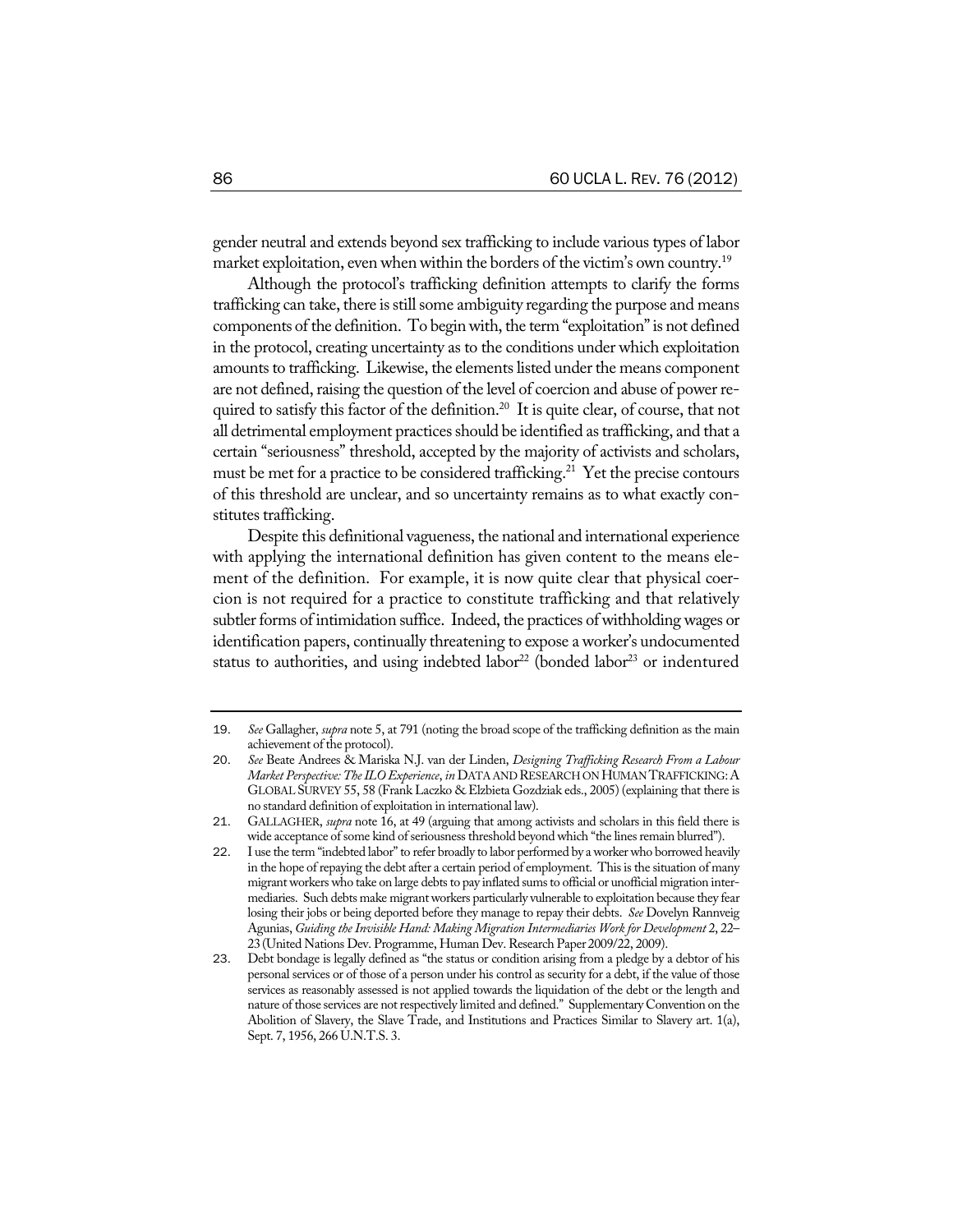labor<sup>24</sup>) are all understood to satisfy the means element.<sup>25</sup> Moreover, abduction or deception regarding the type and nature of work (for example, a false promise that upon arrival the woman will work as a waitress when actually she is forced into prostitution) are not the only behaviors that may lead to human trafficking. In fact, many migrant workers who were trafficked appear to have voluntarily embarked on their journeys, seeking paid employment in a line of work they had agreed to join in advance.<sup>26</sup> Trafficking is often recognized in circumstances of exploitation and manipulation that relate not only to the type of work one is made to engage in but to the working conditions in an agreed upon type of work. This includes situations in which a worker agrees to do a certain job, yet does not consent to some of the working conditions, such as restrictions on freedom of movement, long working hours, excessive wage deductions, delayed payment, and low wages.<sup>27</sup> Human trafficking emerges, therefore, as a combination of labor rights violations, where each one alone might not amount to trafficking.<sup>28</sup>

There is a great diversity of human trafficking contexts. Indeed, various labor sectors, such as construction, agriculture, domestic work, and sex work, have been identified in the last decade as tending to include trafficked labor.<sup>29</sup> Trafficking can be found in private homes in the United Kingdom in the abuse of Filipina

<sup>24</sup>. Indentured servitude was defined by legal historian Christopher Tomlins as"a contract committing one party to make a series of payments to or on behalf of the other—settlement of transport debt, subsistence over the (negotiable) contractual term, and final payment in kind or, less usually, cash at the conclusion of the term. In exchange the payee agrees to be completely at the disposal of the payor, or the payor's assigns, for performance of work, for the term agreed." Christopher Tomlins, *Reconsidering Indentured Servitude: European Migration and the Early American Labor Force, 1600– 1775*, 42LAB.HIST.5,6–7(2001). While such transactionswere historically secured by law, indenture is currently understood to be a form of forced labor.

<sup>25</sup>. INT'L LABOUR ORG., THE COST OF COERCION: GLOBAL REPORT UNDER THE FOLLOW-UP TO THE ILO DECLARATION ON FUNDAMENTAL PRINCIPLES AND RIGHTS ATWORK 13 (2009) [hereinafter ILO GLOBAL REPORT 2009] (describing the Delphi indicators of human trafficking, according to which trafficking can occur without severe forms of physical abuse).

<sup>26</sup>. Kathy Richards, *The Trafficking of Migrant Workers: What Are the Links Between Labour Trafficking and Corruption?*, 42 INT'L MIGRATION 147, 154 (2004) (suggesting that many trafficked workers embark on their journey voluntarily in search of paid work).

<sup>27</sup>. BANGL. THEMATIC GROUP ON TRAFFICKING, REVISITING THE HUMAN TRAFFICKING PARADIGM: THE BANGLADESH EXPERIENCE, PART I: TRAFFICKING OF ADULTS 23-27 (Int'l Org. forMigration 2004)[hereinafterREVISITING THEPARADIGM], *available at* http://www.iom. org.bd/publications/16.pdf (noting various factors that constitute the harm caused by trafficking).

<sup>28</sup>. *See* ILO GLOBALREPORT 2009, *supra* note 25, at 13 ("While a small number of strong indicators are considered sufficient to identify a likely situation of human trafficking, an accumulation of larger numbers of the weak indicators can lead to the same result.").

<sup>29.</sup> Additional sectors prone to trafficking are fisheries, manufacturing, service, in-home healthcare provision, and begging. *See* UNODC GLOBAL REPORT, *supra* note 1, at 73-74 (listing forced prostitution, as well as work in certain labor-intensive sectors, such as the agricultural, manufacturing, or service sectors, begging, and domestic work, as prone to trafficking).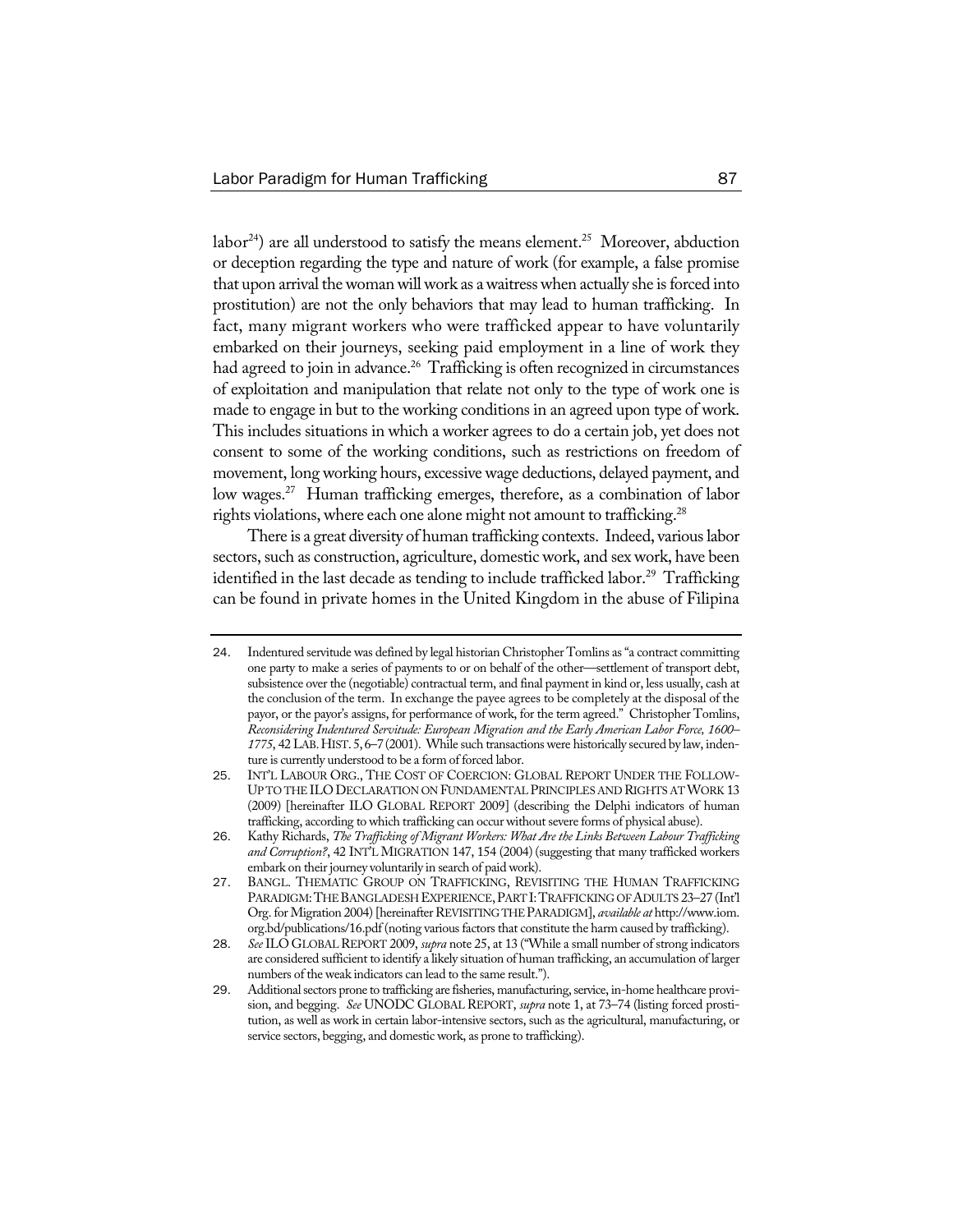domestic workers employed through special guest worker visas.<sup>30</sup> It includes the situations of workers in traditional debt bondage systems in South Asia, in which repayment of the debts incurred by previous generations is part of the workers' terms of employment.<sup>31</sup> Children forced to beg in the streets of Senegal<sup>32</sup> and the age-old practice of enslaving men, women, and children in Mauritania are also manifestations of human trafficking.<sup>33</sup> Other trafficked persons are the male Thai workers on pineapple farms in the state of Washington, who are forced to live in inhumane conditions and are effectively imprisoned,<sup>34</sup> and South Asian migrant construction workers in Bahrain, whose wages are often withheld and passports confiscated and who are exposed to unsafe housing and physical abuse.<sup>35</sup> Trafficking can be found in the French sex industry, in which Eastern European women are held in debt bondage, $36$  as well as on Thai fishing boats, where Cambodian workers are subjected to violence, intimidation, imprisonment, and precarious working conditions.<sup>37</sup> Yet despite this breadth of contexts and the multifaceted manifestations of trafficking, global attention and enforcement efforts remain focused to a large extent on the movement of women and girls across borders into the sex industry. Indeed, the term "trafficking" is often conflated with prostitution.<sup>38</sup>

<sup>30</sup>. HOUSE OF COMMONS HOME AFFAIRS COMM., THE TRADE IN HUMAN BEINGS: HUMAN TRAFFICKING IN THE UK, 2008–09, H.C. 23-I, at 16–17, 26–27 (U.K.) (discussing the exploitation of domestic workers in the United Kingdom and trafficking within this sector).

<sup>31</sup>. *See* U.S. DEP'T OF STATE, TRAFFICKING IN PERSONS REPORT 9, 28 (2010) [hereinafter TIP REPORT 2010].

<sup>32</sup>. *See* U.S. DEP'T OF STATE, TRAFFICKING IN PERSONS REPORT 13 (2011) [hereinafter TIP REPORT 2011]; INT'L ORG. OF MIGRATION, *Street Boys Returning Back to Society Through "Springboard*,*"* GLOBALEYE ON HUM.TRAFFICKING, Dec. 2010, at 3 (discussing anti-trafficking programs involving child beggars in Senegal).

<sup>33</sup>. *Slavery in Mauritania*, ANTI-SLAVERY INT'L, http://www.antislavery.org/english/what\_we\_do/ antislavery\_international\_today/award/2009\_award\_winner/slavery\_in\_mauritania.aspx (last visited Sept. 24, 2012) (estimating that 18 percent of Mauritania's population lives in slavery today and discussing its"slave caste" and the origins of this inherited status).

<sup>34</sup>. Press Release, U.S. Equal Emp't Opportunity Comm'n, EEOC Files its Largest Farm Worker Human Trafficking Suit Against Global Horizons, Farms (Apr. 20, 2011), http://www.eeoc.gov/ eeoc/newsroom/release/4-20-11b.cfm.

<sup>35</sup>. TIP REPORT 2011, *supra* note 32, at 8 (describing the Human Rights Watch report on the abuse suffered by Asian migrant workers in Bahrain).

<sup>36</sup>. VERONIKA BILGER ET AL., INT'L CTR. FOR MIGRATION POLICY DEV., STUDY ON THE ASSESSMENT OF THE EXTENT OF DIFFERENT TYPES OF TRAFFICKING IN HUMAN BEINGS IN EU COUNTRIES 145–53 (2010) (describing cases of trafficking in France and anti-trafficking measures taken there).

<sup>37</sup>. *Cambodia–Thailand: Men Trafficked Into "Slavery" at Sea*, HUMANITARIAN NEWS & ANALYSIS (Aug. 29, 2011), http://www.irinnews.org/report.aspx?ReportId=93606 (suggesting that thousands of Cambodian men work in exploitative working conditions on long-haul trawlers).

<sup>38</sup>. *See* REVISITING THE PARADIGM, *supra* note 27, at 12 (arguing that the weakness of the present human trafficking paradigm is its disproportionate emphasis on sex trafficking); UNODC GLOBAL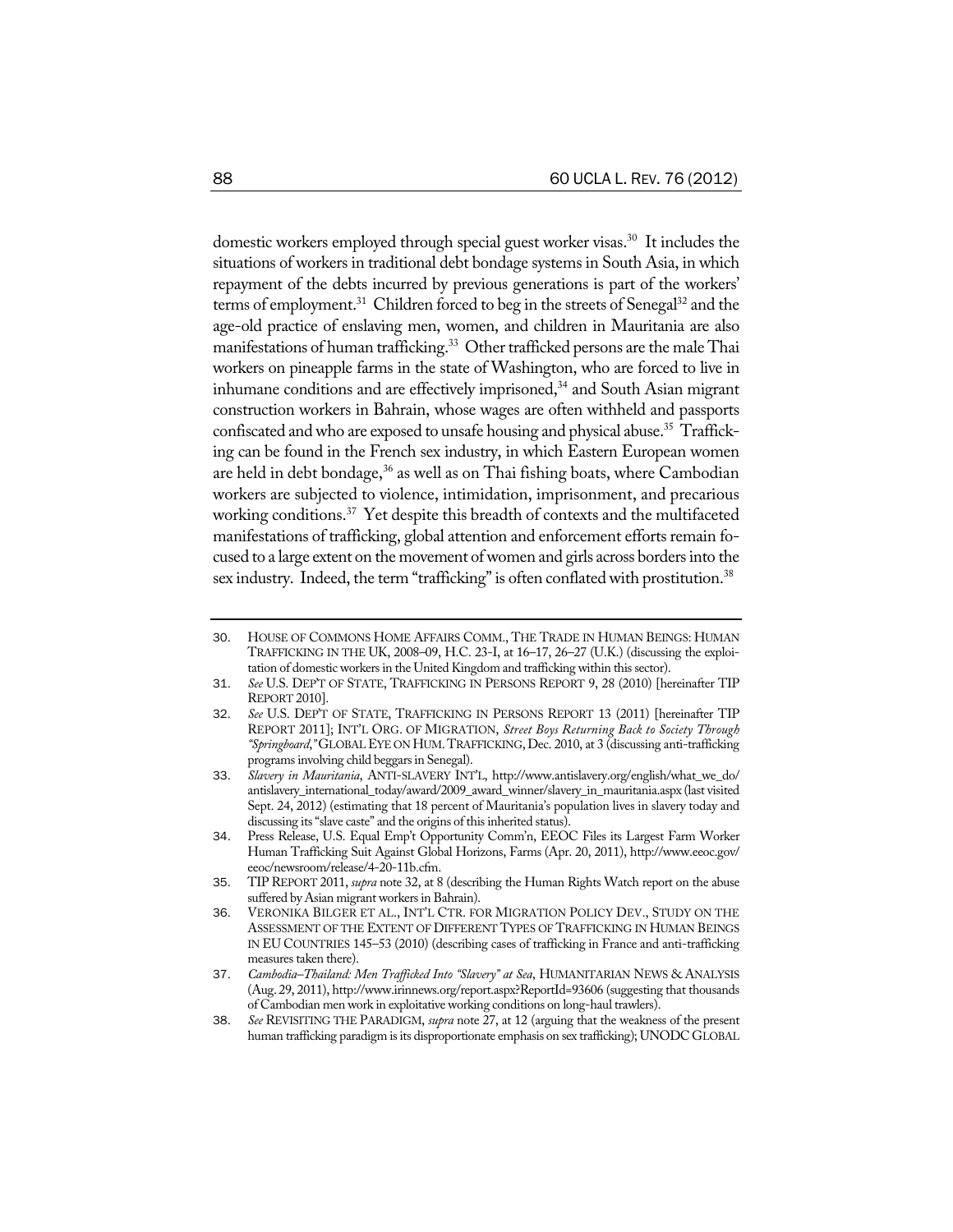The Trafficking Protocol's provisions, including its definition of trafficking itself, were the product of deliberations between states, intergovernmental organizations, nongovernmental organizations (NGOs), and a coalition of various UN agencies that took place in Vienna during the meetings of an ad hoc committee (under the auspices of the UNODC) known as the Vienna Process.39 The most well-documented struggle in the Vienna Processwaswaged among different feminist NGOs over the protocol's view of consent in relation to prostitution.<sup>40</sup> The battle over the nature of prostitution—whether it is work like any other work or violence against women—completely engaged the feminist bloc and diverted NGO attention away from other critical aspects of the protocol being negotiated in particular, issues of human rights and labor rights.<sup>41</sup> The NGOs' preoccupation with prostitution distracted their lobbying efforts away from other issues and enabled the states' security interest in curbing illegal migration to determine most elements of the protocol.<sup>42</sup>

The protocol sets three main categories of state obligations, commonly referred to as the "3 Ps": prevention of trafficking, protection of victims from trafficking, and prosecution of traffickers.<sup>43</sup> The protocol's strongest obligatory language refers to the criminalization of trafficking, the protection of borders, and the collaboration between state parties on victim repatriation.<sup>44</sup> With regard to victim protection, the protocol uses mostly nonbinding formulations.<sup>45</sup> Its em-

REPORT,*supra* note 1, at 51 (discussing the reasonsforthe international focus on sex trafficking and the low level of detection of labor trafficking).

<sup>39</sup>. *See* Dimitri Vlassis, *The Global Situation of Transnational Organized Crime, the Decision of the International Community to Develop an International Convention and the Negotiation Process*, *in* UNAFEI, ANNUAL REPORT FOR 2000 AND RESOURCE MATERIAL SERIES NO. 59, at 475, 492 (2002) (describing the negotiations in the years prior to the Convention against Transnational Organized Crime and the protocol and the positionstaken by various countries during negotiations).

<sup>40</sup>. For descriptions of this dispute between the two main feminist blocsin the Vienna process and their different positions, see Chuang, *supra* note 8, at 1663–77, and Melissa Ditmore & Marjan Wijers, *TheNegotiationson the UNProtocolonTrafficking inPersons*, NEMESIS,July/Aug. 2003, at 79, 79–80.

<sup>41</sup>. Ditmore & Wijers, *supra* note 40, at 87 ("[T]he division between NGOs did have serious consequences, the most disturbing ofwhich was that it effectively blocked a concerted advocacy to protect the rights of trafficked persons.").

<sup>42</sup>. *See* Gallagher, *supra* note 5, at 790–91 ("[T]he end result confirmed the harsh truth that these negotiations had never really been about human rights. Any victories on our side were both hard won and incomplete.").

<sup>43</sup>. *See* Trafficking Protocol, *supra* note 2, art. 4 ("This Protocol shall apply, except as otherwise stated herein, to the prevention, investigation and prosecution of the offences established in accordance with article 5 of this Protocol, where those offences are transnational in nature and involve an organized criminal group, as well as to the protection of victims of such offences.").

<sup>44</sup>. *Id.* arts. 5, 8, 11.

<sup>45.</sup> The one exception is the obligatory language prescribing that trafficking victims be eligible to receive private law remedies. *Id.* art. 6(6) ("Each State Party shall ensure that its domestic legal system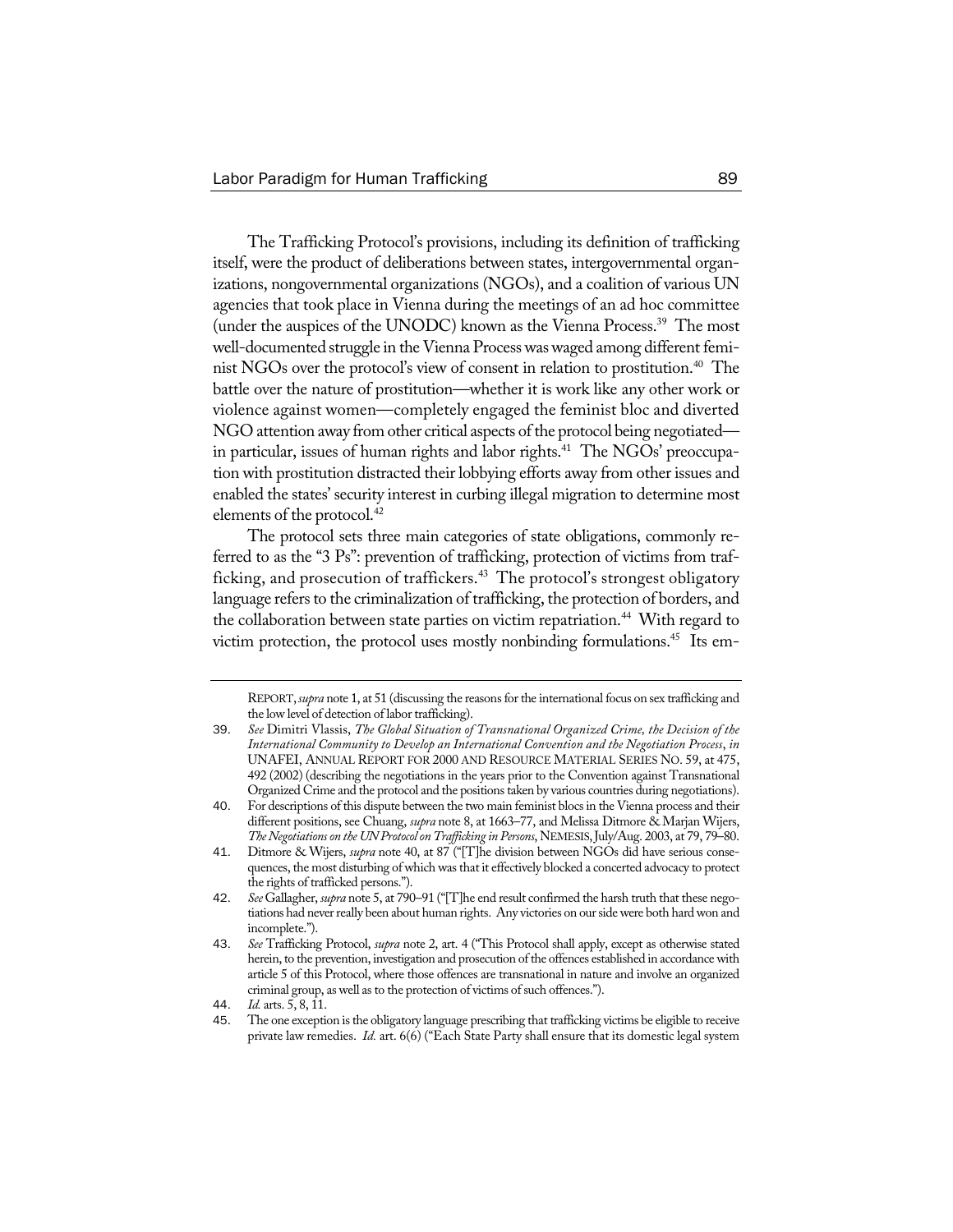phasis on a transnational crime framework greatly influenced state behavior and led to the proliferation of laws criminalizing trafficking<sup>46</sup> and, possibly, to the strengthening of border control.<sup>47</sup> In fact, the criminalization of trafficking was the most common measure undertaken by states after ratifying the protocol.<sup>48</sup> This reflects the fact that states were chiefly concerned with transnational crime and illegal migration and not human rights or workers' rights. Accordingly, the protocol's most impactful component ended up being the transnational crime framework it established, which focuses on the challenge faced by states in dealing with criminal networks that cross national borders.<sup>49</sup>

Alongside this transnational crime framework, however, the protocol also promoted a human rights framework to anti-trafficking, particularly in its implementation dynamics. As explained above, its language allowed for a broad definition of trafficking that encompasses many, if not most, contemporary forms of labor exploitation. Moreover, during the Vienna Process, a coalition of NGOs and UN agencies managed to ensure that the protocol set standards regarding the protection and support of trafficking victims.<sup>50</sup> In contrast to the strong obligatory language relating to criminalization and border control, however, the victim protection and assistance clauses are formulated in mostly discretionary language.<sup>51</sup> Government delegates from destination countries (countries to which persons are trafficked) rejected proposed mandatory obligations to safeguard the human rights of nonnationals, preferring instead to leave such protections to states' discretion.

contains measures that offer victims of trafficking in persons the possibility of obtaining compensation for damage suffered.").

<sup>46</sup>. Paulette Lloyd et al., The Global Diffusion of Law: Transnational Crime and the Case of Human Trafficking 7–8 (Feb. 9, 2012) (unpublished manuscript), *available at* http://www.yale.edu/leitner/ resources/papers/LloydSimmonsStewart.pdf(creating a model that explainsthe reasonsforthe broad criminalization of human trafficking in national law).

<sup>47</sup>. James C. Hathaway, *The Human Rights Quagmireof "Human Trafficking*,*"* 49 VA. J.INT'L L. 1, 26 (2008) (arguing that the anti-trafficking campaign has served as justification for countries to pursue border control measures under the guise of promoting human rights). Anne Gallagher's response to this, however, argues that it was not the Trafficking Protocol but rather the structure and orientation of national migration regimes that led to the strengthening of border control. Gallagher, *supra* note 5, at 833–34.

<sup>48</sup>. *See* UNODCGLOBALREPORT,*supra* note 1, at 22 (stating that 125 countries of the 155 surveyed had criminalized trafficking).

<sup>49</sup>. *See* Chantal Thomas, *Convergences and Divergences in International Legal Norms on Migrant Labor*, 32 COMP. LAB. L. & POL'Y J. 405, 437 (2011) (explaining that in the Trafficking Protocol, "state control and security are paramount, with individual rights operating as the limiting factor").

<sup>50</sup>. Gallagher, *supra* note 9, at 1003 (explaining that the sustained pressure brought to bear by the interagency group and NGOs led to states' decision to include victim protections in the protocol).

<sup>51</sup>. Examples of the language used in these articles are "in appropriate cases" and "to the extent possible under its domestic law." Trafficking Protocol, *supra* note 2, art. 6(1).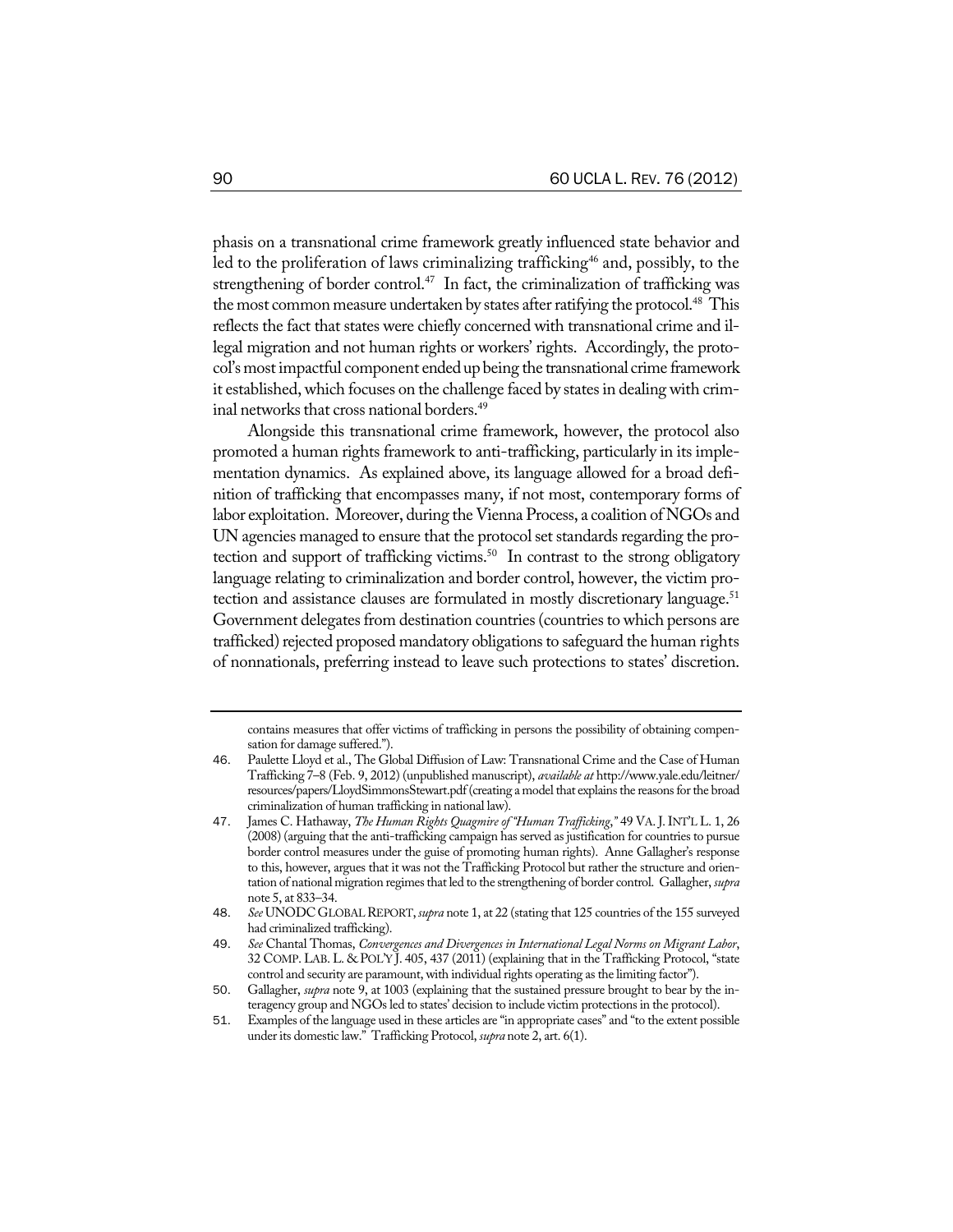And indeed, the central victim protection and assistance clauses in the protocol (articles 6, 7, and 9) use discretionary, nonbinding language.<sup>52</sup>

Although the protocol's human rights victim–centered framework contains important preventive and protective measures directed at both the pretrafficking and posttrafficking stages, it fails to address in any meaningful way the working conditions in the labor sectors in which people are trafficked or the structural labor market components that enable trafficking. Indeed, in the negotiations over the Trafficking Protocol, there was almost no representation of a labor approach to trafficking,<sup>53</sup> which is thus similarly almost completely absent in its implementation.

#### **B. TheU.S.TraffickingVictimsProtectionAct of 2000**

Several weeks before the adoption of the protocol on the international level, the U.S. Congress passed the Trafficking Victims Protection Act of 2000 (TVPA).54 The TVPA served to reinforce the criminalization and border protection aspects of the protocol and its focus on sex trafficking, as well as the protocol's weak commitment to human rights and labor and employment rights.<sup>55</sup> The TVPA gave the protocol's main provisions teeth by creating an international monitoring scheme accompanied by financial sanctions against countries that fail to meet certain minimum standards for the elimination of "severe forms of trafficking."<sup>56</sup>

To determine compliance with these standards, the U.S. State Department prepares an annual Trafficking in Persons (TIP) report on foreign anti-trafficking measures, which includes "an assessment of the efforts by the government of [the

<sup>52</sup>. *Seeid.* arts. 6, 7, 9 (using nonbinding language in relation to the following elements of the Protocol: protection of victims' privacy and identity; assistance to victims of trafficking that facilitate victims' physical, psychological, and social recovery, including offering victims adequate housing, counseling, medical and psychological care, material assistance, employment, educational and training opportunities, and information about their legal rights, *id.* art. 6; adoption of legislation that permits trafficking victims to remain in the destination country's territory, either temporarily or permanently, *id.* art. 7; and the implementation of comprehensive policies, programs, and other measures to prevent trafficking and protect its victims, *id.* art. 9).

<sup>53</sup>. During the negotiations, members of the Human Rights caucus included a labor dimension in their recommendations. *See, e.g.*, NGO CONSULTATION WITH UN/IGOS ON TRAFFICKING IN PERSONS,PROSTITUTIONANDTHEGLOBALSEXINDUSTRY,TRAFFICKINGANDTHEGLOBAL SEX INDUSTRY: NEED FOR A HUMAN RIGHTS FRAMEWORK 11, 30–38 (1999) (calling for the recognition of sex work as labor and of women's work in the informal sector and for humane working conditions for all). These recommendations were not included in the protocol.

<sup>54</sup>. TVPA, Pub. L. No. 106-386, div. A, 114 Stat. 1466.

<sup>55</sup>. *See* Chuang, *supra* note 4, at 439 ("The sanctions threat arguably elevates U.S. norms over international norms by giving the former the teeth the latter so often lack.").

<sup>56</sup>. 22 U.S.C. §§ 7102(8), 7106, 7107(d)(1)(A)(i) (2006).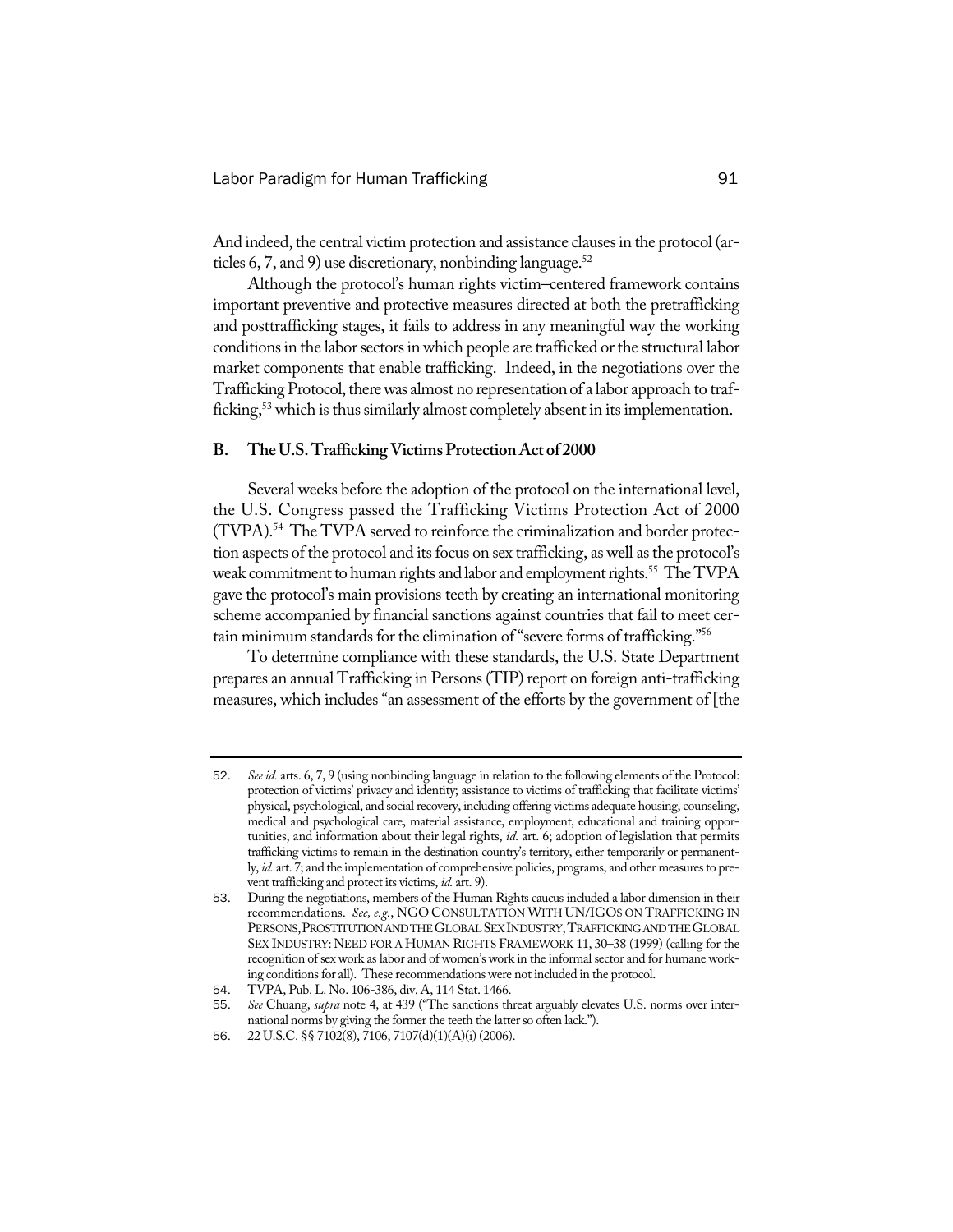given] country to combat such trafficking."57 The Report categorizes countries' efforts into one of three tiers of compliance: countries fully complying with the minimum standards (tier one); countries that are not yet fully complying with these standards but are making significant efforts to bring themselves into compliance (tier two); and countries that do not fully comply with the minimum standards and are not taking any significant steps to comply (tier three).<sup>58</sup> A country that receives a noncomplying assessment (tier three) risks the withholding of financial assistance from the United States that is not humanitarian or trade related, as well as American opposition to the same assistance from the International Monetary Fund and multilateral development banks.<sup>59</sup> The ambitious reach of the TVPA was felt across the world, leading many countries to pass laws that criminalize trafficking and offer assistance and support to victims.<sup>60</sup>

From 2001 to 2008, under the Bush administration and under pressure from a coalition of evangelical Christians, neoconservatives, and radical feminists, the TIP reports regularly conflated trafficking with prostitution and, therefore, classified steps taken toward the criminalization of prostitution as anti-trafficking measures. 61 In 2006, however, following personnel changes in the State Department's Trafficking in Persons Office, $62$  the report paid significant attention to labor trafficking for the first time. This new development was most prominent in the 2011 TIP report, which dedicated entire sections to agricultural and domestic workers and the regulation of labor recruiting. $63$ 

Yet despite this expansion of the reports'scope, most of the monitoring attention continues to be directed at trafficking in the sex industry. Data on the current

<sup>57</sup>. *Id.* § 2151n(f)(1)(B).

<sup>58</sup>. *Id.* § 7107(b)(1).

<sup>59</sup>. *Id.* § 7107(d)(1)(B).

<sup>60</sup>. *See* TIP REPORT 2011, *supra* note 32, at 15 (describing how the TVPA increased governmental understanding of the tools required to stop human trafficking, increased the rise of the criminalization of trafficking, and increased public awareness and commitment to the 3Ps paradigm); *see also* Anne T. Gallagher,*Improving theEffectivenessoftheInternationalLaw ofHumanTrafficking:AVision forthe Futureof the US Trafficking in Persons Reports*, 12 HUM.RTS.REV. 381, 387–90 (2011) (discussing the difficulty of evaluating the impact of the TIP report); Janet Halley et al., From the International *totheLocal inFeministLegalResponsestoRape,Prostitution/Sex Work, and SexTrafficking: Four Studies in Contemporary Governance Feminism*, 29 HARV. J.L. & GENDER 335, 362–65, 370 (2006) (discussing the impact of the TVPA and the TIP reports in Israel and India).

<sup>61</sup>. *See* Elizabeth Bernstein, *Militarized Humanitarianism Meets Carceral Feminism: The Politics of Sex, Rights, and Freedom in Contemporary Anti-trafficking Campaigns*, 36 SIGNS 45, 46–47 (2010) (describing this coalition and its influence on U.S. national and international policy).

<sup>62</sup>. *See* U.S. DEP'T OF STATE, TRAFFICKING IN PERSONSREPORT 6 (2006) (explaining that the report focuses on "[s]lave [l]abor and [s]exual [s]lavery").

<sup>63</sup>. TIPREPORT 2011,*supra* note 32, at 22, 42.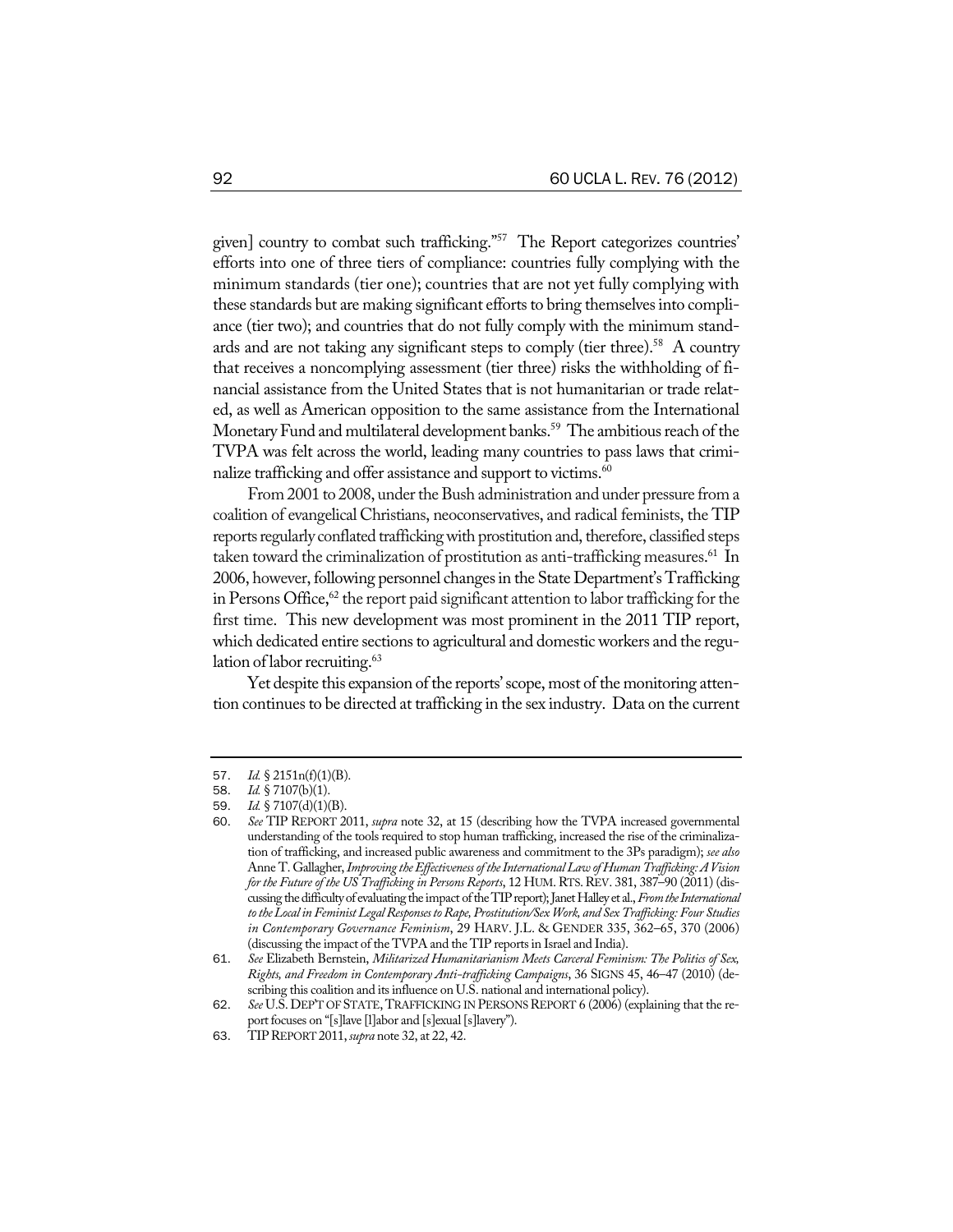operation of national anti-trafficking policies suggest that the TVPA/Protocolbased international anti-trafficking regime tends to lead to the designation of trafficked persons and the provision of assistance and protection mostly to women and girls<sup>64</sup> in the context of the sex industry.<sup>65</sup> Although it may well be the case that women are more vulnerable to trafficking than men, the extremely low number of designated male trafficking victims raises the suspicion that male trafficking and other forms of labor trafficking are not appropriately addressed under the prevailing regime.<sup>66</sup>

The dominant approach to anti-trafficking that emerged in the past decade in fact assists only a small amount of trafficked persons.<sup>67</sup> Thus, it appears that despite the seemingly strong international commitment to combat trafficking, the prevailing framework fails to address the full breadth of the trafficking phenomenon and to uproot the underlying causes of this practice.

# **II. THECASEFORALABORPARADIGM**

The current dominant approach to anti-trafficking can be characterized as a combination of the transnational crime framework that spread around the world rapidly after the introduction of the Trafficking Protocol and the TVPA and the

<sup>64.</sup> See UNODC GLOBAL REPORT, *supra* note 1, at 11 (suggesting that it is likely that labor exploitation and male victims are underdetected).

<sup>65</sup>. *Seeid.* at 6, 10–11, 51 (suggesting that law enforcement agencies often view human trafficking only in the context of sexual exploitation and therefore that enforcement focuses on women and girls in the sex sector, and explaining that "sexual exploitation is by far the most commonly identified form of human trafficking," "sexual exploitation has become the most documented type of trafficking, in aggregate statistics," and that "[i]n comparison, other forms of exploitation are under-reported").

<sup>66</sup>. While there is no research that suggests that women are more vulnerable to trafficking than men, it is clear that women's sexual exploitation is the most commonly identified form of human trafficking and that as a result it seems as if "a disproportionate number of women are involved in human trafficking." Yet this may be the case because male trafficking is underdetected. *See* UNODC GLOBAL REPORT, *supra* note 1, at 6, 11. Various scholars have noted the gender bias in trafficking discourse. **See LAURA MARÍA AGUSTÍN, SEX AT THE MARGINS: MIGRATION, LABOUR MARKETS, AND** THE RESCUE INDUSTRY 39 (2007) (arguing that in the trafficking discourse "men are routinely expected to encounter and overcome trouble, but women may be irreparably damaged by it"); Mike Dottridge, *Introduction*, *in* COLLATERAL DAMAGE: THE IMPACT OF ANTI-TRAFFICKING MEASURES ON HUMAN RIGHTS AROUND THE WORLD 17 (Mike Dottridge, Global Alliance Against Traffic in Women ed., 2007) (arguing that trafficking is closely related to gender and that countries overlook the possibility that men may be trafficked); Thérèse Blanchet, *Beyond Boundaries: A Critical Look at Women Labour Migration and the Trafficking Within* 4–6 (Paper Submitted to USAID, 2002), *available at* http://walnet.org/csis/papers/BEYOND.DOC (explaining that a common assumption that trafficking is associated with a kind of vulnerability inherent in women corresponds to invulnerability in men).

<sup>67</sup>. *See supra* note 11.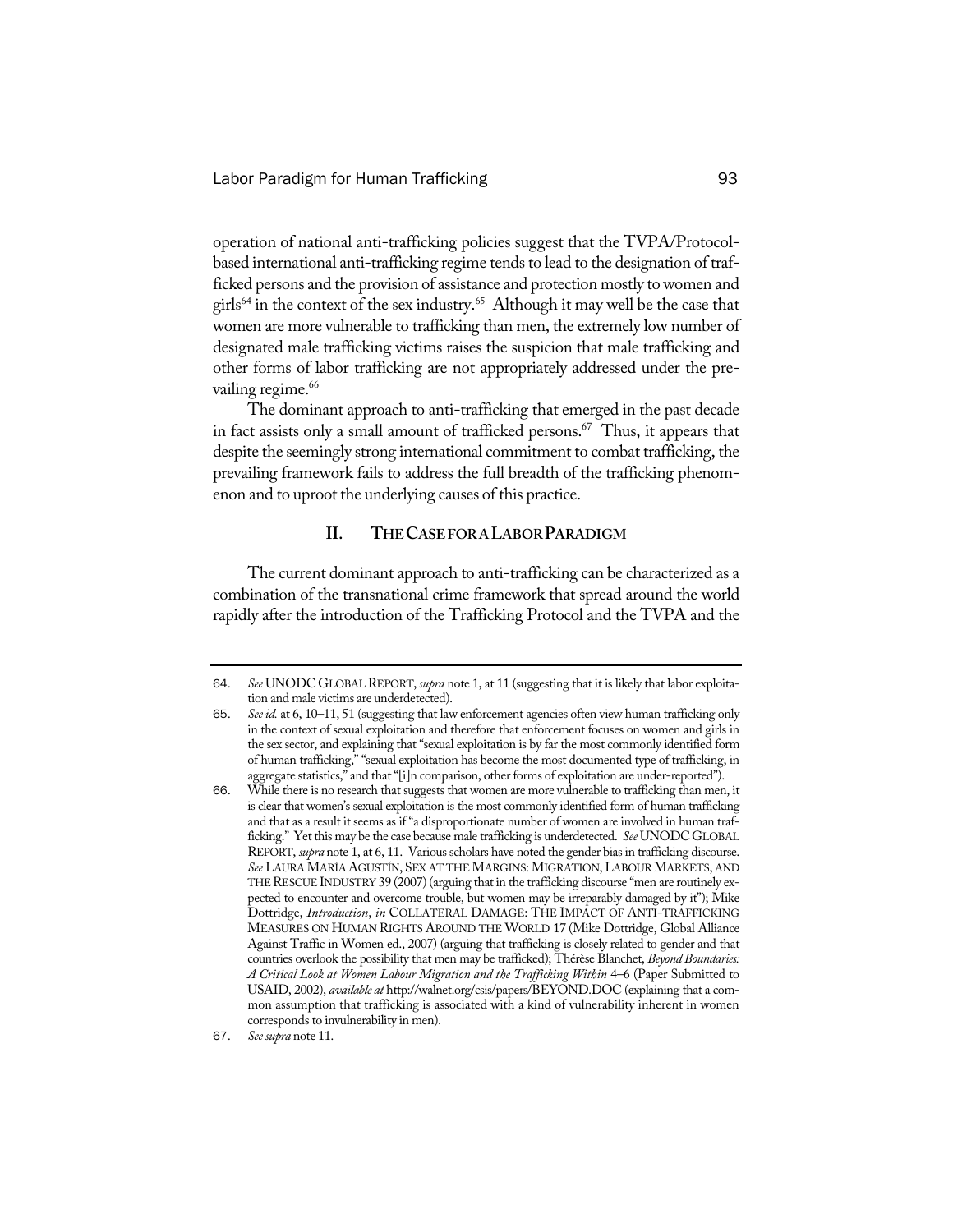human rights approach to trafficking that, as described above, has gained significant momentum over the last decade. During the Vienna Process, the negotiating states rejected attempts initiated predominantly by NGOs and the coalition of UN agencies to include in the protocol binding provisions for the creation of protection, rehabilitation, and visa schemes for trafficked persons.<sup>68</sup> In the years since, however, because of the lobbying efforts and assistance of human rights NGOs, many of the signatory states have adopted legislation and policies advancing a victim-centered human rights approach to trafficking.<sup>69</sup> Yet the effectiveness of this approach is questionable. Out of the 2.4 million people estimated to be victims of trafficking across the world,<sup>70</sup> only a small fraction (42,291) were identified as such in 2012 and assisted under the current trafficking framework.<sup>71</sup> Although the human rights framework may have great rhetorical power, it helps few and, even for those few, to a doubtful extent.

In its present form, the human rights approach does not address and contend with the underlying economic and social relations that lie at the foundation of trafficking. In contrast, a labor approach to trafficking focuses attention on elements of the legal order that shape workers' bargaining power, such as labor and employment laws, national immigration regimes, criminal law, welfare law, and private law background rules. Its rhetoric may be less compelling, but the labor approach has the potential to alter fundamentally the conditions that cause workers' vulnerability and enable human trafficking. Given the ineffectiveness of the current antitrafficking regime, it is vital to reconsider the significance and potential of the labor approach for preventing trafficking and assisting trafficked persons.

# **A. HumanRightsVersusLaborRights**

Are labor rights a subset of human rights? The labor movement and human rights movement share significant goals and strategies: the commitment to distributive justice, the promotion of the interests of the structurally disadvantaged,

<sup>68</sup>. Gallagher, *supra* note 9, at 990–91.

<sup>69</sup>. *See,e.g.*, Halley et al., *supra* note 60, at 362–65 (describing NGO involvement in developing victimcentered, anti-trafficking policies in Israel).

<sup>70</sup>. ILO GLOBALREPORT 2005, *supra* note 11, at 14 (stating that the minimum number of trafficked persons is 2.4 million, which is 20 percent of all forced labor).

<sup>71</sup>. TIP REPORT 2012, *supra* note 11, at 45; *see also* U.S. AGENCY FOR INT'L DEV., THE REHABILITATION OF VICTIMS OF TRAFFICKING IN GROUP RESIDENTIAL FACILITIES IN FOREIGN COUNTRIES: A STUDY CONDUCTED PURSUANT TO THE TRAFFICKING VICTIM PROTECTION REAUTHORIZATION ACT, 2005, at 6–7 (2007) [hereinafter USAID], *available at* http://pdf.usaid.gov/pdf\_docs/PNADK471.pdf (presenting the low numbers of trafficked persons served by victim shelters in various countries).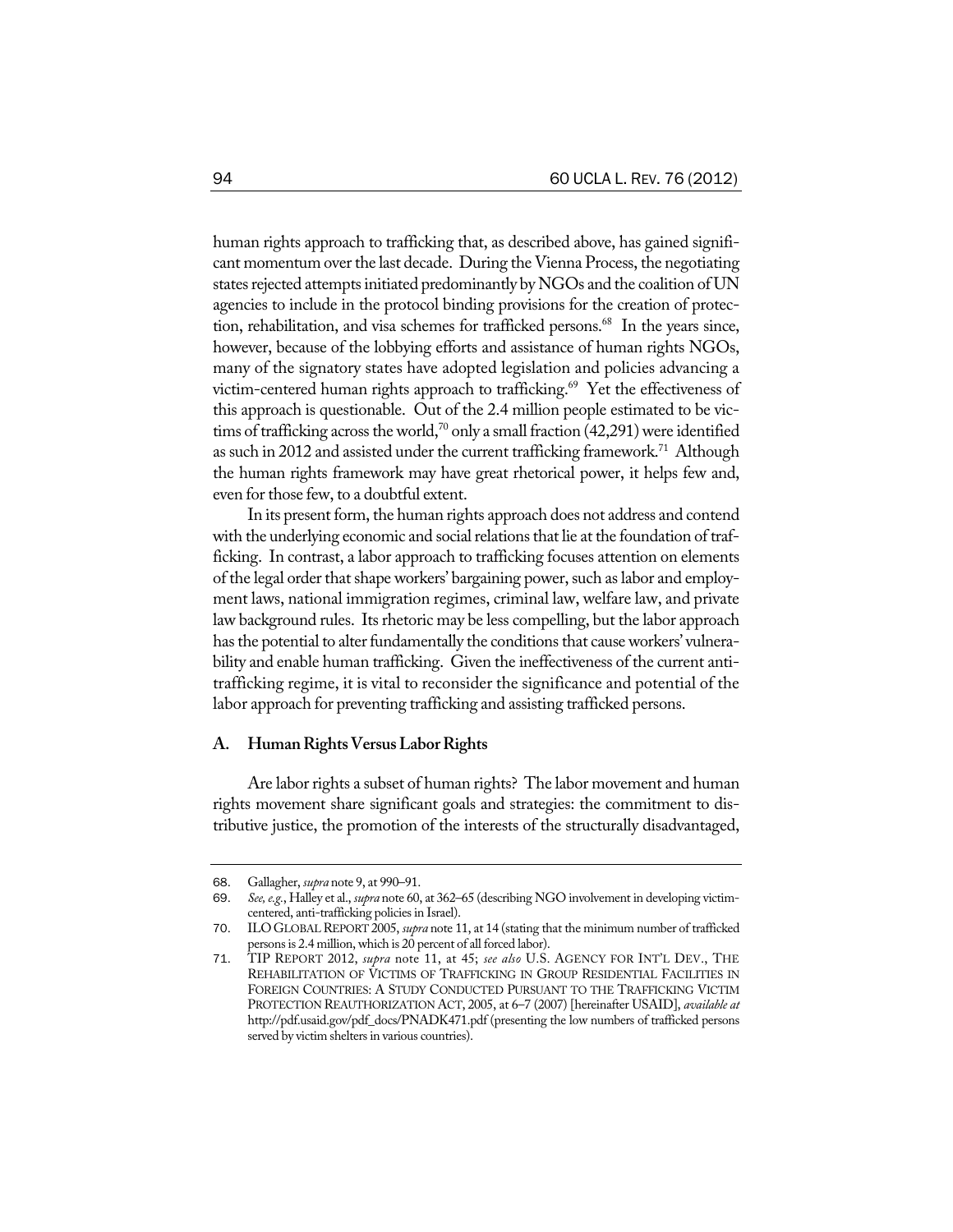and the centrality of rights claims in their efforts to realize these ends. Yet there are also considerable differences in their construction of disadvantage and the strategies used to remedy it.<sup>72</sup>

Conceptually, the two sets of rights target different spheres of power. Whereas human rights have traditionally focused on curbing the state's power, labor rights have been used to equalize the power balance in the market. Consequently, while human rights are concerned with the power of the individual relative to the state, labor rights have tended to be more collective oriented, focusing on the power of groups of workers ("labor") in relation to employers ("capital").<sup>73</sup> These conceptual differences have led to a significant divergence in how these movements work to achieve their goals. The labor movement, mostly in the form of trade unions, emphasizes class struggle, solidarity, and social and economic concerns. It holds the right to unionize, collective bargaining, and contextualized and bargained-for regulation to be the main avenues for improving working conditions for labor and for increasingworkers'share of profits.74

The human rights movement, in contrast, has focused on identity-based struggles, civil and political rights, absolute universal values, and entrenching human rights in national constitutions and legislation.<sup>75</sup> Although the freedom of association and the right to a decent wage were recognized in the 1948 Universal Declaration of Human Rights,<sup>76</sup> unions and collective bargaining were generally regarded by human rights activists as primarily economic issues that are peripheral, if not exogenous, to the human rights project.<sup>77</sup> Thus, the two movements have traditionally taken paths that are parallel but rarely overlapping.<sup>78</sup>

<sup>72</sup>. *See* Kevin Kolben, *Labor Rights as Human Rights?*, 50 VA. J. INT'L L. 449, 450, 474–84 (2010) (describing the similarities and differences between the movements).

<sup>73</sup>. *Seeid.* at 452 (listing the conceptual differences between the two movements); *see also* Lance Compa, *Trade Unions and Human Rights*, *in* 2 BRINGING HUMAN RIGHTS HOME: FROM CIVIL RIGHTS TO HUMAN RIGHTS 209, 209–10 (Cynthia Soohoo et al. eds., 2008) (discussing the divergent goals and strategies of human rights and labor rights advocates).

<sup>74</sup>. Harry Arthurs, *LabourLaw AfterLabour*, *in* THEIDEA OFLABOURLAW 13, 13–22 (Guy Davidov & Brian Langille eds., 2011) (discussing the ideas that animate labor and labor law).

<sup>75</sup>. Lance Compa, *Legal Protection of Workers' Human Rights: Regulatory Changes and Challenges: The United States*, *in* HUMAN RIGHTS ATWORK:PERSPECTIVES ON LAWAND REGULATION 293, 325 (Colin Fenwick & Tonia Novitz eds., 2010) (describing the position of those skeptical about the potential of human rights to strengthen labor).

<sup>76</sup>. G.A.Res. 217 (III) A, art. 23, U.N. Doc. A/RES/217(III) (Dec. 10, 1948).

<sup>77</sup>. *See* James A. Gross, *A Long Overdue Beginning: The Promotion and Protection of Workers' Rights as HumanRights*, *in*WORKERS'RIGHTS ASHUMANRIGHTS 1, 3–4 (James A. Gross ed., 2003) (explaining that traditionally human rights advocates paid little attention to workers' rights).

<sup>78</sup>. Virginia A. Leary, *The Paradox of Workers' Rights as Human Rights*, *in* HUMAN RIGHTS, LABOR RIGHTS, AND INTERNATIONAL TRADE 22, 22 (Lance A. Compa & Stephen F. Diamond eds., 1996) (noting that the movements operate on parallel tracks).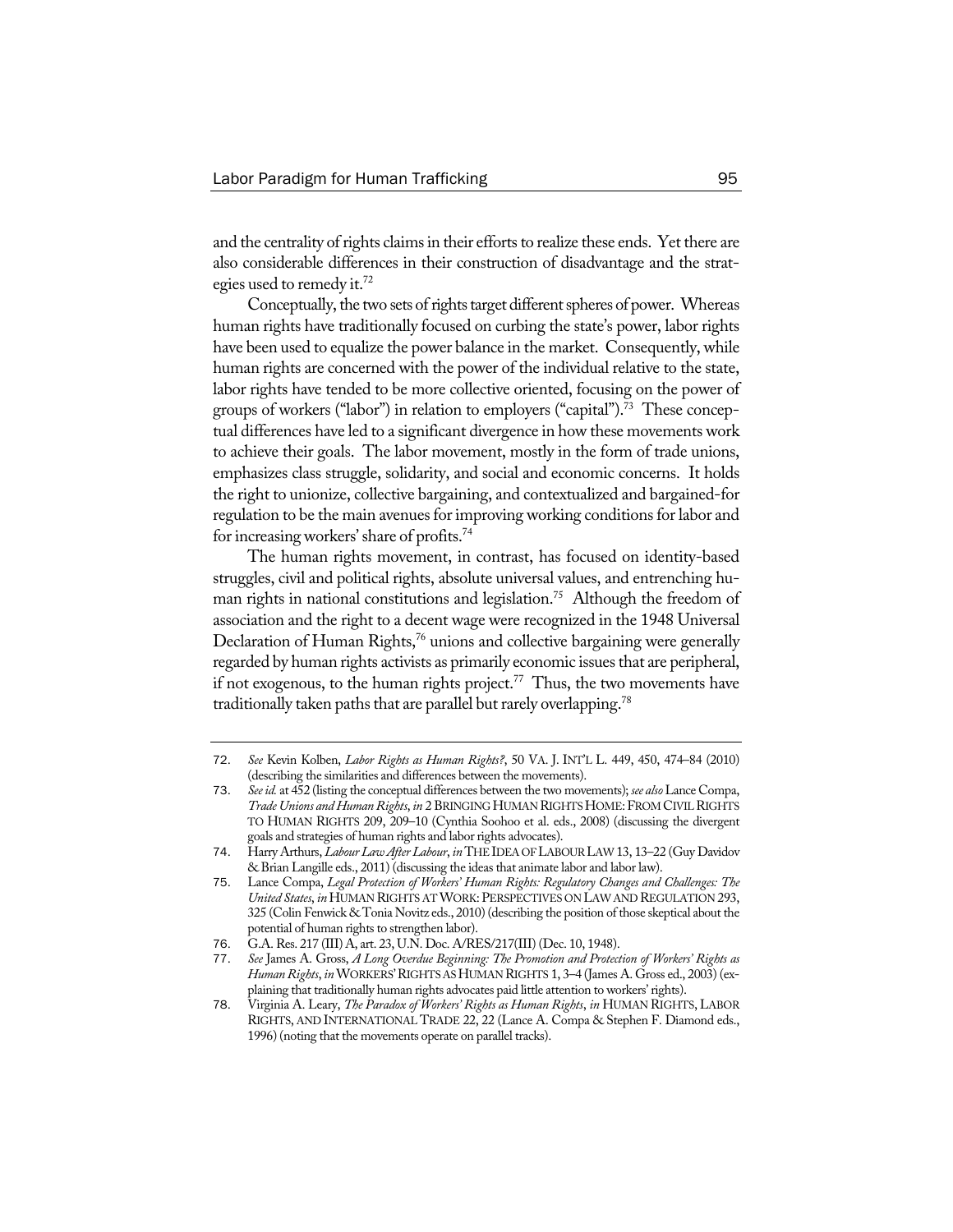Since the 1990s, however, both the human rights movement and the labor movement have undergone significant transformations, and certain points of convergence have emerged despite the historical divergence in objectives and methods.<sup>79</sup> The international human rights movement has become increasingly concerned with social and economic rights, particularly material inequality and global solidarity between individuals and groups in the global North and global South.<sup>80</sup> This began in the wake of three developments that occurred more or less simultaneously: the collapse of communism in Eastern Europe and the end of the Cold War, which made the inclusion of social and economic rights in capitalist democracies less threatening; the exploding wealth disparities within and between countries across the globe, which directed global attention to poverty and North–South distribution; and the emerging critique of human rights as a Eurocentric project that camouflages age-old colonial power dynamics,whichwaslaunched by activists and scholars from developing countries.<sup>81</sup>

The transformation of the labor movement was instigated by the decline in trade union membership, economic globalization, and the global consolidation of the neoliberal socioeconomic agenda.<sup>82</sup> These developments sent the labor movement searching for new sources of legitimacy, new modes of operation, and a new membership base.<sup>83</sup> One way it responded to these challenges was by adopting the fundamental-rights discourse, which is much akin to discourse under the human rights paradigm.

Perhaps the most pronounced turning point in the convergence between the movements was the ILO's 1998 Fundamental Declaration of Principles and Rights

<sup>79</sup>. *See* Kolben, *supra* note 72, at 455–61 (describing the path of convergence between the movements).

<sup>80</sup>. *Id.* at 459–61 (discussing the work of Human Rights Watch, Human Rights First, and Amnesty International on labor issues); Kenneth Roth, Defending Economic, Social and Cultural Rights: Practical *IssuesFaced by an InternationalHumanRights Organization*, 26 HUM.RTS.Q. 63, 63–65 (2004) (discussing the increased attention to social and economic rights by human rights organization).

<sup>81</sup>. *See, e.g.*, MAKAUMUTUA, HUMAN RIGHTS: A POLITICAL AND CULTURAL CRITIQUE (2002) (discussing the relationship between the human rights movement and theWest and calling for a new theory of internationalism and human rights that will respond to the inequities of the international order).

<sup>82</sup>. *See,e.g.*,Irfan ul Haque, *Globalization, Neoliberalism and Labour* 2–3, 8 (U.N. Conference on Trade & Dev., Discussion Papers, No. 173, 2004), *available at* http://www.unctad.org/en/docs/osgdp 20047\_en.pdf (characterizing the neoliberal agenda as advocating for free markets, deregulation, privatization, minimized state roles, and labor market flexibility, and as viewing trade unions as a source of market rigidity).

<sup>83</sup>. *See, e.g.*, Nari Rhee & Carol Zabin, *Aggregating Dispersed Workers: Union Organizing in the "Care" Industries*, 40 GEOFORUM 969, 971–72 (2009) (arguing that in the United States, declining union density made trade unions seek new organizing strategies suited to the changing labor market).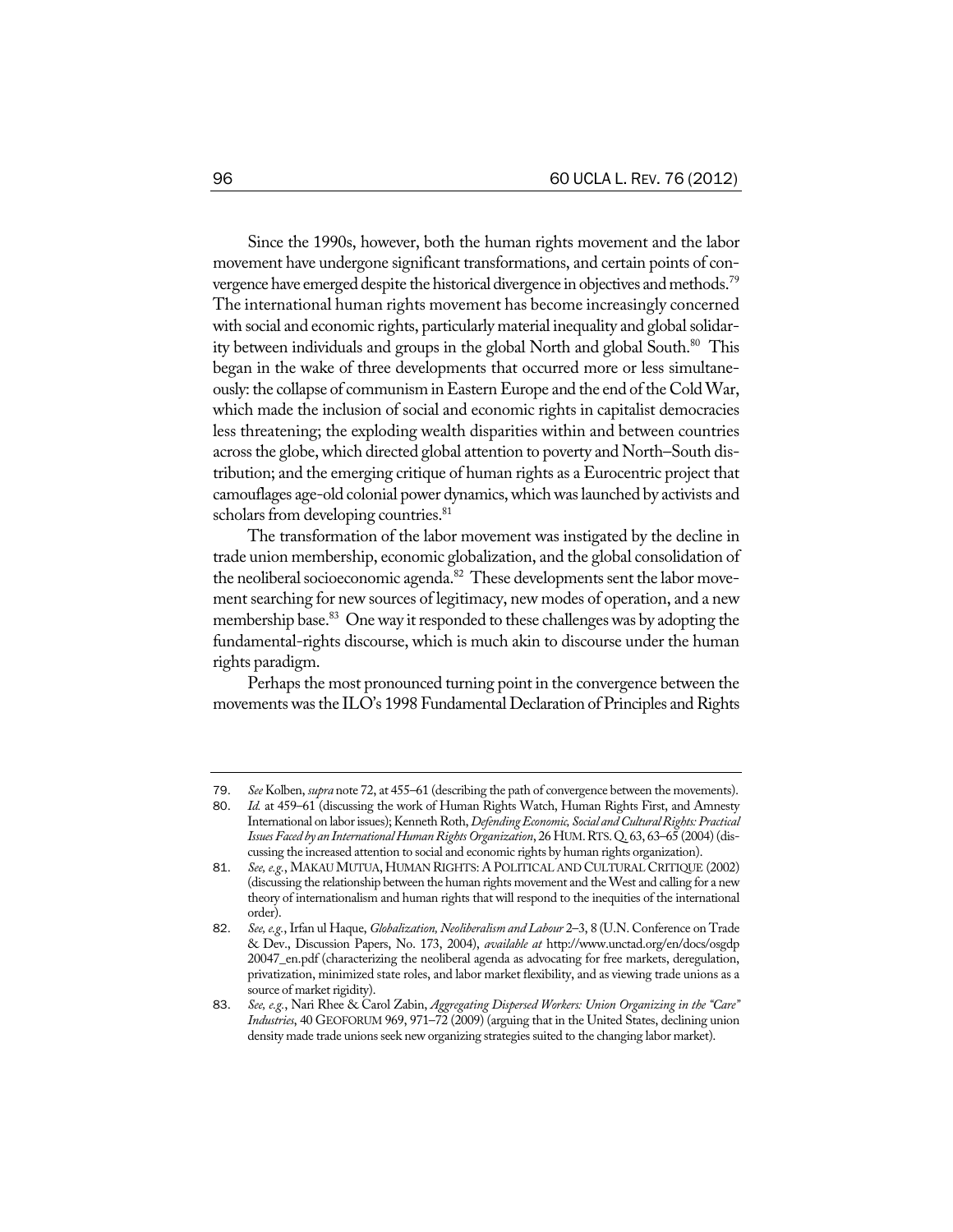at Work.84 In the spirit of the human rights tradition, the declaration identified four categories of core labor rights that are universal, absolute, and noncontextual and that all member states should strive to realize: freedom of association and collective bargaining, abolition of forced labor, elimination of child labor, and freedom from discrimination.<sup>85</sup> Imbued with the moral content of human rights and dignity, the declaration sought renewed normative legitimacy for labor rights. In line with the human rights model and in a departure from the traditional ILO approach, the declaration aimed to prohibit practices rather than setting or raising labor standards as a method for transforming labor market institutions and outcomes.<sup>86</sup>

Thus, the growing interest of the human rights movement in socioeconomic rights on the one hand and the labor movement's embracing of a small set of fundamental universal rights and prohibitions on the other set the two movements on their path of convergence. The outcome of this convergencewill be determined primarily by the scope and content of social and economic rights within the human rights framework. Protection of workers' rights based on human rights is feasible only if human rights are understood to encompass the economic claims of workers and their trade unions. Such an interpretation is not likely to be readily embraced in the current neoliberal economic and political environment since these claims often challenge employers' property rights and impose costs on them.<sup>87</sup>

Second, the outcome depends on the willingness and ability of actors within the labor movement to supplement the emerging universal rights paradigm with strategies sensitive to state and market contexts for dealing with endemic labor market problems. If it fails to do so, the convergence in approaches can result in considerable costs, not the least ofwhich being the undermining of the advantages and effectiveness of the traditional labor approach in remedying labor market inequalities.<sup>88</sup> Indeed, the convergence could significantly inhibit the capacity of labor

<sup>84</sup>. INT'L LABOUR ORG., ILO DECLARATION ON FUNDAMENTAL PRINCIPLES AND RIGHTS AT WORK (1998), *available at* http://www.ilocarib.org.tt/projects/cariblex/pdfs/ILO\_Declaration\_ Work.pdf.

<sup>85</sup>. *Id.* art. 2.

<sup>86</sup>. Guy Mundlak, *The Transformative Weakness of Core Labor Rights in Changing Welfare Regimes*, *in* THE WELFARE STATE, GLOBALIZATION, AND INTERNATIONAL LAW 231, 232–33 (Eyal Benvenisti & Georg Nolte eds., 2004) (arguing that the relatively ambiguous scope and contents of the core labor rights are insufficient to deal with processes of globalization and transnational, flexible production and that more clearly defined standards are required).

<sup>87</sup>. Tonia Novitz & Colin Fenwick, *The Application of Human Rights Discourse to Labour Relations: Translation ofTheory IntoPractice*,*in*HUMANRIGHTSATWORK, *supra* note 75, at 1, 37 (explaining the limitations of protecting workers' rights as human rights in the current ideological climate).

<sup>88.</sup> *See* Philip Alston & James Heenan, *Shrinking the International Labor Code: An Unintended Consequence of the 1998 ILO Declaration on Fundamental Principles andRights at Work?*, 36 N.Y.U.J.INT'L L. & POL. 221 (2004) (detailing the dangers and costs of the core–labor standards approach to labor rights).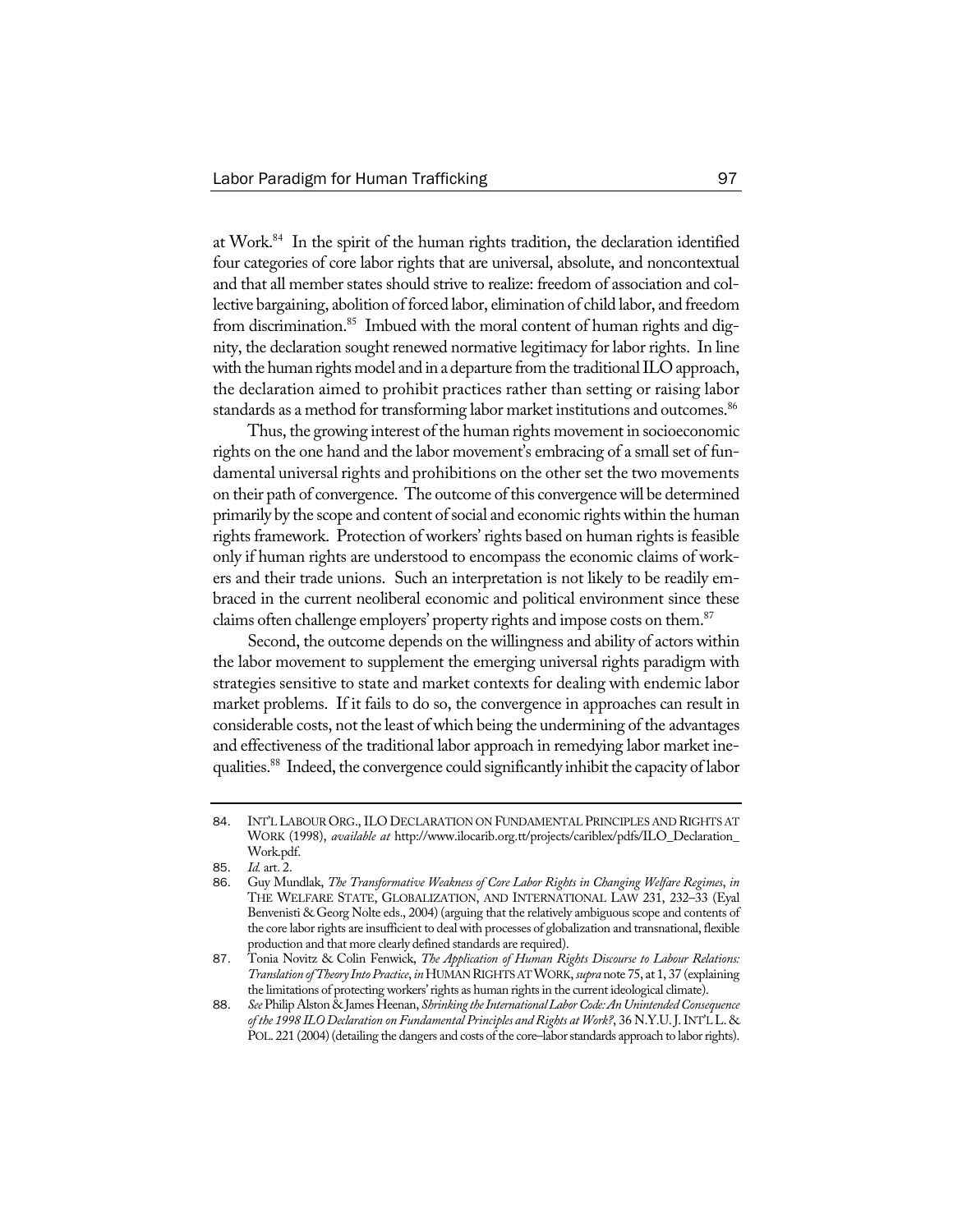activists to challenge society's fundamental economic relations and material distribution patterns between labor and capital and to achieve their goals via direct and collective action.<sup>89</sup>

The international anti-trafficking regime proves to be a case in point of this convergence and its ramifications. Today, the majority of both human rights and labor rights organizations support the human rights–based approach to human trafficking.<sup>90</sup> Applying the human rights–based approach, however, exemplifies the dangers it poses to labor issues. To construct an effective alternative to this model, it is vital to reintroduce the labor movement's fundamental notions regarding contextual understanding of power dynamics in market settings, attention to the operation of background rules, and the role of direct collective action in transforming economic market inequalities. There would be a distinct conceptual difference between such a labor approach to trafficking and the human rights approach: They pursue different goals, function under different assumptions, and resort to different strategies.

## **B. ACriticalAccount oftheHumanRightsAnti-traffickingParadigm**

#### **1. TheParadigm**

Despite its general transnational crime framework, the Trafficking Protocol has served as the blueprint for a human rights approach to anti-trafficking. Indeed, articles 6, 7, and 9 of the protocol, although not formulated in binding language, set up a victim-centered, human rights–based framework that offers protection and assistance to victims after they have been rescued from exploitation. These provisions have had a considerable impact on the infiltration of a human rights approach into the international anti-trafficking regime. $91$  Human rights groups and other NGOs advanced and successfully disseminated this framework across the globe. This pushed states to complement the binding elements of the protocol with a

<sup>89</sup>. *See* Kolben, *supra* note 72, at 484 (arguing that the adoption of human rights strategies can be debilitating to the efforts of labor activists, primarily because this approach fails to examine basic economic relationshipsin society and is not committed to direct action and workplace democracy).

<sup>90</sup>. See, for example, the various NGO reports reviewed *infra* note 93, and the labor position discussed *infra* text accompanying note 205.

<sup>91</sup>. *See supra* text accompanying notes 50–52.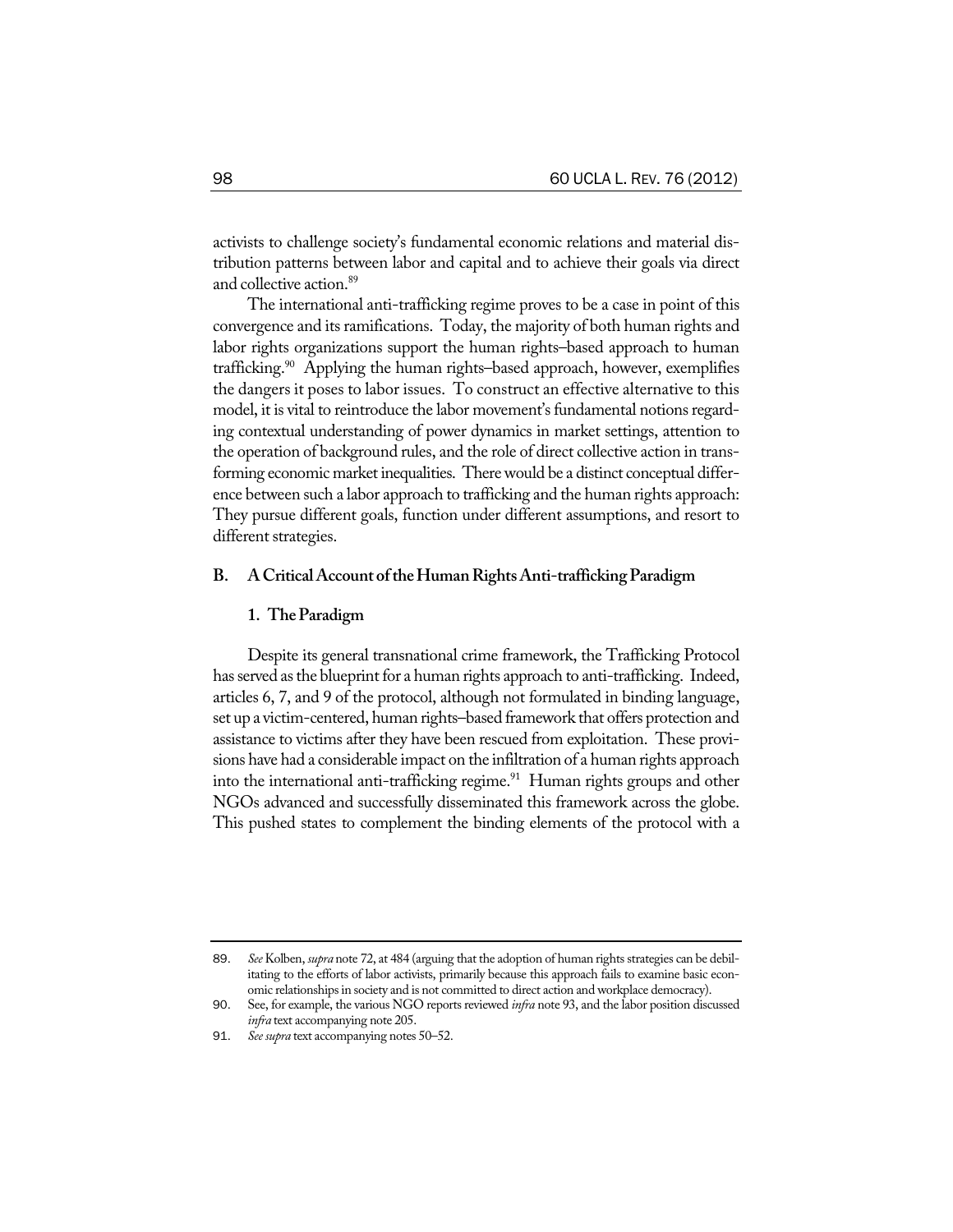human rights–based approach by invoking the looming TVPA financial sanctions.<sup>92</sup>

Recent best-practices reports of various public and private NGOs and state anti-trafficking initiatives show the integral influence of the human rights approach in the anti-trafficking regime today and the crucial role NGOs played in this approach's successful diffusion and implementation. These reports document the best practices for combating trafficking around the world.<sup>93</sup> They expose a wide array of global anti-trafficking programs and policies that conform to the goals and policies set out in articles 6, 7, and 9 of the protocol: emphasis on victims' human rights in the process of posttrafficking identification, protection, assistance, and (preferably voluntary) repatriation. The best-practices reports demonstrate that the victim-centered, human rights–based anti-trafficking efforts are grounded on policies attending to the individual victim's situation (mostly after exploitation) through rescue, rehabilitation, repatriation, and reintegration programs. They do not relate to structural labor market conditions and practices that shape workers' vulnerability and inferior bargaining power in the workplace during trafficking and prior to their rescue and identification by the authorities.<sup>94</sup>

<sup>92</sup>. GALLAGHER, *supra* note 16, at 284 ("[E]fforts to encourage States to include a provision on this issue were not accepted. However, developments since the adoption of the Protocol indicate that States are moving toward a rejection of status-related criminalization and prosecution.").

<sup>93</sup>. I reviewed the following reports and documents from the European Union, India, Africa, Eurasia, and the United States to extract the dominant best practices of NGOs and others committed to the protection of victims' human rights: Comm'n of the European Cmtys., *Evaluation and Monitoring of the Implementation of the EU Plan on Best Practices, Standards and Procedures for Combating and PreventingTrafficking In Human Beings*, CEC Doc. COM (2008) 657 final (2008) [hereinafter EC Evaluation 2008]; Comm'n of the European Cmtys., *Fighting Trafficking in Human Beings—An Integrated Approach and Proposals for an Action Plan*, CEC Doc. COM (2005) 514 final (2005); CLAUDIA ARADAU, DANISH RED CROSS, GOOD PRACTICES IN RESPONSE TO TRAFFICKING IN HUMAN BEINGS: COOPERATION BETWEEN CIVIL SOCIETY AND LAW ENFORCEMENT IN EUROPE (2005); ARTI BADAMI ET AL., BENTLEY UNIV. SERV.-LEARNING CTR. & UNIV. HONORS PROGRAM, ASSESSMENT OF POLICIES AND PROGRAMS TO COMBAT HUMAN TRAFFICKING: A REPORT PREPARED FOR THE MASSACHUSETTS GOVERNOR'S COUNCIL TO ADDRESS DOMESTIC VIOLENCE AND SEXUALASSAULT (2011); THANH-DAM TRUONG & MARIA BELEN ANGELES, SEARCHING FOR BEST PRACTICES TO COUNTER HUMAN TRAFFICKING IN AFRICA: A FOCUS ON WOMEN AND CHILDREN 42–59 (2005); UNITED NATIONS OFFICE ON DRUGS & CRIME & GOV'T OF INDIA, COMPENDIUM OF BEST PRACTICES ON ANTI HUMAN TRAFFICKING BY NON GOVERNMENTAL ORGANIZATIONS (2008) [hereinafter INDIA BEST PRACTICES]; STEPHEN WARNATH, NEXUS INST., BEST PRACTICES IN TRAFFICKING PREVENTION IN EUROPE & EURASIA (2009).

<sup>94.</sup> For a similar focus on the human rights, rescue, and rehabilitation of individual victims, see the antitrafficking frameworks introduced by the UNODC in recent years. UNITED NATIONS OFFICE ON DRUGS & CRIME, INTERNATIONAL FRAMEWORK FOR ACTION TO IMPLEMENT THE TRAFFICKING IN PERSONS PROTOCOL (2009), *available at* http://www.unodc.org/documents/ human-trafficking/Framework\_for\_Action\_TIP.pdf; UNITED NATIONS OFFICE ON DRUGS &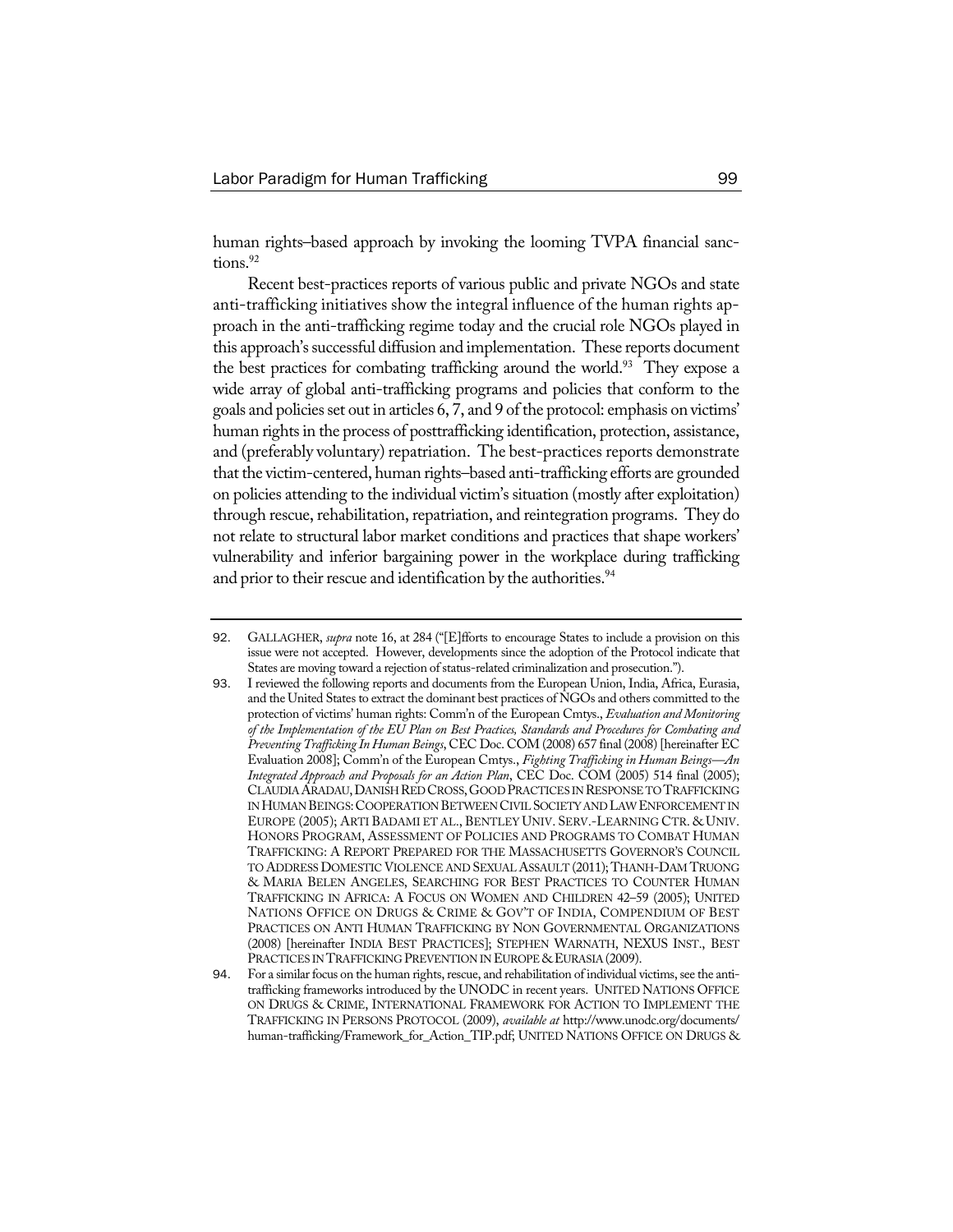These nongovernmental efforts were facilitated not only by the protocol but also by the TVPA. The country-by-country compliance ranking in the TIP reports enforced by the TVPA's sanction regime generated "willingness" on the part of countries ranked in the lower tiers to commit to combating trafficking beyond the relatively narrow obligations of the protocol. This brought about the diffusion of a broad international anti-trafficking legal regime, which includes regional treaties and an array of state legislation, practices, and policies that supplement criminalization with a human rights approach.<sup>95</sup> While the central measure implemented by states was criminalization of trafficking in persons,<sup>96</sup> many states also established victim assistance programs and provided funding to human rights groups to supply rescue model services.<sup>97</sup> Indeed, a majority of the 155 states surveyed in the 2009 UNODC Global Report took steps toward the protection of trafficked persons, prescribing many measures that were not obligatory under the protocol. These measures included the provision of housing, medical services, work permits, and access to legal remedies.<sup>98</sup> While some have criticized these efforts as inadequate, incomplete, and at times harmful, they did ensure some measure of assistance and protection for severely exploited workers where none existed before.<sup>99</sup>

Three particularly important practices have become commonplace and are considered the backbone of the human rights approach to anti-trafficking: granting trafficking victims immunity from criminalization because of their undocu-

CRIME, TOOLKIT TO COMBAT TRAFFICKING IN PERSONS (2008) [hereinafter UNODC TOOLKIT], *available at* http://www.unodc.org/documents/human-trafficking/Toolkit-files/07893 75\_Ebook[1].pdf.

<sup>95</sup>. *See* Gallagher, *supra* note 5, at 791 (commenting on the surprising uniformity of standards); Lloyd et al., *supra* note 46, at 4 (discussing the rational policy diffusion of the criminalization of human trafficking).

<sup>96</sup>. *See supra* text accompanying note 48.

<sup>97</sup>. *See* TIPREPORT 2011, *supra* note 32, at 17, 44–45 (stating that the last decadewas characterized by building the framework and passing laws that focused largely on the criminalization of human trafficking and the creation of victim assistance mechanisms and discussing the value of partnering with NGOs). For a critique of the rescue model, see Aziza Ahmed & Meena Seshu, "We Have the Right *NottoBe'Rescued' . . .":WhenAnti-traffickingProgrammesUndermineTheHealth andWell-Being of Sex Workers*, ANTI-TRAFFICKING REV.,June 2012, at 149, 153–56.

<sup>98.</sup> See UNODC GLOBAL REPORT, *supra* note 1, at 78-292 (detailing the services provided to victims in the 155 reporting countries); see also Seo-Young Cho et al., The Spread of Anti-trafficking Policies-*Evidence From a New Index* 8, 33 (Ludwig-Maximilians Univ. Ctr. for Econ. Studies & Ifo Inst. for Econ. Research, Working Paper No. 3376, 2011) (detailing the types of victim protections and suggesting a measure that demonstrates countries' increasingly strong efforts to protect victims of trafficking).

<sup>99</sup>. Jyoti Sanghera, *Preface: Lessons From the Poetry of Departures*, *in* COLLATERAL DAMAGE, *supra* note 66, at vii (arguing that anti-trafficking efforts, even if well meaning and at times well doing, often end up harming trafficked persons).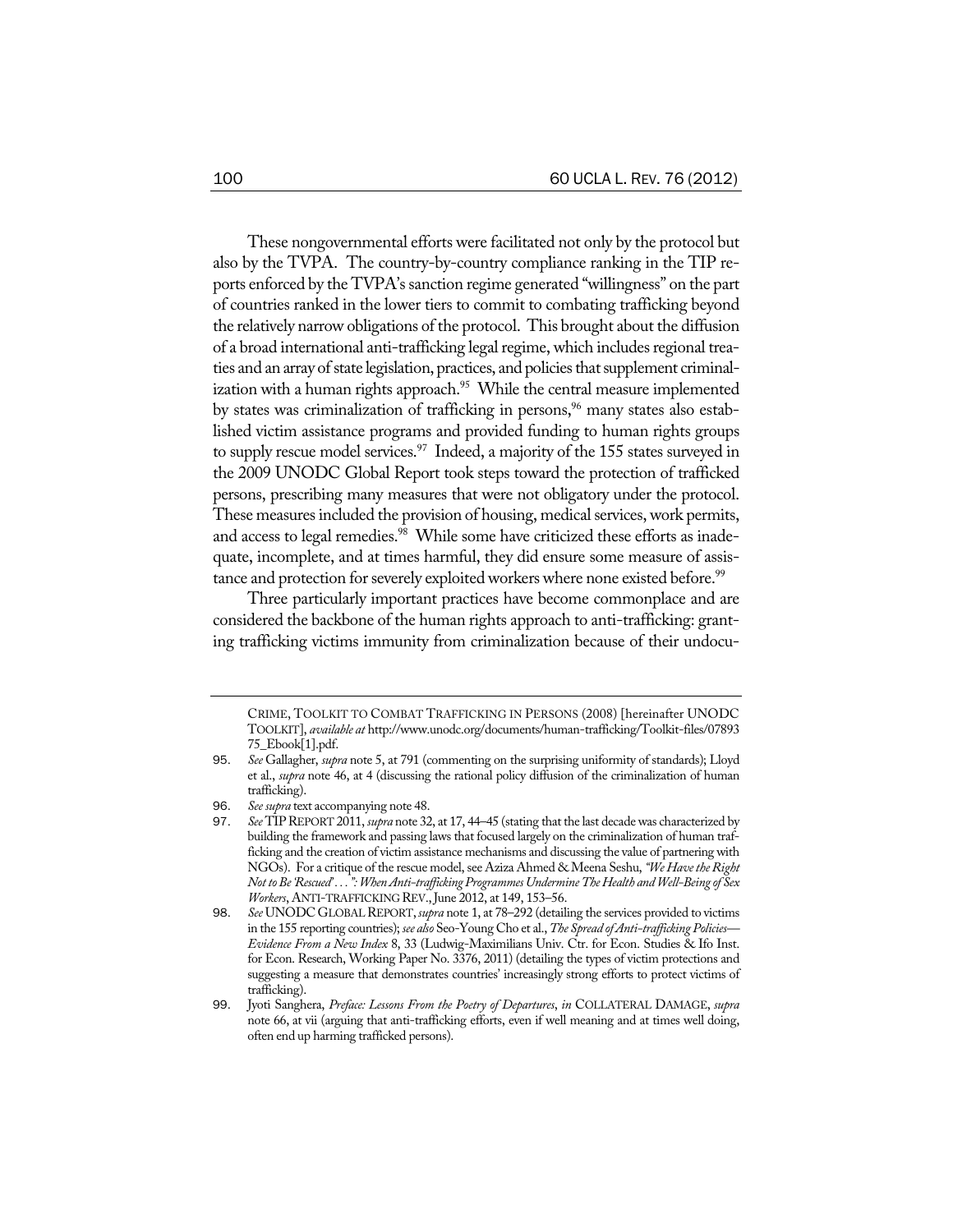mented status, $100$  operating victim shelters, $101$  and instituting special visa regimes for trafficked persons.<sup>102</sup> Although most receiving countries that participated in the Vienna Process negotiations opposed NGOs' attempts to include provisions prescribing these measures in the protocol, many states have since adopted laws and policies promoting all three.<sup>103</sup>

A trafficked person under a generous human rights regime can expect the following treatment: After she is identified as a trafficking victim, she is usually granted a reflection period to consider whether she wants to be involved in criminal proceedings and testify against her traffickers. During this time, she is given housing, often in a designated victims' shelter,<sup>104</sup> where she is purportedly rehabilitated and provided with medical care, psychological counseling, and legal aid, as well as the option to receive occupational training.<sup>105</sup> In most states, if the victim chooses not to assist in the prosecution of the traffickers, she is repatriated, $106$  but under those schemes that are most attentive to human rights, the victim's privileges are not revoked even if she does not cooperate.<sup>107</sup> The best schemes grant victims residence and working permits for the period of the trial and sometimes offer a gradual path to naturalization.108 In most countries, however, a trafficking victim is allowed to remain in the country until the end of her traffickers' trial, at which point she is usually repatriated. This set of privileges is significantly more

<sup>100</sup>. GALLAGHER, *supra* note 16, at 284 ("[D]evelopments since the adoption of the Protocol indicate that States are moving toward a rejection of status-related criminalization and prosecution.").

<sup>101</sup>. *See* Anne Gallagher & Elaine Pearson,*TheHighCostofFreedom:ALegal andPolicyAnalysisof Shelter Detention for Victimsof Trafficking*, 32 HUM.RTS. Q. 73, 73 (2010) (stating that it is common practice around the world to place victims of trafficking in shelters).

<sup>102</sup>. *Id.* at 78 n.16 ("[A]n increasing number of the major destination countries for trafficked persons . . . now provide special visa arrangements for victim[s].").

<sup>103</sup>. *See* GALLAGHER, *supra* note 16, at 284 (discussing status); *id.* at 307 (discussing shelter protection); *id.* at 321–23 (discussing the right to remain).

<sup>104</sup>. Gallagher & Pearson, *supra* note 101, at 76–78 (describing the various formats of victims'shelters).

<sup>105</sup>. USAID, *supra* note 71, at 26–27 (stating that best rehabilitative practices include education, eco-

nomic opportunities, psychosocial support, healthcare, and nutrition).

<sup>106</sup>. *See* GALLAGHER, *supra* note 16, at 298–99 (explaining that most countries condition assistance on cooperation with authorities, but some provide assistance even without cooperation).

<sup>107</sup>. See, for example, the reports for Israel and the Netherlands in TIPREPORT 2011, *supra* note 32, at 201, 273 (reporting that Israel and the Netherlands grant visas to victims of trafficking independent of cooperation with authorities).

<sup>108</sup>. *See, e.g.*, 22 U.S.C. § 7105(b)–(c) (2006); 8 U.S.C. § 1184(p)–(q). In the United States, a victim who received a T visa can, after several years, begin a process of naturalization and bring her family into the country as well. Between 2002 and 2009, only 1591 T visas were granted. ATTORNEY GENERAL'S ANNUAL REPORT TO CONGRESS AND ASSESSMENT OF U.S. GOVERNMENT ACTIVITIES TO COMBAT TRAFFICKING IN PERSONS,FISCALYEAR 2009, at 37–38 (2010). For a discussion oflifewith a Tvisa in theUnited States,see DeniseBrennan,*Key Issues in theResettlement ofFormerlyTrafficked Persons in theUnited States*, 158 U.PA.L.REV. 1581 (2010).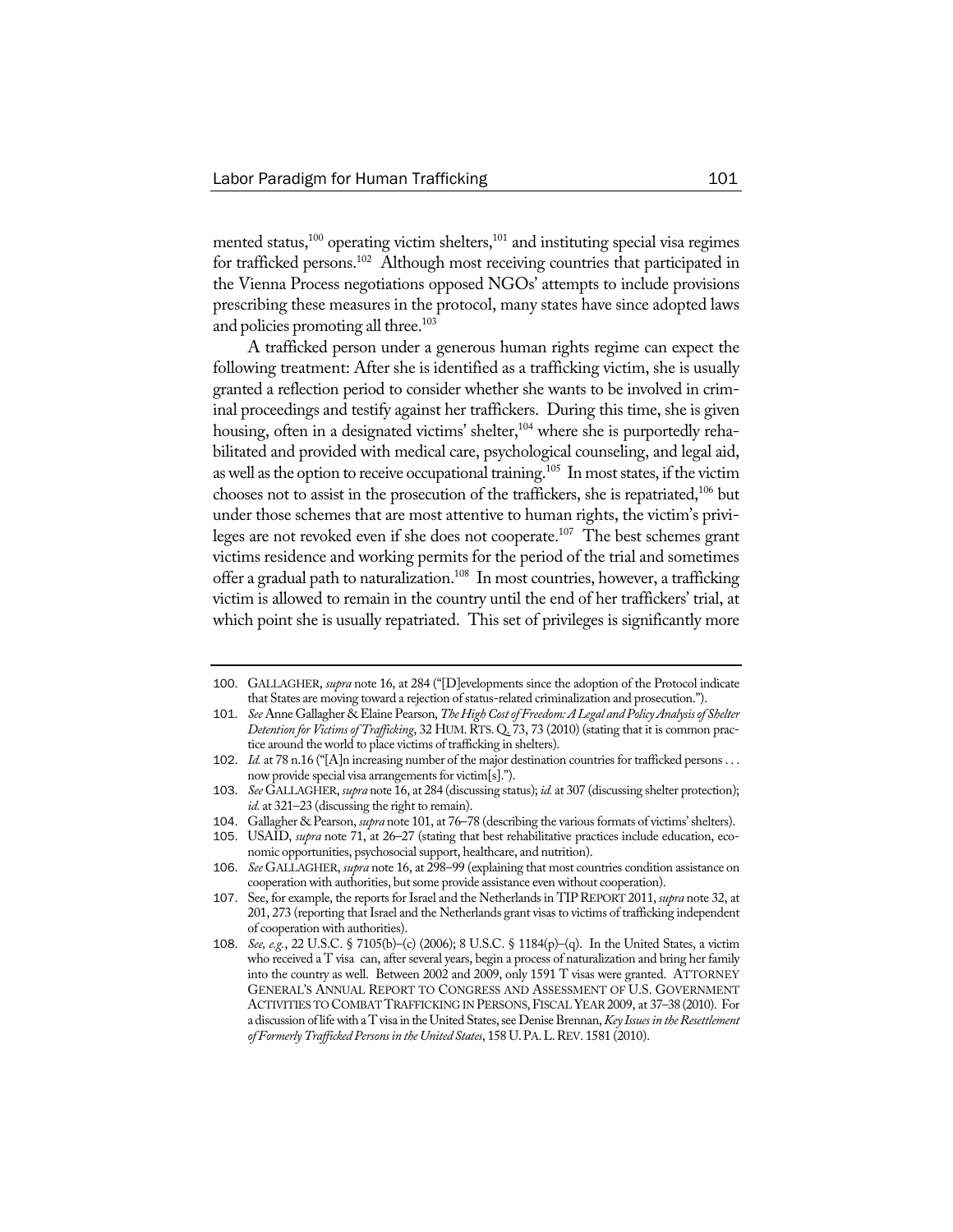generous than any other current arrangement for undocumented workers, smuggled persons, asylum seekers, or other exploited workers.<sup>109</sup>

Yet this is, of course, a best-case scenario. The reality is often tragically different: There are many cases of nonidentification of trafficking victims, human rights violations and abuse in shelters, victims treated as mere witnesses for the purpose of prosecuting traffickers, bureaucratic hurdles to receiving assistance, obstacles to visas because of highly restrictive policies and lengthy administrative procedures, and involuntary repatriation of victims.<sup>110</sup> Despite this, the mere existence of this anti-trafficking regime is an impressive achievement in its extension of previously unrecognized rights to certain severely exploited workers.

## **2. TheCritique**

As explained above, the incorporation of the human rights paradigm into the international anti-trafficking regime resulted in new legal arrangements for providing protection, assistance, and rehabilitation to victims after they are removed from harmful environments. Yet this pervasive paradigm is inadequate for contending with the phenomenon's underlying causes: worker vulnerability resulting from structural labor market inequalities in bargaining positions.<sup>111</sup>

The first deficiency of the human rights paradigm derives from its narrow impact. Because of its focus on victim rescue rather than on transforming structural causes of worker vulnerability, the paradigm succeeds in assisting only an alarmingly small number of individuals designated as trafficking victims and offers little to the rest of the trafficked population.<sup>112</sup>

<sup>109.</sup> For a detailed discussion of international law in relation to these groups, see DAVID WEISSBRODT, THE HUMAN RIGHTS OFNON-CITIZENS 110–53, 182–206, 218–40 (2008). For a discussion of the convergence and divergence of international law in relation to the different categories of migrant workers, see Thomas, *supra* note 49, at 408-33.

<sup>110</sup>. *See* Chacón, *supra* note 12, at 3017–21 (describing the shortcomings of the TVPA); Dottridge, *supra* note 66, at 1, 13-16 (discussing key findings of the report regarding the negative consequences of antitrafficking policies).

<sup>111</sup>. *Cf.* Kamala Kempadoo, *Introduction: From Moral Panic to Global Justice: Changing Perspectives on Trafficking*, *in* TRAFFICKING AND PROSTITUTION RECONSIDERED: NEW PERSPECTIVES ON MIGRATION, SEXWORK, AND HUMAN RIGHTS, at vii, xvi (Kamala Kempadoo et al. eds, 2005) ("Because the global governance paradigm on trafficking does not address the root causes for the undocumented movement and employment of people around the world, it also fails to significantly reduce 'trafficking.'").

<sup>112</sup>. *See supra* text accompanying note 48; *infra* PartII.B.3.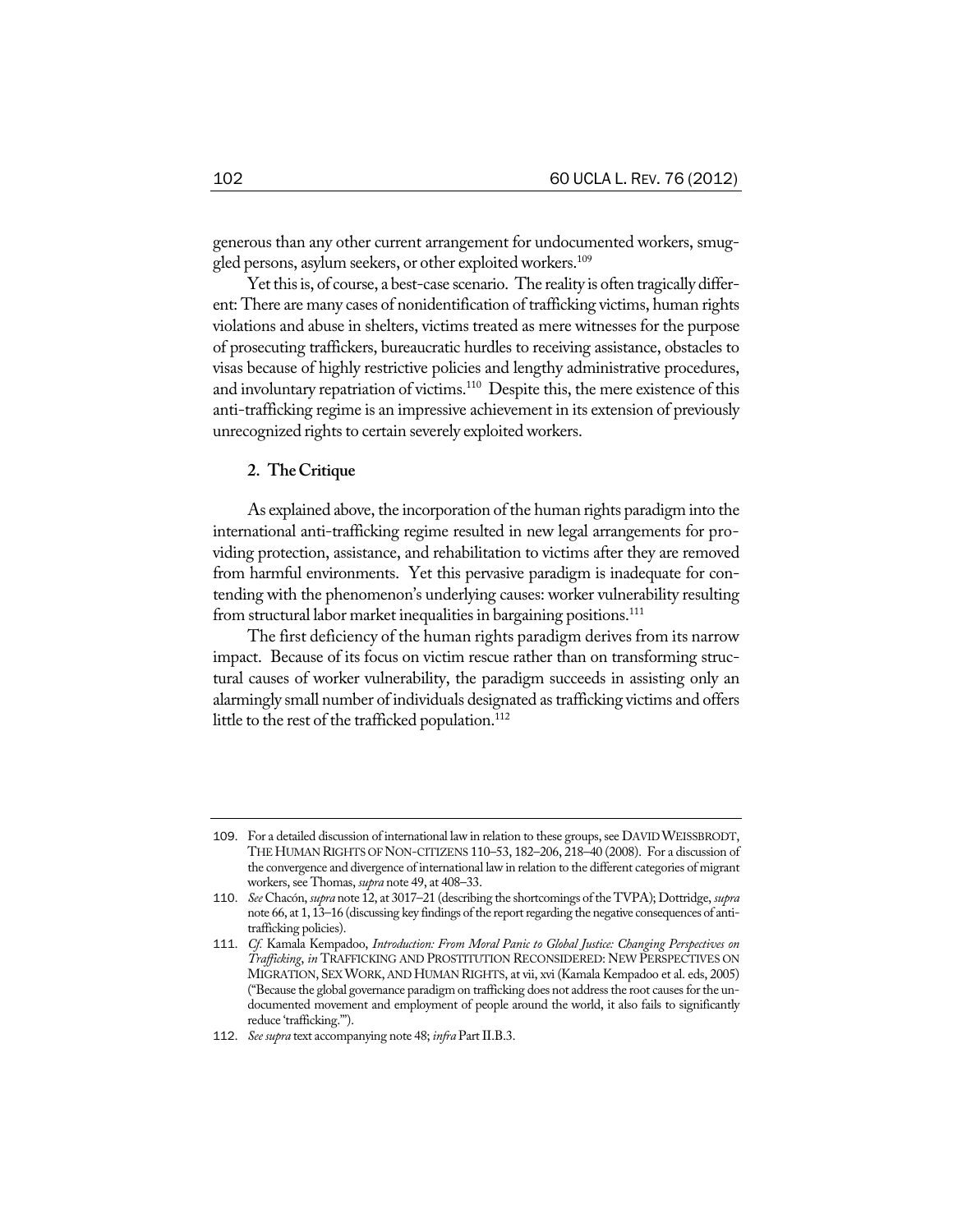Second, in providing remedies for only the most extreme cases of exploitation, this approach normalizes the harsh realities of exploitation experienced by many migrant and nonmigrant workers in labor sectors prone to trafficking.<sup>113</sup>

Third, under the human rights anti-trafficking approach, ex post help is offered to certain severely exploited workers. Thus, focus is placed on the postexploitation situation, and ex ante tools are not provided to trafficked personsto improve their working conditions or change widespread harmful employment practices in certain labor sectors. The human rights model therefore has little to offer to severely exploited workers wishing to transform their work situation rather than be removed from it.

Furthermore, it is questionable whether this approach even properly responds to the needs of the small group of individuals it does assist.<sup>114</sup> The human rights paradigm assumes that trafficked persons need to be extracted from their exploitative work situation and rehabilitated through treatment of their physical and psychological injuries. This therapeutic approach does, indeed, attend to important needs, and when accompanied by social rights (housing, clothing, and education) and legal immigration status(even if temporary), it grounds an anti-trafficking regime that upholds trafficked persons' dignity and humanity. Yet the emphasis on rehabilitation diverts crucial attention away from the trafficked person's economic needs and aspirations and from addressing the economic relations that underlie her vulnerability.

Moreover, the particular kind of rehabilitative assistance the current antitrafficking regime offers raises questions about its gender and cultural assumptions regarding trafficked persons.115 As noted, on the global level, the most significant anti-trafficking efforts have been directed at women and girls in the sex industry.<sup>116</sup> This has resulted in emphasis on the alleged rehabilitative needs of female victims of sex trafficking and has infused the anti-trafficking campaign with gendered suppositions about women's lives, preferences, and capabilities. The focus on the per-

<sup>113</sup>. *Cf.* David Kennedy, *The International Human Rights Movement: Part of the Problem?*, 15 HARV. HUM.RTS.J. 101, 118 (2002) ("Human rights remedies, even when successful, treat the symptoms rather than the illness, and this allows the illness not only to fester, but to seem like health itself.").

<sup>114</sup>. *See* AGUSTÍN, *supra* note 66, at 152, 186–87 (questioning the value of the rescue industry for sex workers); Sanghera, *supra* note 99, at vii–viii (explaining that a rescued victim of trafficking may be further removed from her goals because of anti-trafficking programs and will most likely be shipped back home).

<sup>115</sup>. *See* Dottridge, *supra* note 66, at 17 (arguing that trafficking is so closely related to gender that countries overlook the possibility that men may be trafficked).

<sup>116</sup>. *See supra* text accompanying notes 64–65.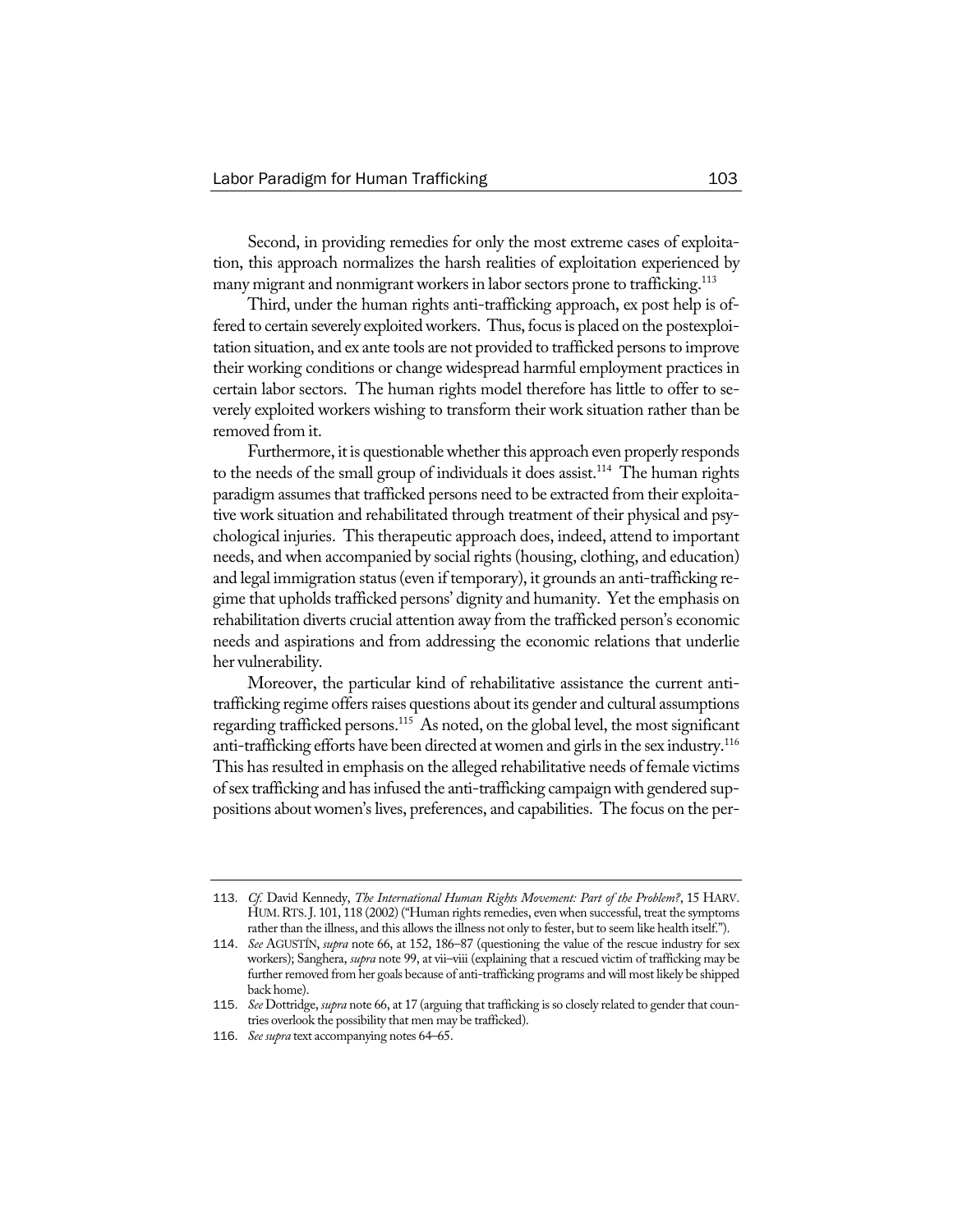ceived needs of women and girls exploited in the sex industry is exemplified by the generally applied model for victims'shelters.

As discussed in Part II.B.2, one of the most common best practices for supporting trafficking victims is the establishment of shelters to house victims during rehabilitation until repatriation. The prevailing shelter model is premised on a victim in need of psychological and physical rehabilitation and aid. Presumptions regarding women's needs and desires direct shelter rehabilitation toward psychological counseling and away from economic needs. Yet studies of such shelters suggest that many victims (of both labor trafficking and sex trafficking) are in fact principally interested in finding employment with decent working conditions.<sup>117</sup> This is particularly true of both sex and labor trafficking victims who migrated voluntarily to find work but whose undocumented status made them vulnerable to exploitation.<sup>118</sup> Thus, a shelter model constructed on a very particular perception ofthe trafficking context and the needs and desires of victimswill have little to offer many male as well as female trafficked persons.<sup>119</sup> The fact that trafficking victims may be interested in finding nonexploitative work does not mean that they did not suffer any harm or have no need for treatment. What it does suggest is that support measures (such as victim shelters) that are promoted and implemented in line with the human rights approach to trafficking respond only to a limited subset of the problems faced by trafficked persons.

Finally, the broad acceptance and prominence of the human rights antitrafficking paradigm creates the impression that the international community is deeply committed to eradicating severe forms of labor exploitation. Yet the fact that only a small proportion of trafficked persons are actually identified as trafficked, on the one hand, and the sweeping persistence of extreme exploitation in labor markets across the globe, on the other, suggests an end result of little more than a clear conscience. Incorporating a labor approach into the prevailing antitrafficking framework will fix many of the current deficiencies in contending with human trafficking.

<sup>117</sup>. *See, e.g.*, DAFNA HACKER & ORNA COHEN, THE SHELTERS IN ISRAEL FOR SURVIVORS OF HUMANTRAFFICKING 87–89, 93–98 (2012).

<sup>118</sup>. Dottridge, *supra* note 66, at12 (stating that most peoplewho are trafficked left home to make a living elsewhere and are, in fact, economic migrants).

<sup>119</sup>. *See* Chuang, *supra* note 8, at 1716 (discussing the fact that many "rescued" victims of sex trafficking escape their rescuers and return to work, preferring this to eventual deportation).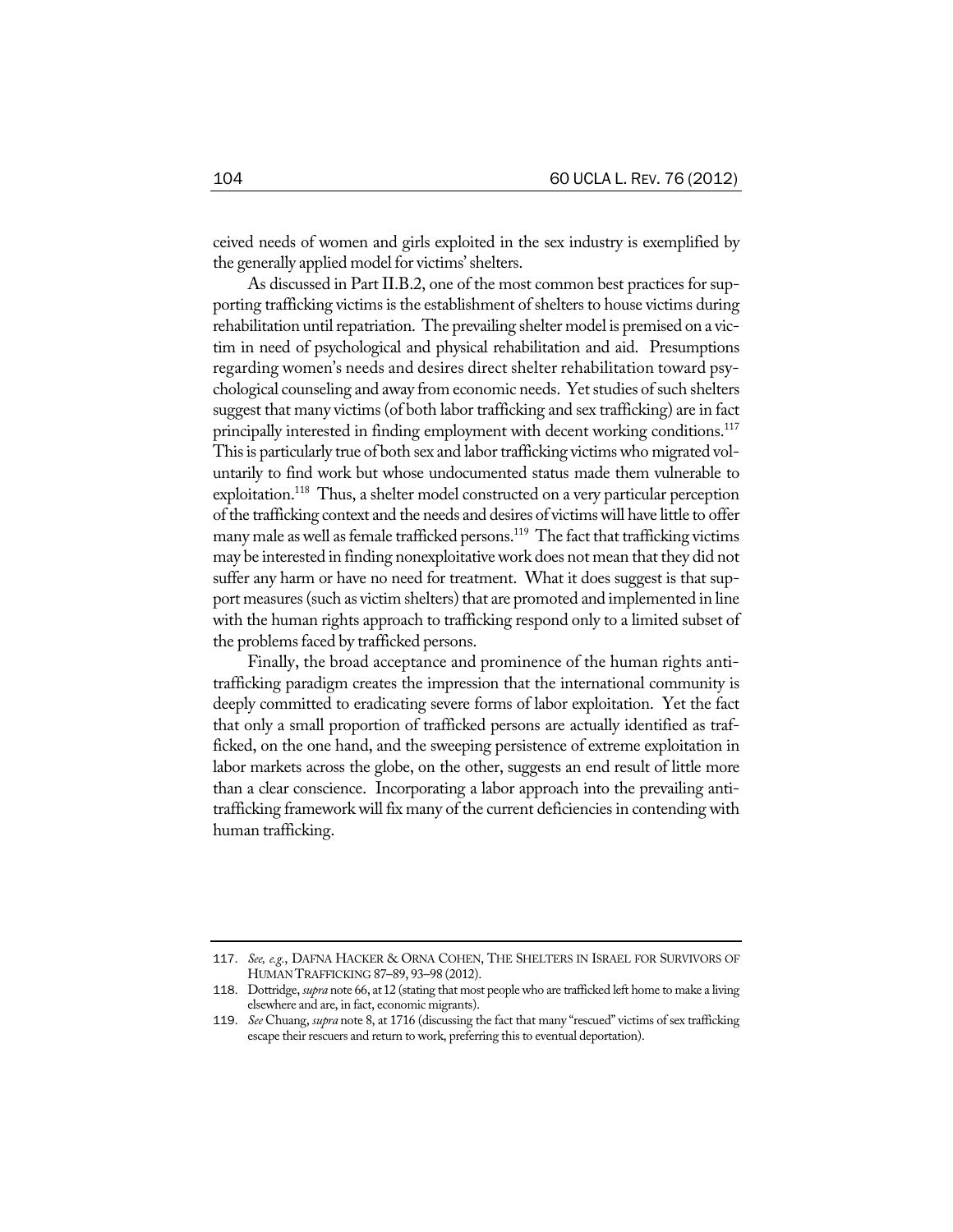## **3. TheLaborParadigm**

As noted, the current anti-trafficking regime, infused with a human rights approach, addresses only a limited number of extreme cases of exploitation and leaves the majority of severely exploited workers unassisted. Under this regime, ex post rehabilitation is provided to those it does help, but the structural aspects of the labor market that cause workers' vulnerability and exploit workers' empowerment are neglected. A labor approach to trafficking has the potential to succeed where the human rights framework falls short in these respects.

Article  $3(a)$  of the Trafficking Protocol defines the end purpose of trafficking to be "the exploitation of the prostitution of others or other forms of sexual exploitation, forced labour or services, slavery or practices similar to slavery, servitude or the removal of organs."120 But despite the centrality of labor exploitation in this definition, little or no attention is paid to labor market realities and the economic forces that drive exploitation in the protocol's other provisions,<sup>121</sup> the TVPA, the anti-trafficking regime that has evolved since the protocol's introduction,<sup>122</sup> or NGO policy recommendations.<sup>123</sup> This is particularly surprising given that many trafficked persons who enter into a precarious working situation in search of gain-

<sup>120</sup>. Trafficking Protocol, *supra* note 2, art. 3(a).

<sup>121</sup>. *See supra* text accompanying note 53.

<sup>122</sup>. *See* UNODCGLOBALREPORT, *supra* note 1; TIPREPORT 2012, *supra* note 11 (containing stateby-state reports that reveal the almost complete absence of a labor framework from policy responses to trafficking worldwide); *see also* Chuang, *supra* note 8, at 1715–18, 1726; Dina Francesca Haynes, *Exploitation Nation: The Thin and Grey Legal Lines Between Trafficked Persons and Abused Migrant* Laborers, 23 NOTRE DAME J.L. ETHICS & PUB. POL'Y 1, 42-44 (2009) (pointing to the absence of a labor protection framework from current anti-trafficking efforts).

<sup>123</sup>. *See supra* text accompanying notes 93–94. However, there are a few important counterexamples. The Rights Work Initiative, a project of the Program on Human Trafficking and Forced Labor at the American University Washington College of Law's Center for Human Rights and Humanitarian Law in Washington, D.C., "seeks to promote evidence-based research, rights-based policies and lively debate on issues relating to human trafficking and forced labor." *About*, RTS.WORK, http:// www.rightswork.org/about-2 (last visited Sept. 24, 2012). The Global Alliance Against Traffic in Women emphasizes labor trafficking and the importance of a labor perspective in all its work. *See, e.g.*,ELAINEPEARSON,GLOBALALLIANCEAGAINST TRAFFIC INWOMEN,HUMANRIGHTS AND TRAFFICKING IN PERSONS: A HANDBOOK (2000); Xenia Commandeur, *Beyond Borders: ExploringLinks BetweenTrafficking andLabour* 19–20 (Global Alliance Against Traffic in Women, GAATW Working Paper Series, 2010); GLOBAL ALLIANCE AGAINST TRAFFIC IN WOMEN, http://www.gaatw.org (last visited Sept. 24, 2012). See also the work of Anti-slavery International, *What Is Trafficking in People?*, ANTI-SLAVERY INT'L, http://www.antislavery.org/english/slavery\_ today/trafficking.aspx (last visited Aug. 24, 2012), and Human Rights Watch Project on Trafficking and Domestic Work, for example, NADIM HOURY, HUMAN RIGHTS WATCH, WITHOUT PROTECTION: HOW THE LEBANESE JUSTICE SYSTEM FAILS MIGRANT DOMESTIC WORKERS (2010), *available at* http://www.hrw.org/sites/default/files/reports/lebanon0910webw cover.pdf.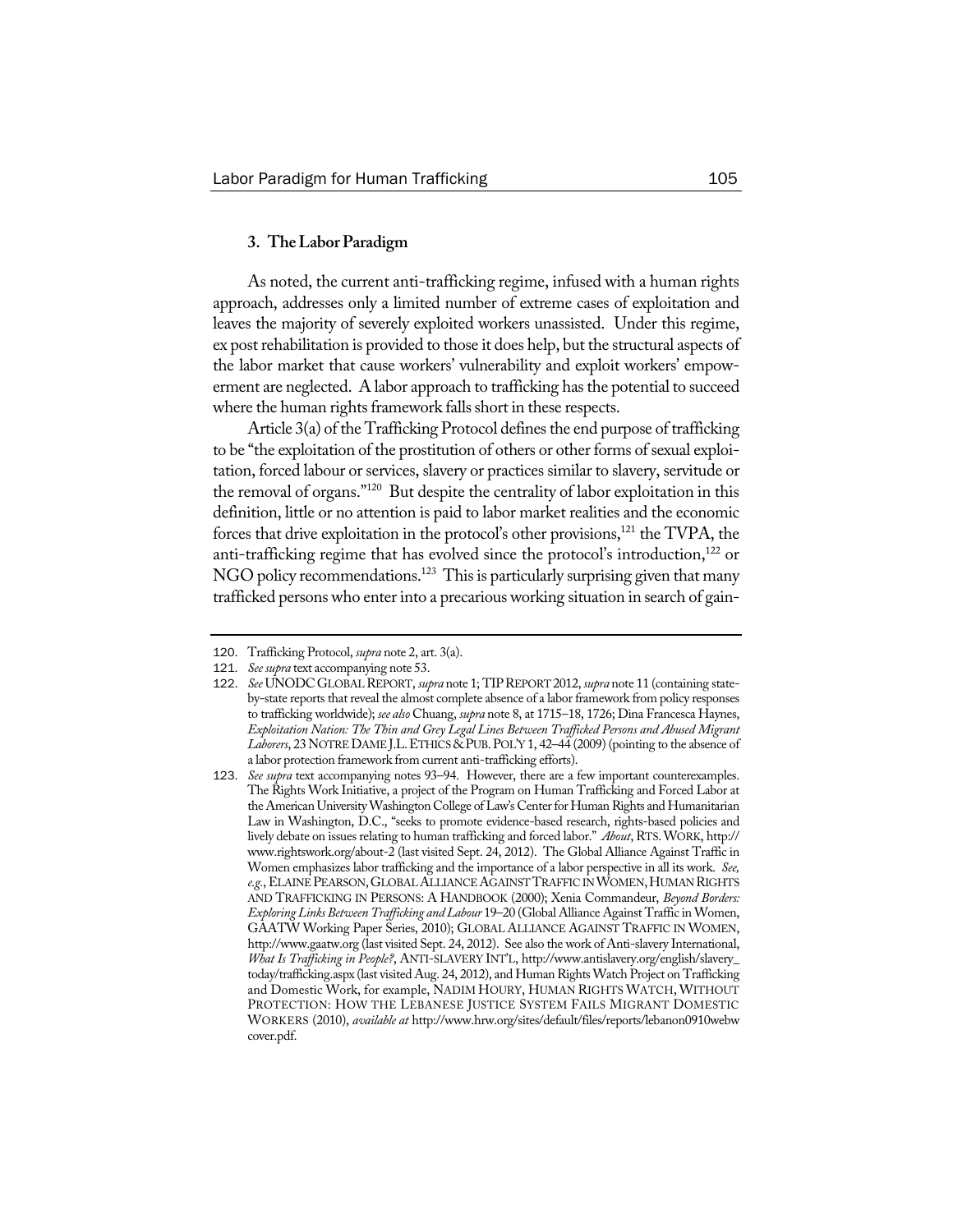ful employment and economic opportunity are fully aware of what kind of work they will be engaging in but then find themselves subjected to harsh working conditions and exploitation.<sup>124</sup> The tools of labor and employment law would thus be most appropriate for dealing with the exploitative conditions in labor sectors that are prone to trafficking and, consequently, for combating trafficking.

A labor framework is premised on the understanding that the trafficked individual is a worker who is exploited in a market context. It therefore addresses the individual's weak bargaining power, substandard working conditions, and lack of workers' rights. A worker's vulnerability to exploitation and trafficking is determined by a combination of some or all of the following factors: belonging to an ethnic, racial, or national minority; undocumented status and the legal consequences of being undocumented in a particular system, including lack of access to the legal system; limited market mobility because of visa restrictions or contractual or social constraints, such as binding arrangements or caste systems; debts to be repaid, including debts to the employer, a middleman, or a recruitment agency; employment in a labor sector characterized by de jure or de facto exclusion from protective employment and labor law; lack of alternative income sources because of welfare ineligibility or the absence of family or community resources; and isolation from one's social network.<sup>125</sup> A number of these factors are structural and derive from the particular immigration, labor, employment, welfare, and criminal legal regimes in the destination country. The labor approach understands the power disparity caused by these factors to lie at the root of trafficking. Accordingly, a labor perspective on anti-traffickingwould call attention towhat factors affect an exploited worker's bargaining position and would focus on ameliorating his or her vulnerability with economic, social, and legal solutions beyond individual "rescue."

One of the two principal lines of divergence between the labor antitrafficking framework and the human rights framework relates to how they construe the trafficked person—as a passive victim (the human rights approach) or as an agent who can change her situation (the labor approach). The second point on

<sup>124</sup>. *See* REVISITING THE PARADIGM, *supra* note 27, at 37 ("[M]any trafficking events are defined by the endpoint of a migratory process—if the outcome of this process is positive, it is called migration; if the outcome of this process is negative and results in the excessive exploitation . . . , it is often considered trafficking . . . .").

<sup>125</sup>. *See, e.g.*, ILO ACTION, *supra* note 11, at 2 (calling for the elimination of the underlying causes of trafficking such as poverty, lack of employment, and inefficient labor migration systems and labor inspections); Marjan Wijers & Marieke van Doorninck, Only Rights Can Stop Wrongs: A Critical Assessment of Anti-trafficking Strategies(Sept. 2002)(unpublished manuscript), *available at*  http://www.nswp.org/sites/nswp.org/files/WIJERS-ONLYRIGHTS.pdf (discussing the root causes of trafficking in relation to migrants from a labor approach).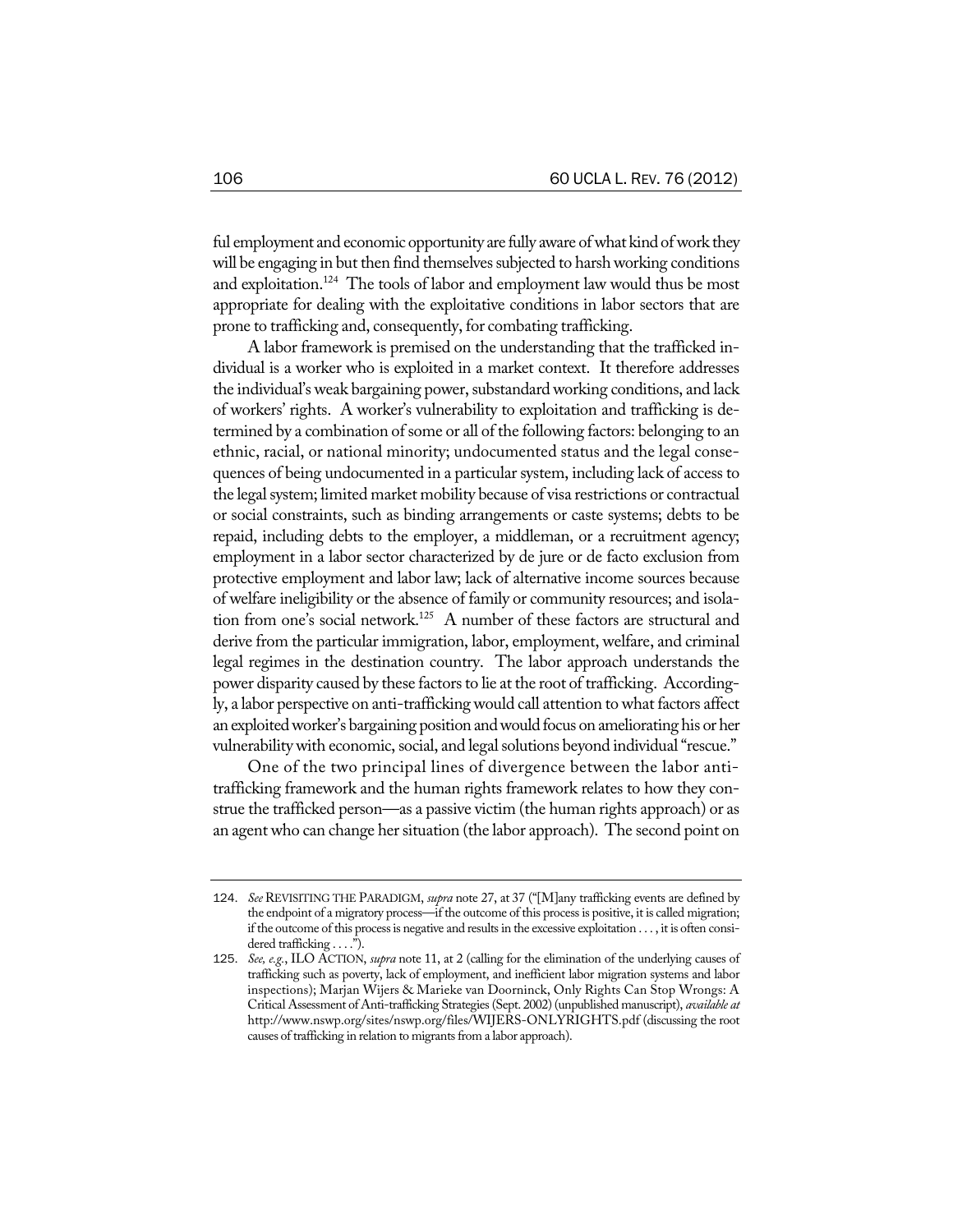which the two paradigms diverge is in their conceptualization of exploitation in trafficking—as an exceptional and distinct crime (the human rights approach) or as one of a range of labor market practices (the labor approach). These differing constructions of trafficked persons and their situations result in the development and adoption of different strategies for achieving change. The human rights approach tends to focus on individual litigation and rights claims and on the representation of victims by civil society NGOs. In contrast, a labor orientation emphasizes direct collective action, contextualized standard setting, and democratic representation of workers' interests.

## **a. AgencyVersusVictimhood**

Understanding trafficking as an issue of vulnerable labor rests on a conception of vulnerable workers as agents. The current anti-trafficking regime, which treats trafficking as a crime and a human rights violation, treats the trafficked person as an innocent victim who must be rescued from the hands of criminals.126 This human rights–based framework requires an ostensible complete victim, whose needs and suffering it privileges over those whose victimhood is more ambivalent and tainted because they knowingly entered the destination country illegally and, in the case of sex workers, to engage in what may be illegal activities.<sup>127</sup> Thus, following this approach, anti-trafficking policies are directed at identifying and rescuing only thosewho are perceived to be innocent, helpless victims, assuming their passive rolesin the trafficking, rescue, rehabilitation, and repatriation processes.

The image of the powerless and innocent victim in need of rescue stands in complete opposition to the notion of the worker-agent who has the ability to bargain forimprovement of herworking conditions andwages. The human rights framework does not allow for the possibility of direct action by the worker and her empowerment within her work situation. The labor framework, in contrast, conceptualizes trafficked persons as agents of change who can negotiate better

<sup>126</sup>. *See, e.g.*, AGUSTÍN, *supra* note 66, at 39 (arguing against the common view of trafficked persons as passive and mute sufferers who need to be saved); Helen Schwenken, "Domestic Slavery" Versus "Workers *Rights": Political Mobilizations of Migrant Domestic Workers in the European Union* 11 (Ctr. for Comparative Immigration Studies, Univ. of Calif., San Diego, Working Paper No. 116, 2005) ("The dominant identity of the migrant women within the concept of trafficking is the one of a victim.").

<sup>127</sup>. *See* DAVID KENNEDY, THE DARK SIDES OF VIRTUE: REASSESSING INTERNATIONAL HUMANITARIANISM 14–15 (2004) (arguing that the focus on innocent victims in human rights discourse delegitimizes the suffering of more typical people in need of protection); MUTUA, *supra* note 81, at 10–14, 29 (discussing the "savage-victims-savior (SVS) construction" and the construction of the innocent and sympathetic victim in human rights discourse (footnote omitted)).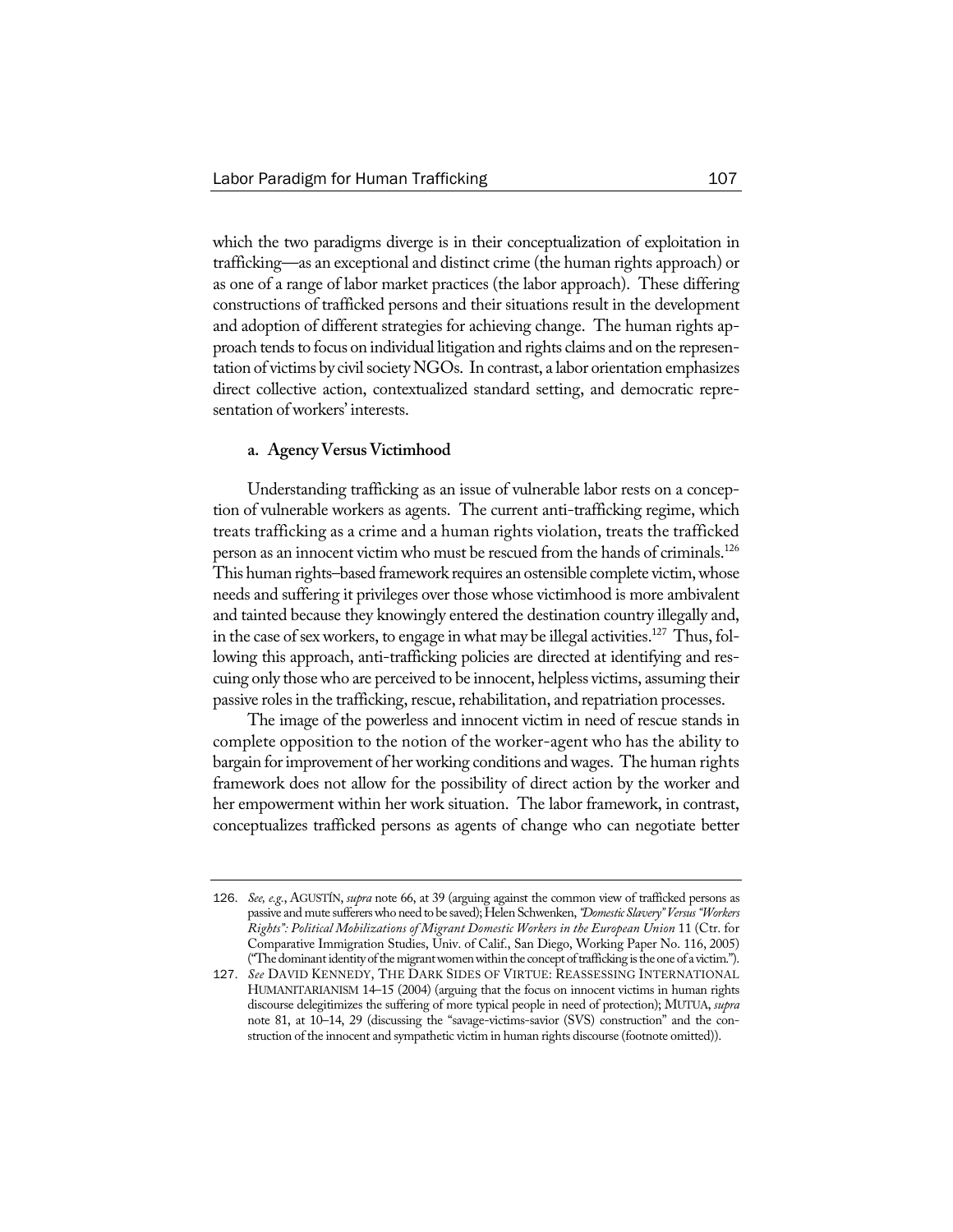working conditions rather than be limited to exiting their workplaces.<sup>128</sup> The labor approach therefore advocates for policies of worker empowerment using such labor and employment tools as protective employment legislation and the rights to unionize and to collective action, which bolster workers' bargaining power.<sup>129</sup>

A labor framework is further distinct from the human rights framework in that it carries with it the unique promise of industrial citizenship. While under the human rights model, victims of trafficking are represented by lawyers, NGOs, and other civilsociety organizations, in which they have little say;when organized into and represented by trade unions, trafficked workers can determine their own agendas and paths of action. Representation of trafficked workers' interests and preferences through direct action and democratic processes is likely to produce different priorities from those currently dominating the human rights–based trafficking approach. For example, a case study of a group of Filipina migrant domesticworkers in Europe showed that when that particular group of workers organized and voiced their priorities, the workers rejected the notion of victimhood and the strategies of rescue and rehabilitation, preferring instead to secure decent, dignified, and safe working conditions through the empowerment to claim their rights. $^{130}$ 

#### **b.** Exception Versus Escalation

The second line of divergence between the human rights paradigm and the labor paradigm revolves around whether trafficking should be understood as a distinct phenomenon or as one of awhole spectrum oflabor market practices. A commonly heard objection to the human rights framework is that human rights norms legitimate "everyday" evils by highlighting extreme evils. They thereby "[e]xcuse" and "[j]ustify [t]oo [m]uch."131 David Kennedy explained:

<sup>128</sup>. *See* Commandeur, *supra* note 123, at 14–15 (suggesting that instead of talking about workers as though they have an inherently vulnerable identity, they would be better understood as making choices, exercising their agency, and claiming rights, despite limited options).

<sup>129</sup>. See the detailed discussion of these and additional labor anti-trafficking policies *infra* PartII.B.4.

<sup>130</sup>. Schwenken, *supra* note 126, at 11 (discussing the rejection of the trafficking framework by a network of migrant domestic workers in Europe). When faced with the decision to define themselves as victims of trafficking seeking protection or as workers struggling for their rights, workers in RESPECT (the European network of migrant domestic workers) opted for the latter and rejected the former. They reached this decision because they felt that the trafficking framework undermines their longterm goal of "overcoming the feeling of powerlessness among the migrants" and working toward "[t]he regularization of undocumented migrants as workers." *Id.*

<sup>131</sup>. KENNEDY, *supra* note 127, at 25 (presenting the argumentthatthe legalregime of human rights does more to produce and excuse violations than to prevent and remedy them).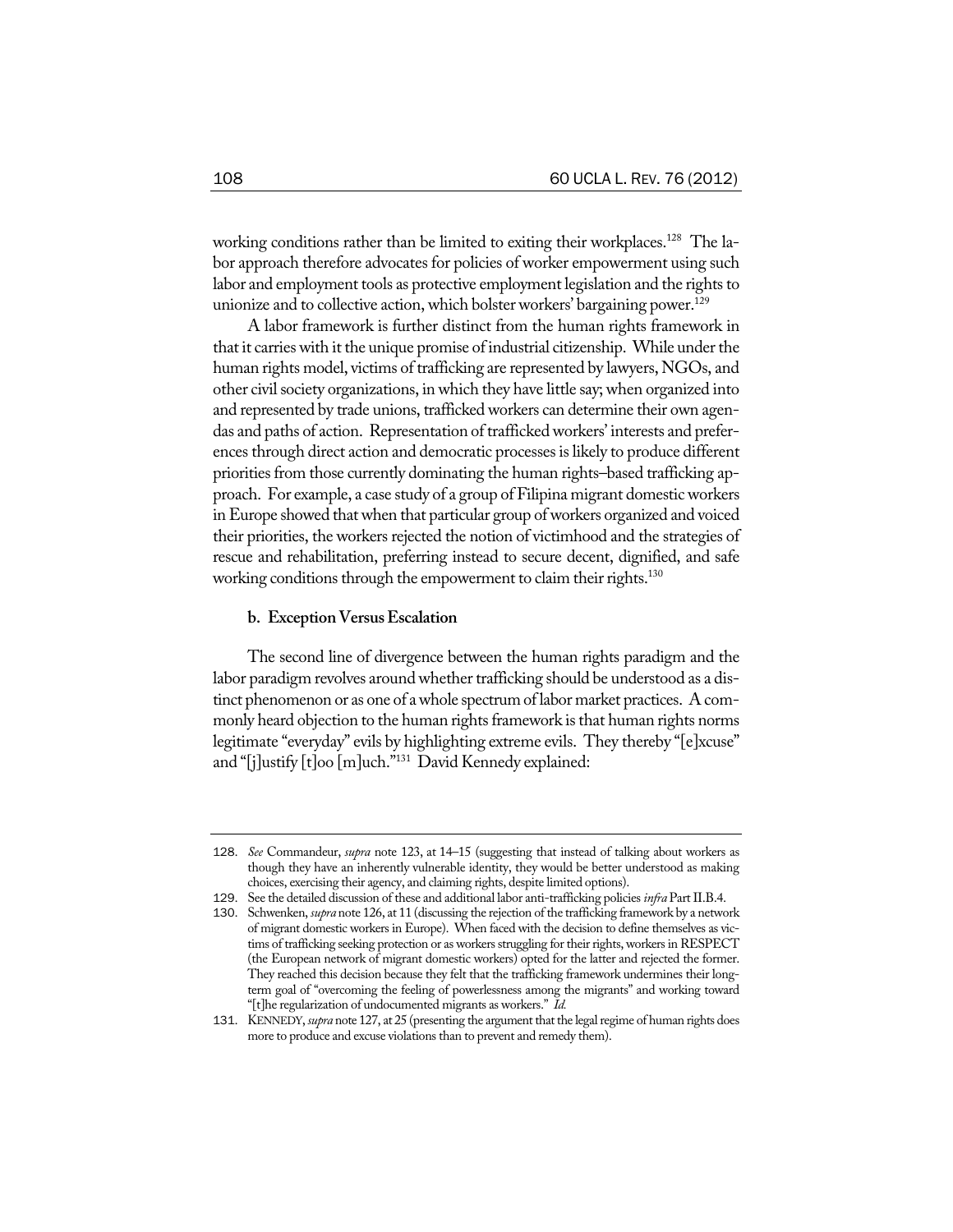The vague and conflicting norms, their uncertain status, the broad justifications and excuses, the lack of enforcement, the attention to problems which are peripheral to a broadly conceived program of social justice—all these may, in some contexts, place the human rights movement in the uncomfortable position of legitimating more injustice than it eliminates.<sup>132</sup>

In this respect, the dichotomous distinction under the human rights framework between exceptional exploitation that amounts to trafficking, on the one hand, and ordinary exploitation that does not, on the other, is particularly problematic. Beyond its legitimation of various forms of economic coercion, the human rights characterization of trafficking also serves to blind policymakers to the potential effectiveness of strategies traditionally used to address the unequal power relations between employers and employees—namely, labor strategies. The need to bolster workers' bargaining position vis-à-vistheir employers and reduce their commodification through protective legislation, labor rights, and welfare rights may seem trivial when compared to the atrocities of the most extreme cases of exploitation. This distracts policymakers and human rights activists from the pervasive and systemic economic, legal, and social factors that commonly contribute to patterns of labor exploitation.

A structural labor market analysis takes into account the background rules that shape workers' bargaining positions and facilitate their exploitation. Under this view,<sup>133</sup> most workers enter into a work contract under some form of economic compulsion and, in many cases, with the sense that they have few other options. In labor sectors where there is a surplus of labor, workers are in a relatively weaker bargaining position and, therefore, are more vulnerable to exploitation and commodification. A worker who is strongly dependent on her job for income and fears losing her livelihood may avoid stirring up trouble at her workplace by complaining or turning to the authorities to lodge a formal complaint. This general depiction of the reality of the inequality between capital and labor lies at the heart of the ILO motto that "labor is not a commodity."<sup>134</sup>

The structural power imbalance between the parties to the labor contract characterizes the work experience of almost all workers and constitutes the

<sup>132</sup>. *Id.*

<sup>133</sup>. This view is based on the Marxist understanding of the commodification of all workers in capitalist systems. *See* Karl Marx, *Economic and Philosophic Manuscripts of 1844*, *in* THE MARX-ENGELS READER66,70 (Robert C. Tucker ed., 2d ed. 1978)(discussing estranged labor and the relationship between capitalism, labor, and the production of the worker as a commodity).

<sup>134.</sup> Constitution of the International Labour Organisation, Annex, May 10, 1944 (concerning the aims and purposes of the ILO).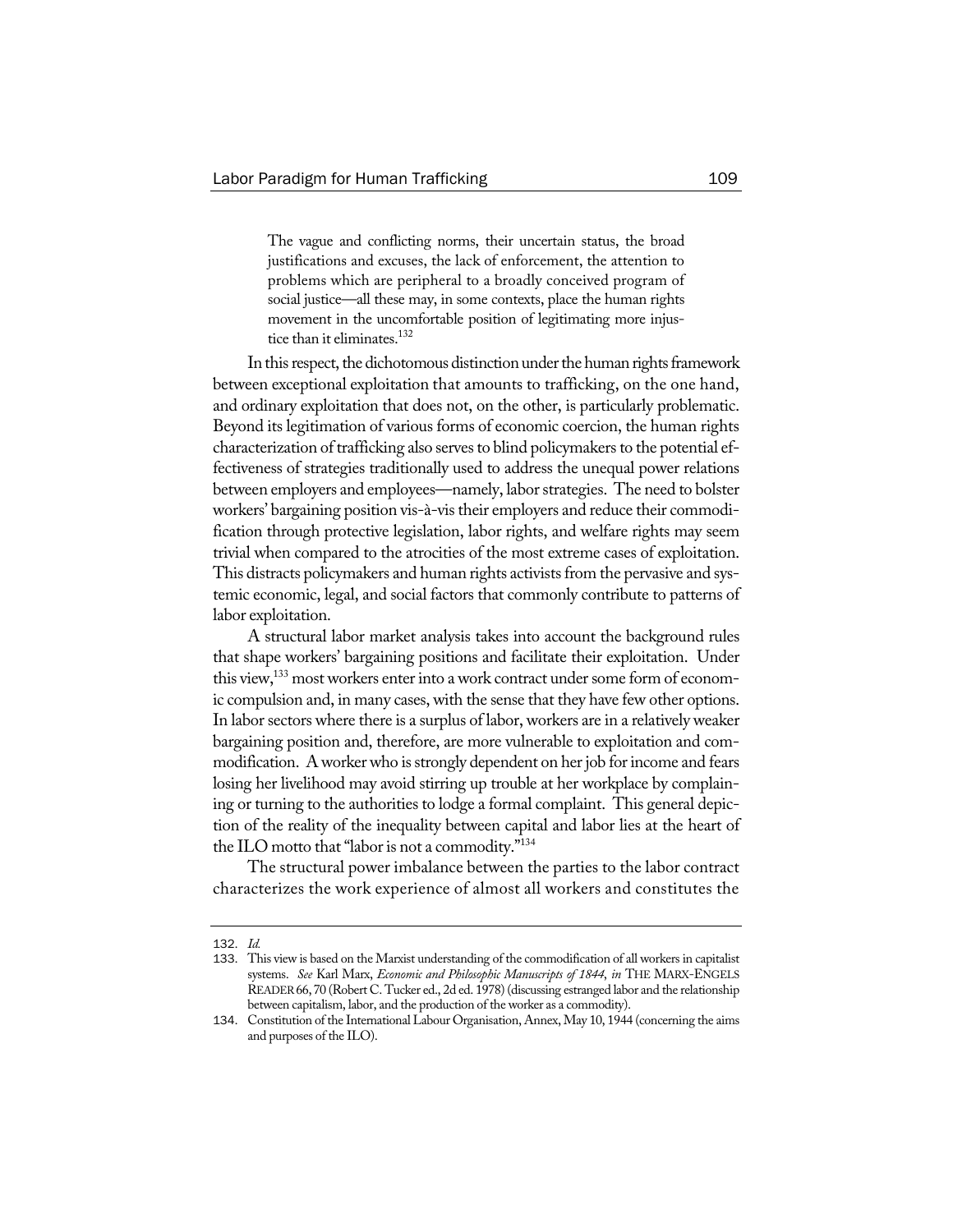normative justification for protective employment legislation prescribing, for example, minimum wages, overtime regulation, and safety standards, as well as protection for workers seeking to unionize.<sup>135</sup> From this perspective, there is an entire spectrum of forms of economic coercion and commodification,<sup>136</sup> and trafficking and slavery appear on its extreme coercive end. Understanding the background legal, market, and social conditions that shape workers' bargaining power along the spectrum of commodification is required to conceive of effective ways to combat the forms of exploitation on the more coercive end.<sup>137</sup>

From a labor perspective, the difference between exploitation of workers and trafficking is a matter of degree and not kind. All forms of labor entail some degree of human commodification; forced labor and trafficking are perhaps its most extreme manifestations. This conception of trafficking as escalated exploitation of worker vulnerability looks to the pervasive labor market dynamics that enable the exploitation and commodification of trafficked workers and allows for the possibility of arriving at less exploitative working conditions. This approach results in more effective treatment of the background economic and legal conditions that facilitate and produce labor trafficking.

Workers in informal labor sectors are generally considered the most vulnerable workers. In the case of undocumented migrant workers, their vulnerability to exploitation is compounded by the underground nature of their work and, consequently, by the partial application of the law to their work relations.<sup>138</sup> Indeed, undocumented, unskilled migrant workers experience, more than any other group of workers, the raw power of an unfettered market in which their bargaining position is almost the sole determinant of their pay and working conditions, mostly unmediated by protective social legislation. This does not mean that the law has no impact on their situation: Protective legislation that excludes migrant workers from

<sup>135</sup>. *See* CLAUS OFFE, *The Political Economy of the Labour Market*, *in* DISORGANIZED CAPITALISM: CONTEMPORARY TRANSFORMATION OF WORK AND POLITICS 10, 14–20 (John Keane ed., 1985) (discussing the main factors that distinguish the labor market from other markets and that justify distinct regulation and protections to workers).

<sup>136</sup>. Note that coercion in labor markets is not unidirectional. *See, e.g.*, Robert L. Hale, *Coercion and Distribution in a Supposedly Non-coercive State*, 38 POL. SCI. Q. 470, 474 (1923) (noting that what employees get beyond the bare minimum is the result of counter coercion).

<sup>137</sup>. *Cf.* Jens Lerche, *A Global Alliance Against Forced Labour? Unfree Labour, Neo-liberal Globalization and the International Labour Organization*, 7 J. AGRARIAN CHANGE 425, 430–31 (2007) (arguing that the ILO's approach to forced labor tends to regard this as an isolated phenomenon without analyzing its roots in capitalist–production relations and the prevailing driving forces of globalization).

<sup>138</sup>. *See, e.g.*, Chantal Thomas, *Migrant Domestic Workers in Egypt: A Case Study of the Economic Family in Global Context*, 58 AM. J. COMP. L. 987, 1015 (2010) (discussing bargaining in the relative absence of lawin a legally constructed zone of informality).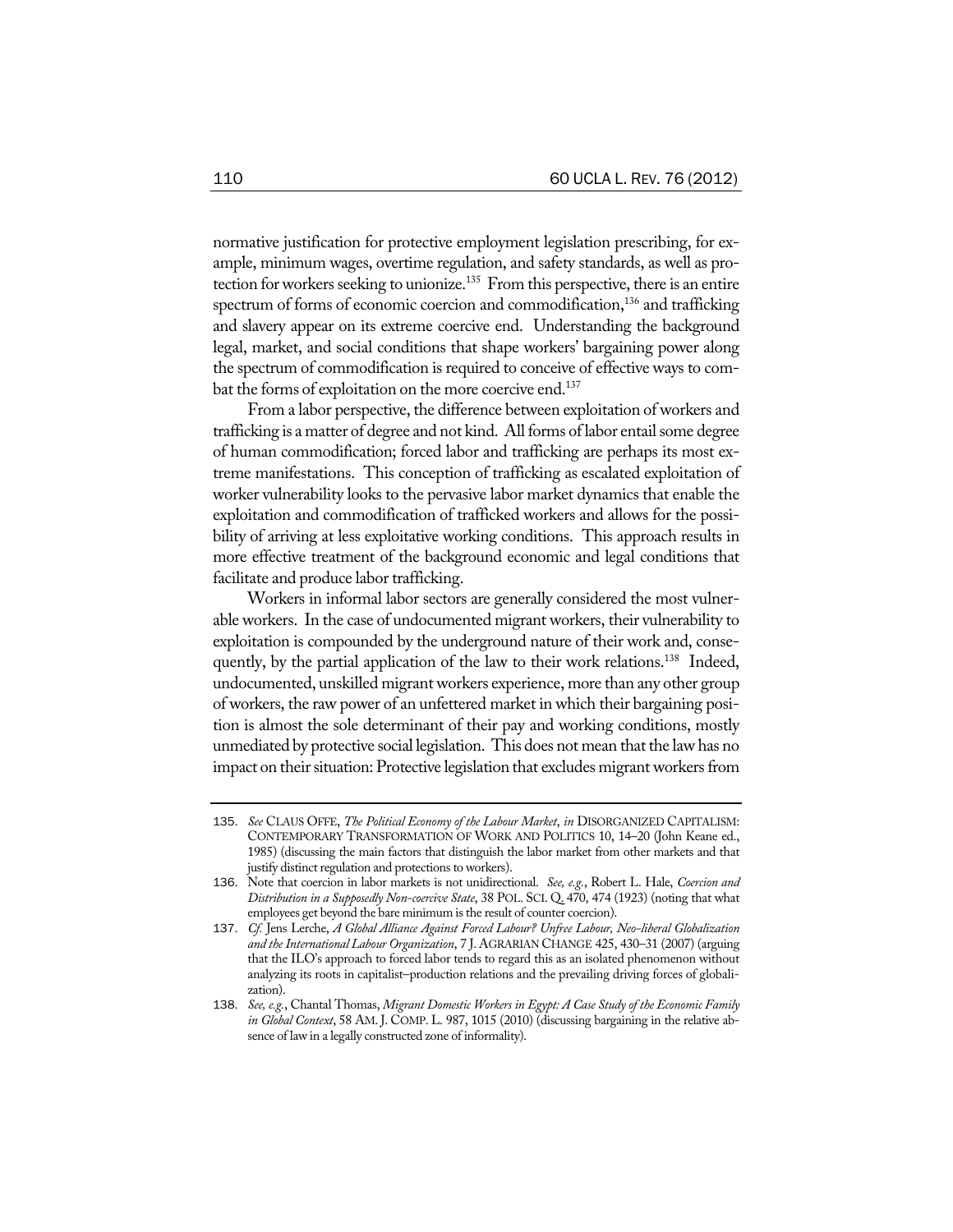its application, underenforcement of labor and employment law in the informal market in general and in relation to undocumented migrant workers in particular, and migration regimes restricting migrant workers' market mobility are all contributing factors to their vulnerability. Moreover, their fear of deportation makes them reluctant to complain to the authorities about violations of their human rights and workers' rights, exacerbating their exposure to exploitation. The looming deportation threat and resulting reluctance to contact the authorities can also explain the low numbers of designated victims of trafficking under the human rights regime. As noted above, however, the legal system itself exacerbates their vulnerability since even when workers do come forward they may be formally ineligible to benefit from the protective legislation, either because they are migrants<sup>139</sup> or because they work in sectors that have been excluded from the law's application.140

Another factor adding to documented and undocumented migrant workers' vulnerability is the large debts they incur during the process of migration. Many migrant workers pay large sums of money to private recruitment agencies to facilitate migration and help with job placement.<sup>141</sup> The large debt burden increases workers' fear of losing their jobs and accordingly increases their willingness to work, even under poor working conditions, to repay their debts. This is particularly acute in the case of documented migrant workers under guest worker visa regimes that are time restricted. The time restrictions, coupled with the large debt, incentivizes migrants to stay with their employer, even if abusive, so as not to risk unemployment during the precious little time they have in the destination country.<sup>142</sup>

<sup>139</sup>. *See,e.g.*, Hoffman Plastic Compounds,Inc. v. NLRB, 535 U.S. 137 (2002) (holding that an undocumented worker, because of his immigration status, was not entitled to back pay for lost wages after he was fired for union organizing).

<sup>140</sup>. Domestic work and agriculture are two labor sectors that are traditionally excluded from various protections under labor and employment law. *See* INT'L LABOUR ORG., DECENT WORK FOR DOMESTIC WORKERS 31, 40 (2010) [hereinafter ILO DECENT WORK REPORT], *available at* http://www.ilo.org/wcmsp5/groups/public/@ed\_norm/@relconf/documents/meetingdocument/w cms\_104700.pdf (listing the countries that exclude domestic workers from protective employment and labor legislation); Michael Holley, *Disadvantaged by Design: How the Law Inhibits Agricultural Guest Workers From Enforcing Their Rights*, 18 HOFSTRA LAB. & EMP. L.J. 575, 577–94 (2001) (discussing the ways in which the law limits farm workers' rights and impedes the enforcement of those rights); Hila Shamir, *Between Home and Work: Assessing the Distributive Effectsof Employment Law in Marketsof Care*, 30 BERKELEY J.EMP. & LAB.L. 404, 450–51 (2009) (discussing the distributive effects of the exclusion of domestic workers in the United States).

<sup>141</sup>. *See*ILOGLOBALREPORT 2009, *supra* note 25, at 2, 24–25; Agunias,*supra* note 22, at 18, 20–23.

<sup>142</sup>. *See, e.g.*, TIP REPORT 2012, *supra* note 11, at 23–24 (discussing the ways in which documented migration may give rise to trafficking situations); Haynes, *supra* note 122, at 29–33 (describing the labor market vulnerabilities that result from the U.S. guest worker programs).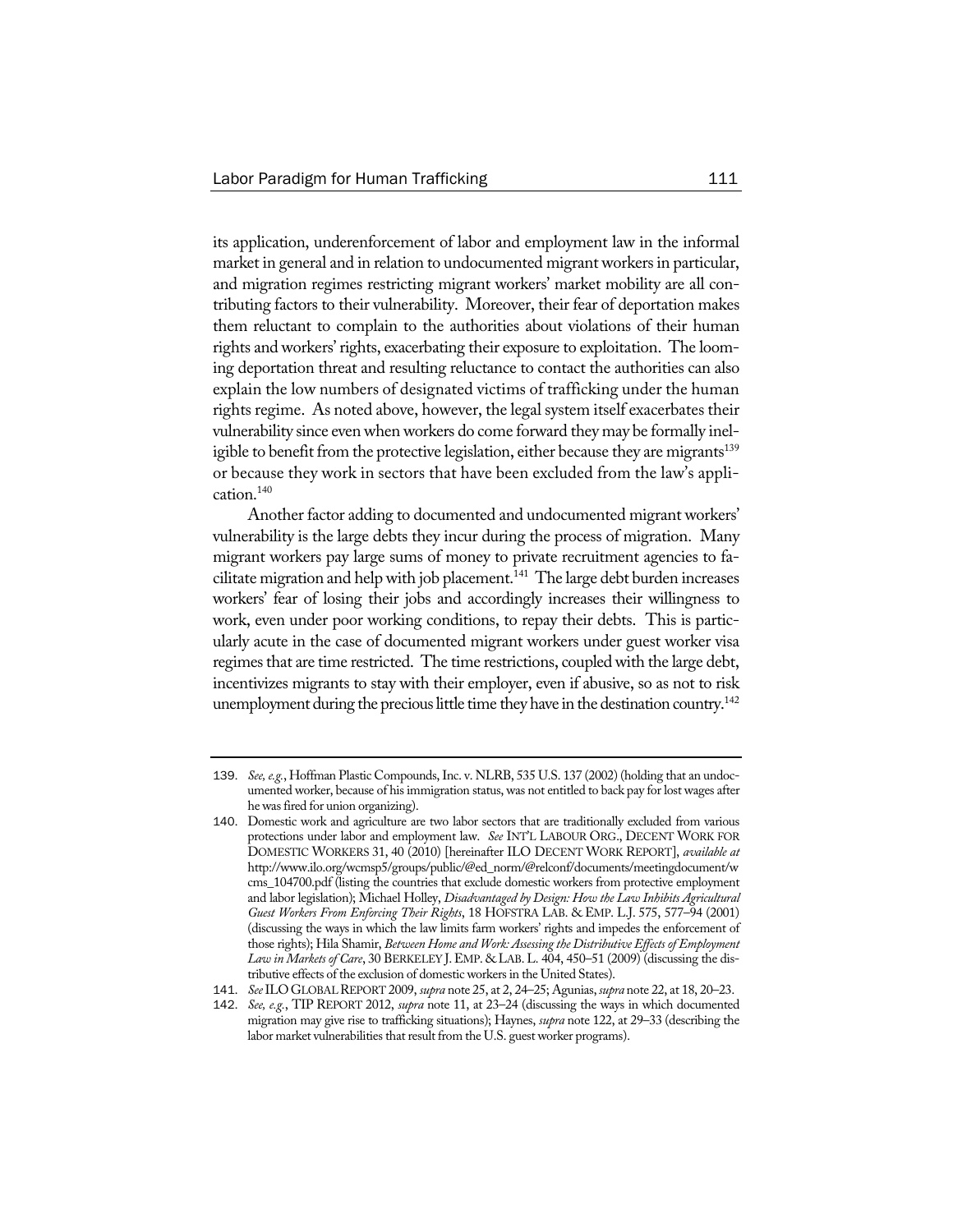The incentive to stay with the employer is further bolstered under guest worker regimes that bind the worker to one designated employer (a "binding arrangement") and effectively ensure that leaving that employer entails losing the documented status.<sup>143</sup>

An anti-trafficking regime that construes trafficking as resulting from such structural labor market vulnerabilities, rather than from the aberrant criminal actions of deviant traffickers, will pursue a distinct set of goals from those sought by the current regime. While certain elements of the latter—namely, prosecution and protection—may be useful to deter and to encourage trafficked persons to cooperate with the authorities, they do not contend with the structural elements of the labor market in the destination country that lead to workers' vulnerability. In contrast, under a labor perspective, this vulnerability and the power disparities between workers and employers are seen as common to many workers, with the level of inequality produced by, among other things, the limited reach or inapplicability of protective legislation to the more vulnerable worker. Accordingly, a labor perspective places emphasis on policies that address the power disparities between workers and employers.

#### **4. Implementing theLaborApproach toAnti-trafficking**

Labor-based anti-trafficking policies seeking to affect the balance of bargaining power between workers and employers need to be context sensitive. The various components contributing to worker vulnerability can vary from country to country and from sector to sector. Thus, anti-trafficking policy may need to take into account both the specific employment patterns in a given labor sector (the common forms of workplace supervision, the health and safety risks of a particular occupation, and the common modes of wage payment, for example) and the de jure and de facto legal regimes in a given country (labor, employment, welfare, migration, and criminal law, as well as the relevant aspects of private law). For example, the inclusion or exclusion of a given labor sector from the scope of protective employment legislation or the application of the right to unionize in that sector would be relevant to policymaking. Effective policy will also vary from country to

<sup>143</sup>. *See,e.g.*,RHACELSALAZARPARREÑAS,ILLICIT FLIRTATIONS:LABOR,MIGRATION,AND SEX TRAFFICKING IN TOKYO 25–57 (2011) (describing how the Japanese immigration regime intensifies the vulnerability of Filipina hostesses in Japan); Adrianna Kemp, *Reforming Policies on Foreign Workers in Israel* 19–20 (OECD Soc., Emp't & Migration Working Papers, No. 103, 2010) (explaining that Israel's binding arrangement, which was later declared unconstitutional, subjected migrant workers to violations of their labor rights).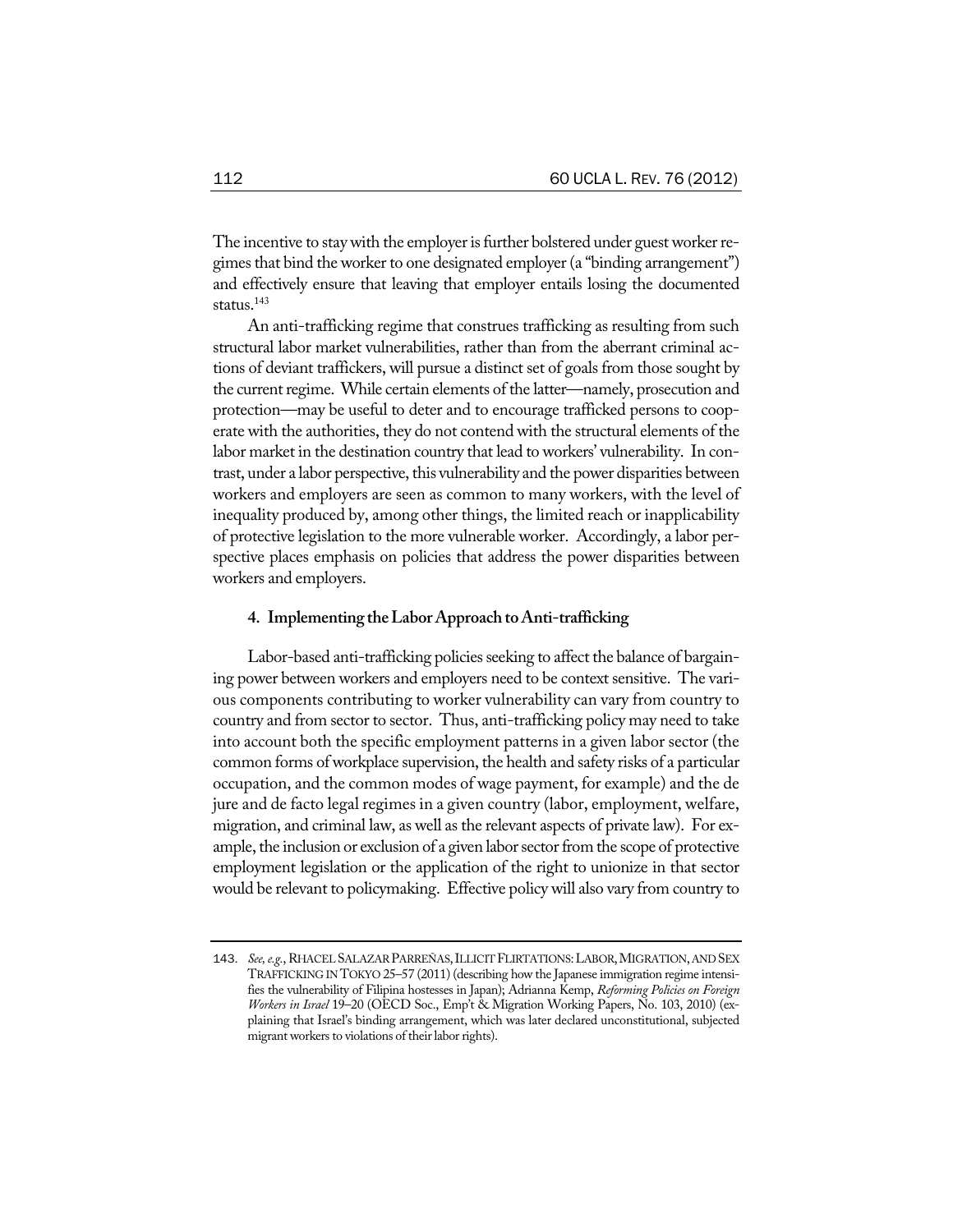country depending on the restrictions on migrant workers under the applicable visa regime, relating, for example, to their market mobility or permitted duration of stay in the destination country. The types of debts migrant workers and other workers incur toward employment agencies or employers and the methods and rates of debt repayment will be relevant factors. Policies will need to address the criminalization of status and occupations, as well as workers' access, or lack thereof, to the authorities and the courts. The policy solutions for each of these issues, as well as many others, need to be tailored to the specific contexts of the governing legal rules and prevailing economic conditions. One-size-fits-all policies generally will not do. $144$ 

Yet there are some factors that work to increase worker vulnerability to trafficking that are common to many labor sectors and legal systems and that can be addressed by uniform measures. Five specific measures would enable the implementation of a labor approach to trafficking: ensure that vulnerable workers have access to the justice system without fear of deportation or criminalization; ensure that the applicable visa regime does not formally or effectively bind workers to one specific employer; regulate against work contracts structured around insurmountable debt; extend the application of protective employment law to sectors susceptible to trafficking; and guarantee the right to unionize for vulnerable workers. This list of measures is by no means exhaustive. But when operating in tandem, these factors can strengthen the bargaining position of vulnerableworkers and provide them with the tools for transforming employment practices to reduce instances of exploitation and trafficking significantly. Currently, anti-trafficking policies tend to include only one of these measures: protecting trafficked persons from criminalization and deportation because of undocumented status. These policies fail to address any of the other fundamental causes of trafficking, which would be tackled by the suggested general measures for implementing a labor-oriented effort against trafficking.

The first measure—refraining from criminalizing and deporting workers who turn to the law enforcement authorities—is fairly common practice today.<sup>145</sup> To enable exploited workers to complain about the abuse of their employers and traffickers, they must be granted immunity from arrest and prosecution for illegal activities they might have engaged in, such as entering the destination country

<sup>144</sup>. Parreñas,*supra* note 5, at 169–77 (criticizing the one-size-fits-all approach to anti-trafficking measures); *see also* PARREÑAS,*supra* note 143, at 56 (illustrating the need for a close sector-specific analysis to explainworker exploitation).

<sup>145</sup>. PARREÑAS, *supra* note 143, at 284 (noting thatstates are moving away from the criminalization and prosecution of trafficked persons).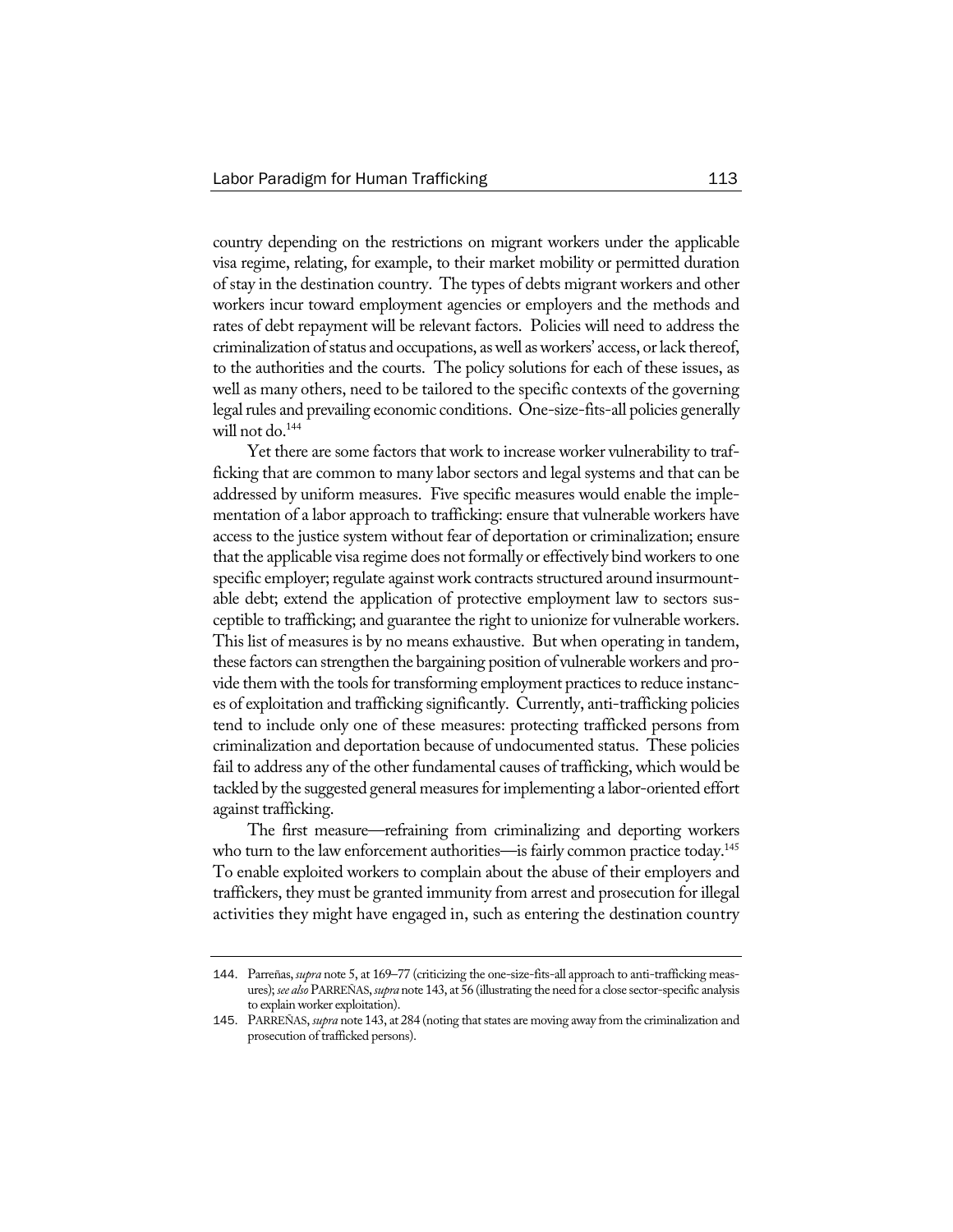without documents or working in an illegal sector such as the sex industry.<sup>146</sup> This should work to reduce their vulnerability to abuse but not eliminate it. For even when access to the justice system and immunity are ensured, undocumented workers or workers in illegal occupations may still be reluctant to come forth because of, for example, distrust of the authorities, fear of not finding other employment, time restrictions or limitations regarding number of employers in their visas, or the social stigma attaching to their situation.<sup>147</sup> Therefore, guaranteeing immunity to exploited workers is not alone a sufficient measure for combating trafficking but rather a necessary first step.

The second suggested measure under a labor approach is the elimination of binding arrangements that tie documented migrant workers to a sole employer*.* For workers to have some measure of control over their working conditions and to strengthen their bargaining power, they need to be able either to voice their concerns to their employers without fear of dismissal or to exit the work relationship.<sup>148</sup> The former option is ensured mostly through the right to unionize (discussed in greater detail below); the latter option can be guaranteed by allowing workers to terminate their employment contracts at will without financial or other penalty.<sup>149</sup> Even if relatively weak, the ability of workers to "vote with their feet" and resign is considered a minimal necessary means of protection against exploitation.<sup>150</sup> It is weak because it does not provide workers with the ability to change their working conditions at their present workplace; it is necessary because one of the lessons learned from slavery and feudalism isthat, at a minimum, workers must be able to

<sup>146</sup>. GALLAGHER, *supra* note 16, at 283 (explaining the importance of not prosecuting and detaining victims of trafficking).

<sup>147</sup>. *See* NAT'L EMP'T LAW PROJECT, ICED OUT: HOW IMMIGRATION ENFORCEMENT HAS INTERFEREDWITHWORKERS'RIGHTS 5 (2009), *available at* http://nelp.3cdn.net/75a43e6ae48 f67216a\_w2m6bp1ak.pdf (suggesting that immigration enforcement enabled employers to violate workers' rights, ensuring that workers are too "terrified to complain about substandard wages, unsafe conditions, and lack of benefits"); Keith Cunningham-Parmeter, *FearofDiscovery:Immigrant Workers and the Fifth Amendment*, 41 CORNELL INT'L L.J. 27, 44 (2008) (arguing that undocumented migrants often choose to remain silent in the face of egregious workplace violations); Janice Fine & Jennifer Gordon, *Strengthening Labor Standards Enforcement Through Partnerships With Workers' Organizations*, 38 POL.&SOC'Y 552, 555 (2010) (stressing that immigration enforcement increases migrant workers' vulnerability to workplace violations).

<sup>148</sup>. RICHARD B. FREEMAN & JAMES L. MEDOFF, WHAT DO UNIONS DO? 7–11, 94 (1984) (describing exit and voice as two mechanisms for dealing with problems in the labor markets).

<sup>149</sup>. *Id.* at 94–101 (describing the effect of union voice on workers' ability to exit the work relationship).

<sup>150</sup>. *See,e.g.*, Bin Jiang et al., *An AnalysisofJob Dissatisfaction andTurnovertoReduce Global SupplyChain Risk:EvidenceFrom China*, 27 J.OPERATIONSMGMT. 169, 170–72 (2009)(identifying operational and reputational risks for businesses with high employee turnover).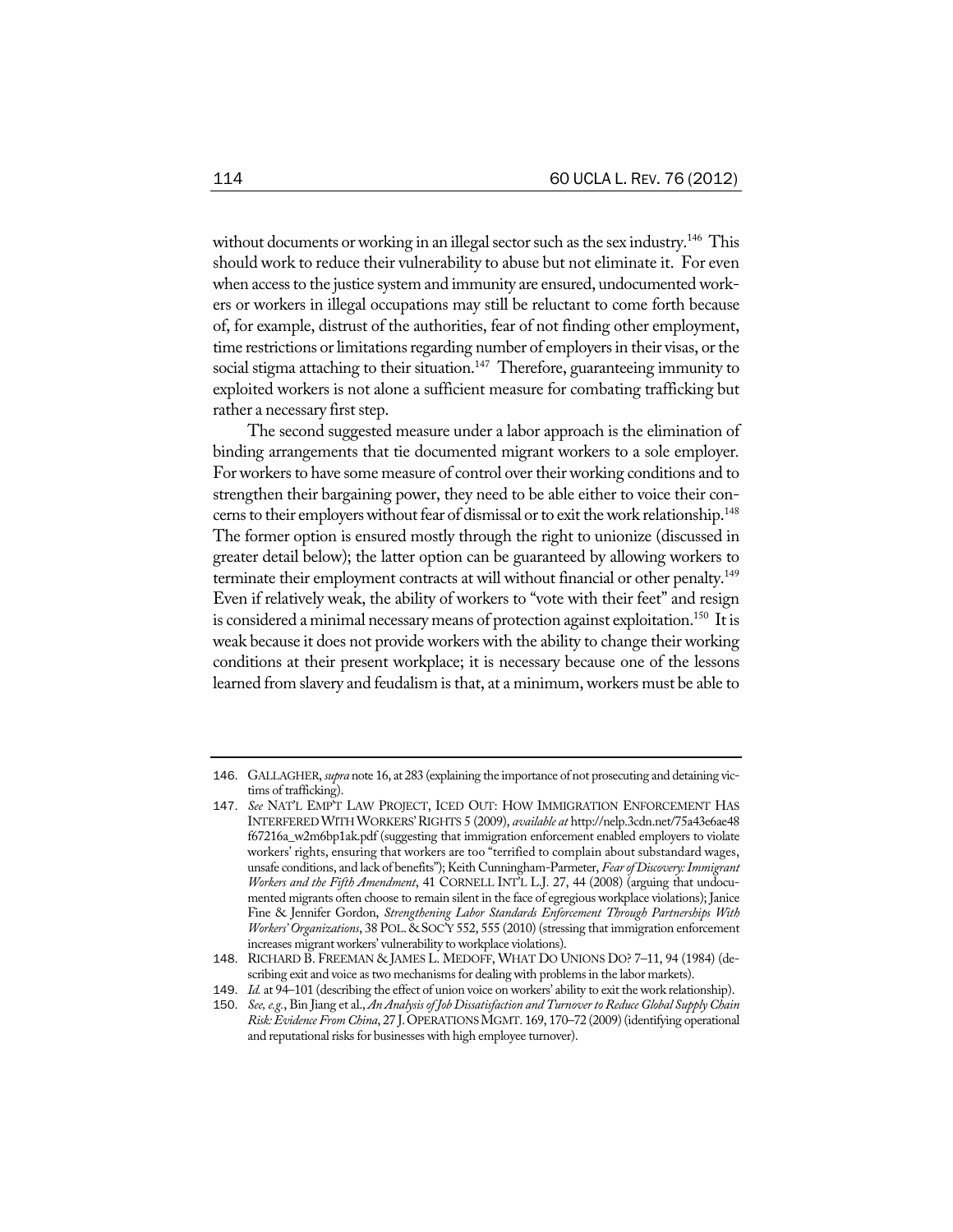move from one employer to another to bargain effectively for improved working conditions.151

Binding arrangements, which are common in the guest worker regimes of many countries, deprive migrant workers of the ability to leave their employers at will.<sup>152</sup> Under these systems, the worker is tied to one specific employer, usually based on a clear stipulation in her visa. Leaving that employer for any reason is considered a violation of the terms of her worker visa and places her at risk of deportation. States that have opted for binding arrangements have done so chiefly for protectionist reasons: They seek to control and limit the entry of migrant workers into their labor markets and to regulate the eligibility of the various labor sectors to employ migrant workers. Addressing this allegedly legitimate concern with the adoption of binding arrangements has led to the excessive dependence of migrant workers on specific employers and a resulting extreme vulnerability to exploitation. Moreover, this risk of exploitation is exacerbated when workers have incurred substantial debt because of the high recruitment fees many are required to pay in their home countries prior to their arrival in the receiving country.153 This makes them even more fearful of deportation, especially when they have been granted a time-restricted work visa and there is an actively enforced deportation policy.

From a labor perspective, binding arrangements contribute to workers' vulnerability to being trafficked and thus should be either abolished or restructured to ensure market mobility and exit options. The state's protectionist interests, which underlie binding arrangements, can be served by other means, such as by guaranteeing migrant workers the same labor and employment protections granted to resident workers, thereby decreasing the economic incentives for employers to hire migrant workers. Another alternative would be to loosen the existing arrangement significantly so that workers are restricted to employment in a particular sector

<sup>151</sup>. *See* Katherine V.W. Stone,*Revisiting theAt-WillEmploymentDoctrine:ImposedTerms,ImpliedTerms, and the Normative World of the Workplace*, 36 INDUS.L.J. 84, 86 (2007) (discussing the origins of the employment-at-will rule and the freedom and autonomy it gave unskilled workers for the first time).

<sup>152</sup>. *See, e.g.*, PHILIP L. MARTIN, MANAGING LABOR MIGRATION: TEMPORARY WORKER PROGRAMS FOR THE 21ST CENTURY 12 (2003), *available at* http://www.ilo.org/public/english/ bureau/inst/download/migration3.pdf (noting that the United Kingdom has one of the few guest worker programs that allows foreigners to be free agents in its labor market); Martin Ruhs, *Migrant Rights, Immigration Policy and Human Development*, 11 J. HUM. DEV. & CAPABILITIES 259, 268 (2010) (discussing the *kafala*, or sponsorship, system in the Gulf countries, under which migrants can work only for their sponsors, and its harsh effect on workers' rights and market mobility).

<sup>153</sup>. *See* Agunias,*supra* note 22, at 52–53 (stating thatsome migration intermediaries increase the cost of migration and that migrants often find themselves in overborrowed situations that severely affects their wellbeing).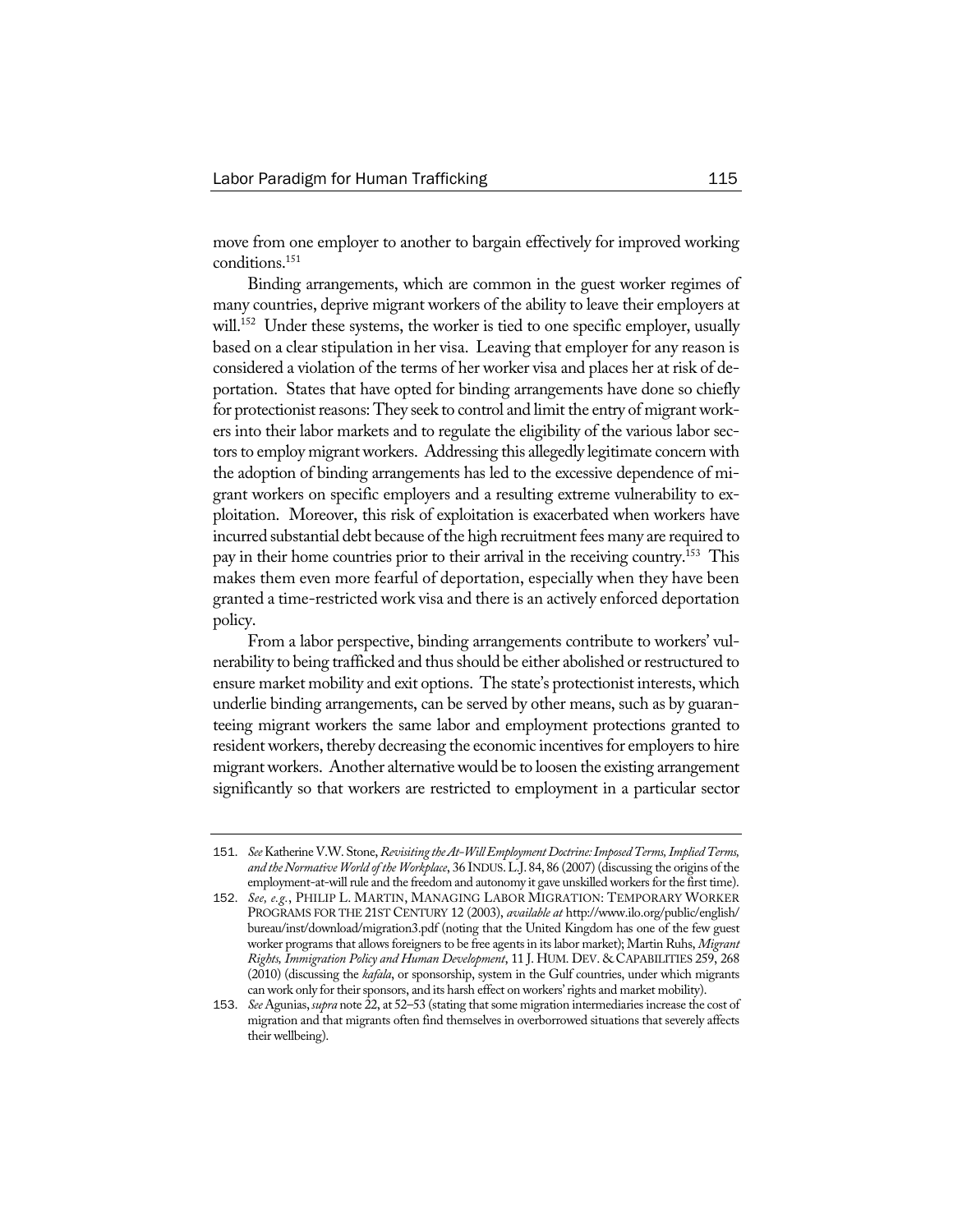rather than with a specific individual employer and are guaranteed easy mobility within their designated sector.

A third measure that would be implemented under a labor anti-trafficking framework is the regulation of so-called recruitment fees. Many migrant workers, documented and undocumented alike, incur massive and at times insurmountable debt in the process of their migration.<sup>154</sup> The debt may be owed to informal middlemen and smugglers or to more formal recruitment agencies.<sup>155</sup> This debt, which traps workers in what is akin to debt bondage, is a convenient means for employers to ensure a docile and controllable workforce that is, consequently, easily exploited. For this reason, the 2011 U.S. TIP Report, as part of its slow and piecemeal recognition of the importance of a labor approach to anti-trafficking, suggested that the optimal regulatory approach would put a cap on the labor recruiting fee at, for example, no more than one month's wages abroad for a twelvemonth contract.<sup>156</sup> Regulating recruitment fees would inhibit intermediaries' abuse of power and reduce the risk faced by migrant workers if they lose their jobs after complaining against an abusive employer or attempting to negotiate better working conditions.

The fourth measure that a labor anti-trafficking regime would require is guaranteeing vulnerable workers the right to unionize. The ability to engage in collective action and collective bargaining is considered the single most effective way to give workers a voice in the workplace.<sup>157</sup> The ability to exit the employment relationship may enable workers to change employers and find employment with better working conditions, as well as increase the competition among employers for quality workers. Collective action, however, empowers workers to demand better working conditions within their workplace, even from a hostile employer, and thereby deeply transforms working conditions and employment practices within a sector.<sup>158</sup>

In the industrial-relations literature, the aggregation of workers' voices in the framework of a trade union that can declare a strike is considered an effective means

<sup>154</sup>. *See* INT'L LABOUR ORG.,TOWARDS A FAIR DEAL FORMIGRANTWORKERS IN THE GLOBAL ECONOMY 44–45 (2004) (noting that in many sectors migrants pay large sums to recruitment agencies and are subjected to virtual debt bondage).

<sup>155</sup>. *See* Asmita Naik et al., *Migration and Development: Achieving Policy Coherence* 27 (IOM Migration Research Series No. 34, 2008) (explaining that unregulated recruitment markets expose migrants to debt bondage and exploitation).

<sup>156</sup>. TIPREPORT 2011,*supra* note 32, at 22.

<sup>157</sup>. FREEMAN&MEDOFF, *supra* note 148, at 8–9 (explainingwhy collective bargaining is necessary for an effective voice in the workplace).

<sup>158</sup>. *Id.* at 9–10 (explaining that the collective nature of trade unionism alters the operation of labor markets and the nature of the labor contract).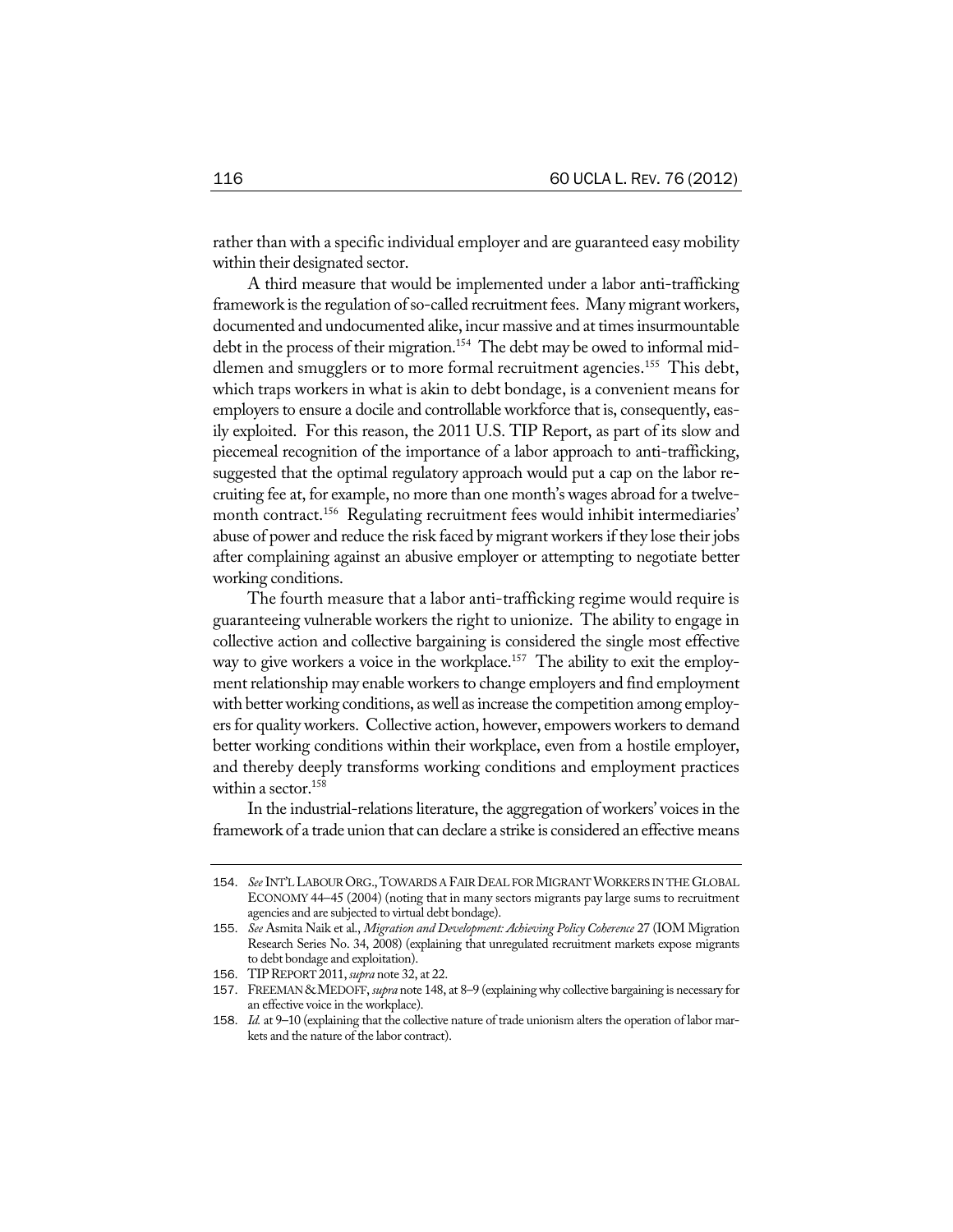for leveling the playing field and equalizing, to some extent, the power disparity between employers and employees.<sup>159</sup> A dissatisfied worker who is not of great value to the workplace risks being fired if he or she complains or tries to negotiate better working conditions. However, the collective of workers, protected by their right to form a union and their ability to strike, can transform management's practices and, consequently, improve working conditions and change wealth distribution patterns.<sup>160</sup> A strong, active trade union may even succeed at creating a rights enforcement mechanism where no effective state mechanism exists.<sup>161</sup> Indeed, studies suggest that labor trafficking occurs less frequently in sectors in which workers are unionized.162

The key features of unions are that they are member based, are accountable to that membership, and include elected bodies. The presence of unions in a particular sector or workplace does not, of course, guarantee worker agency and democratic participation or the emergence of industrial citizenship.<sup>163</sup> The interests of vulnerable workers may be discounted and underrepresented in the framework

<sup>159</sup>. *See* OFFE, *supra* note 135, at 11–12, 19–20 (explaining the importance of unions for employees to represent their interests to employers).

<sup>160</sup>. David Card et al., *Unions and Wage Inequality*, 25 J. LAB. RES. 519, 555–56 (2004) (finding that unions have an equalizing effect on the dispersion of wages in the United States, Canada, and the United Kingdom).

<sup>161</sup>. *See*JOHNBRAITHWAITE&PETERDRAHOS, GLOBALBUSINESSREGULATION 533–34 (2000) (arguing that when coercive systems are inaccessible to the weak, direct action, from the bottom up, has the potential of transforming significant power imbalances); Daniel Adler & Michael Woolcock, *Justice Without the Ruleof Law? The Challenge of Rights-Based Industrial Relations in Contemporary Cambodia*, *in* HUMAN RIGHTS AT WORK, *supra* note 75, at 529, 552–53 (discussing the role of unions when law is not formally enforceable).

<sup>162</sup>. *See* GALLAGHER, *supra* note 16, at 439 (suggesting that organized workplaces and monitored and enforced labor rights reduce trafficking); ILO GLOBAL REPORT 2009, *supra* note 25, at 56 (describing the potential of trade union involvement for combating labor exploitation).

<sup>163</sup>. For a discussion of labor law regimes in which union representation is not determined by majority support of those being represented considering the cases of Brazil, Italy, Russia, Hungary, and Israel, see *"Competing Conceptions of Representational Legitimacy*,*"* 32 COMP. LAB. L. & POL'Y J. 841 (2011), and the five articles that follow: Ana Virginia Gomes & Mariana Mota Prado, *Flawed FreedomofAssociation inBrazil:HowUnionsCanBecome anObstacletoMeaningfulReformsintheLabor Law System*, 32 COMP. LAB. L. & POL'Y J. 843 (2011); Erika Kovács, *Hungarian Unions: How Representative? How Effective?*, 32 COMP. LAB. L. & POL'Y J. 891 (2011); Itai Svirski, *Moving to Bottom-UpRepresentation: ACommenton Gomes and Prado, "Flawed Freedom of Association in Brazil," From the Perspective of the Developing New Unionism in Israel*, 32 COMP. LAB. L. & POL'Y J. 915 (2011); Gian Guido Balandi, *From Corporatism to Freedom of Association: A Note About Italy*, 32 COMP. LAB. L. & POL'Y J. 925 (2011); Nikita Lyutov, *Freedom of Association: The Case of Russia*, 32 COMP. LAB. L. & POL'Y J. 933 (2011). *See also*IMMANUEL NESS,IMMIGRANTS, UNIONS, AND THENEWU.S.LABORMARKET 181–84 (2005)(discussing unions' concessionary bargaining and two-tier wage hierarchies—which benefit some members at the expense of others—and its effect on unions, specifically migrant workers' unionization today).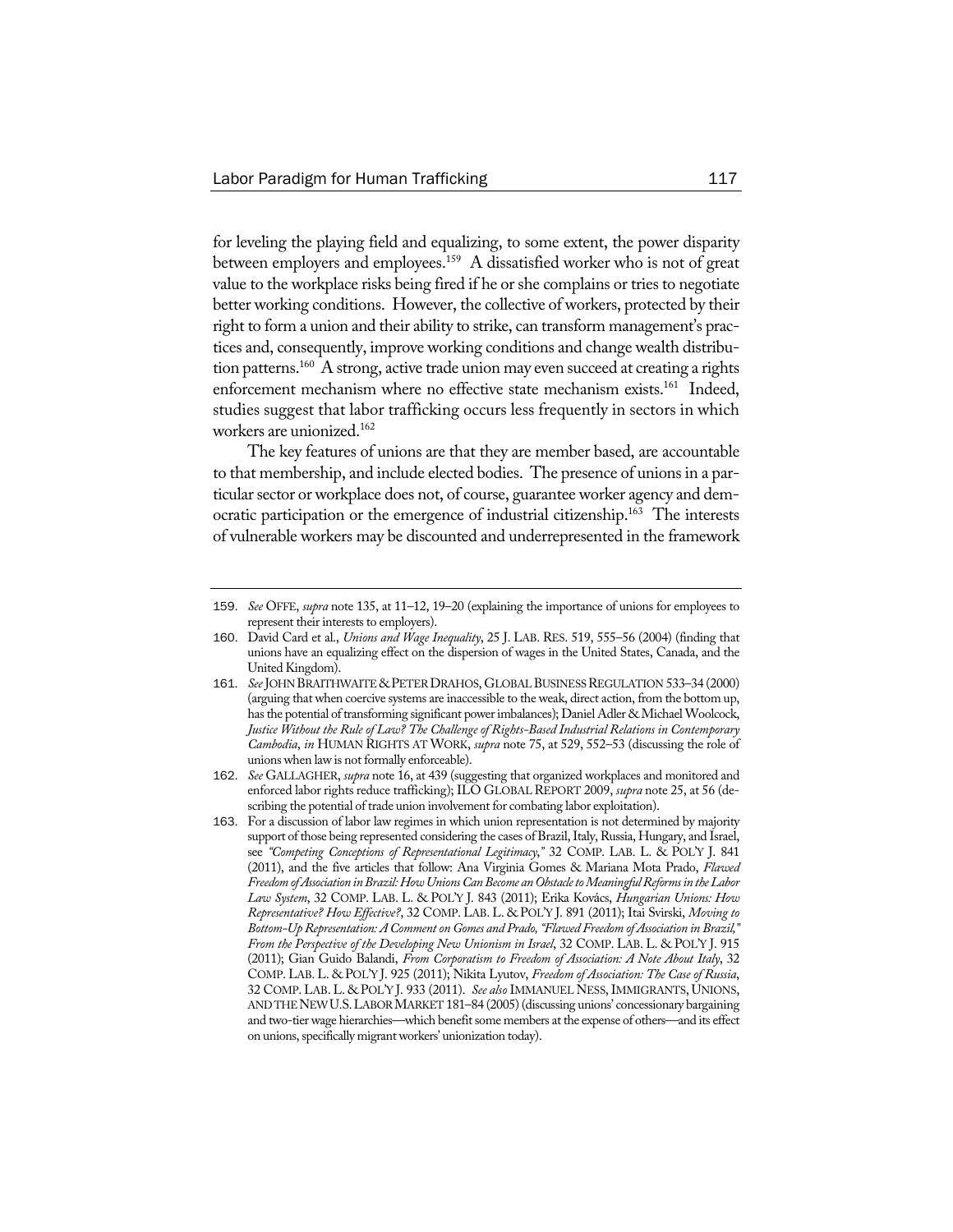of large unions. Yet trade unions do at least have the potential to establish a unique form of industrial democracy and citizenship that promotes active membership in a community, solidarity, political agency, and direct participation. Perhaps such a prospect may seem farfetched and not easily obtainable for vulnerable populations and precarious labor sectors, but it is far from impossible.<sup>164</sup> Indeed, some unions are already creating a path for vulnerable workers to identify, frame, prioritize, and represent their interests and bargain for improved working conditions.<sup>165</sup>

A fifth and final recommended measure for implementing a labor-based antitrafficking framework is the extension of the scope of labor and employment law and regulation throughout the labor market. Long working hours, poor health and safety protections, the withholding of wages, excessive wage deductions, and the absence of vacation or sick leave are all common features of human trafficking.<sup>166</sup> In most countries, labor and employment legislation protects against such working conditions, but either because of enforcement problems or because of legislated exclusions, the protection does not reach all workers. The nonapplication and nonenforcement of labor standards in certain sectors or for certain workers makes workersin these sectors particularly vulnerable to trafficking. Domestic work and sex work are two such examples, with the legal systems in many countries exempting them from protective labor legislation.<sup>167</sup> The same is often true for undocumented migrant workers when their undocumented presence in the destination country excludes them de jure or de facto from the application of protective labor and employment laws.<sup>168</sup> Deprived of labor and employment rights, workers have no legal recourse when exploited and, therefore, are more vulnerable to trafficking.

<sup>164</sup>. *See,e.g.*,ILOGLOBALREPORT 2009, *supra* note 25, at 17 (describing the improvement in working conditions brought about by the unionization of brick-kiln workers in India).

<sup>165</sup>. *See,e.g.*,GuyMundlak & Hila Shamir, *OrganizingMigrantCare-Workers:IndustrialCitizenship and the Trade Union Option* (forthcoming 2013) (on file with author) (describing the unionization of migrant care workers in the Israeli labor union Power to the Workers and assessing the advantages and challenges of promoting the interests of migrant careworkers through a trade union rather than a workers' rights center); Melanie Samson et al., *Combining Forces—Networks and Federations of Waste Picker Organisations*, *in* REFUSING TO BE CAST ASIDE: WASTE PICKERS ORGANISING AROUND THE WORLD 33 (Melanie Samson ed., 2009) (describing the achievements of waste pickers' unions in Brazil, Colombia, India, and South Africa).

<sup>166</sup>. UNODC TOOLKIT, *supra* note 94, at 261–62 (listing indicators of labor trafficking).

<sup>167</sup>. *See* ILO DECENTWORK REPORT, *supra* note 140, at 25–28 (describing the common practice of formally excluding domestic workers from protective legislation in many countries); Prabha Kotiswaran, *Born Unto Brothels—Toward a Legal Ethnography of Sex Work in an Indian Red-Light Area*, 33 LAW&SOC.INQUIRY 579, 617–24 (2008) (revealing the complex operation and distributive effects of criminal law in sex markets).

<sup>168</sup>. *See* Hila Shamir, *What's the Border Got to Do With It: How Immigration Regimes Affect FamilialCare Provision—A Comparative Analysis*, 19 AM. U. J. GENDER SOC. POL'Y & L. 601, 616–20 (2011)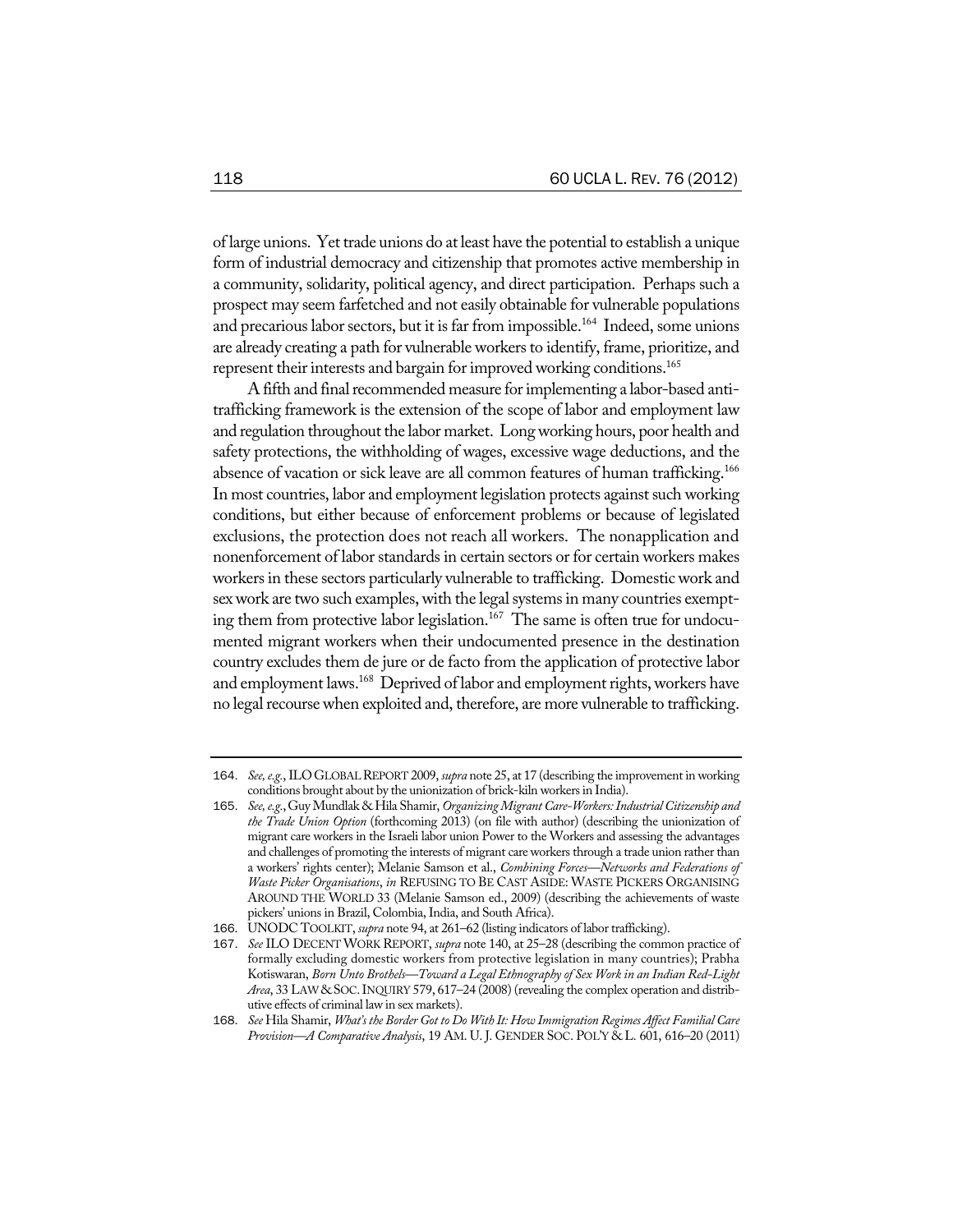A labor anti-trafficking perspectivewould strive to extend and apply labor and employment law protection and rights to migrant workers and workers in informal sectors by formally including them in the scope of the relevant legislation.<sup>169</sup> Yet since national labor inspection bodies tend to suffer from underfunding, this formal inclusion will not suffice alone. An effective labor-based framework for antitrafficking would thus require providing more backing and funding to labor inspectors in their work and, more generally, require establishing effective monitoring frameworks to ensure the enforcement of the workers' labor and employment rights.<sup>170</sup> Given the inveterate insufficiency of central monitoring bodies,<sup>171</sup> however, direct enforcement by workers through trade unions—which ensures relatively high rates of compliance<sup>172</sup>—and access to the justice system for the individual worker remain essential for ensuring the enforcement of workers' employment and labor rights.

These measures represent the different anti-trafficking tools a labor framework would offer, which are lacking in the prevailing human rights–based regime. Adopt– ing these measures would significantly enhance workers' bargaining positions by, among other things, providing them with the means to and creating the conditions for making their voices heard in the workplace beyond the mere ability to exit an exploitative situation. Unlike the human rights approach, then, which supplies only ex post assistance to individuals designated trafficked persons, the labor approach can potentially diminishworkers' vulnerability to abuse, exploitation, and trafficking in entire labor sectors.

<sup>(</sup>analyzing the effect of the law's limited reach, due to formal and informal exclusion, on migrant workers' vulnerability to exploitation).

<sup>169</sup>. *See* GALLAGHER, *supra* note 16, at 440 (discussing the role of states, through immigration and employment policies, in shaping demand for trafficked labor).

<sup>170</sup>. *See* ILO GLOBAL REPORT 2009, *supra* note 25, at 45–46 (discussing the important role of labor inspection in preventing forced labor and trafficking).

<sup>171</sup>. *See* David Weil, *A Strategic Approach to LabourInspection*, 147 INT'L LAB.REV. 349, 349–50 (2008) (discussing the labor inspection crisis governments face and stating that labor inspectorates are challenged not only by diminishing budgets and insufficient staff but also by a more complicated regulatory environment, a changing workplace, and the decline of trade unions).

<sup>172</sup>. *See* ILO GLOBALREPORT 2009, *supra* note 25, at 59–60 (discussing the effective involvement of trade unions in organizing migrants and in detecting and preventing forced labor); Trevor Colling, *What Spacefor Unionson the FloorofRights?Trade Unions and theEnforcementof Statutory Individual Employment Rights*, 35 INDUS. L.J. 140, 144–45 (2006) (discussing the potential of unions as a remedy for the deficiencies of individual enforcement).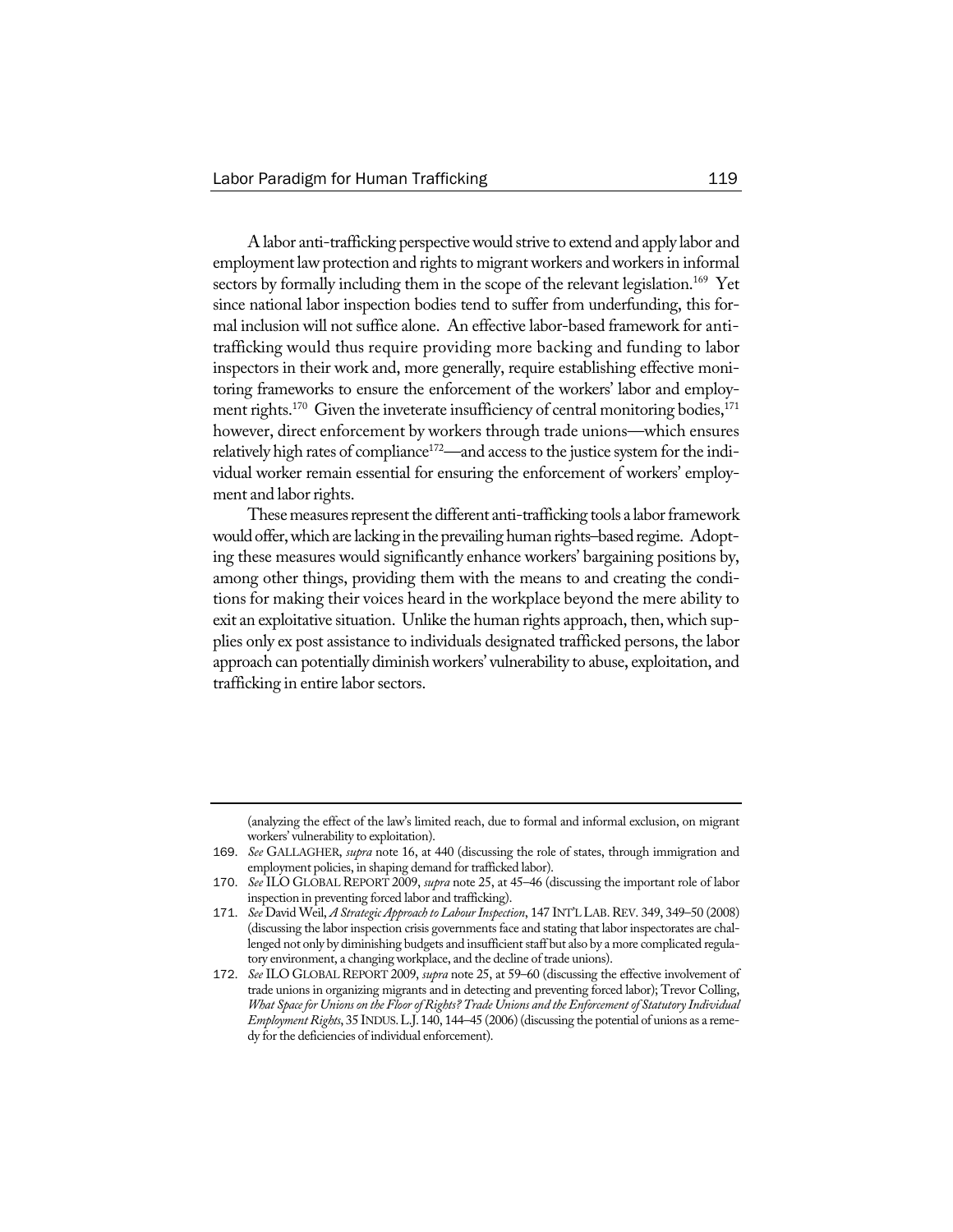## **C. TheCase ofMigrantAgriculturalWorkers**

## **1. RegulatingMigrantAgriculturalWork**

A concrete illustration of the clear and persistent insufficiency of the human rights approach to trafficking and the pressing need for the infusion of a labor approach into the current regime is the case of migrant Thai workers in the Israeli agriculture sector.

In the early 1990s, Israel created a guest worker visa for various labor sectors, including the agricultural sector, to enable the replacement of Palestinian workers from the Occupied Territories in its secondary labor market.<sup>173</sup> Today, there are approximately 30,000 migrant workers employed in agriculture in Israel; the majority of who are from Thailand.<sup>174</sup> The workers enter Israel on a guest worker visa for a maximum period of five years<sup>175</sup> and are formally protected under all Israeli labor and employment laws. Thus, de jure, workers are granted, among other rights, the right to unionize, and to minimum wages, to overtime compensation, to vacation leave, and to occupational safety.<sup>176</sup> Furthermore, under Israeli law, an employer of migrant workers must provide them with health insurance and decent accommodations for the entire duration of their employment.<sup>177</sup>

Private agencies and employers carry out the screening, recruitment, and employment of migrant workers, with government agencies playing only a minimal supervisory role in the process. To secure legal employment in Israel, migrant workers pay large sums of money (on average, approximately US\$10,000) to intermediaries in their countries of origin, often incurring considerable debt to do so.<sup>178</sup> The middleman industry is rife with corruption in the sending countries, with a large share of the recruitment fees finding their way into the pockets of the Israeli

<sup>173</sup>. Kemp, *supra* note 143, at 7 (explaining that Palestinian workers were the main laborforce in the agriculture and construction sectors since the early 1970s but that following the Palestinian Intifada in 1987, Israel sealed the borders with the Occupied Territories and workers were no longer allowed to cross into Israel).

<sup>174</sup>. KAV LAOVED,AGRICULTURALMIGRANTWORKERS INISRAEL (2009), *available at* http://salsa. democracyinaction.org/o/677/images/agricultural\_migrant\_workers.pdf (presenting figures about migrant workers' employment in the agricultural sector).

<sup>175</sup>. Entry into Israel Law, 1952, Amendment No. 11, 5763-2003, § 3A (Isr.).

<sup>176</sup>. *See* Kemp, *supra* note 143, at 21–22 (stating that underIsraeli law, a migrantworkeris entitled to the same working conditions as an Israeli resident).

<sup>177</sup>. Foreign Workers Law, 1991, Amendment No. 3, 5751-2000, §§ 1D–1E (Isr.).

<sup>178</sup>. GILAD NATHAN,KNESSET RESEARCH CTR.,COPINGWITH THE ILLEGAL FEESCHARGED BYINTERMEDIARIESFROM FOREIGNWORKERS 7 (2011), *available at* http://www.knesset.gov. il/mmm/data/pdf/m02782.pdf (providing information about excessive fees charged by intermediaries).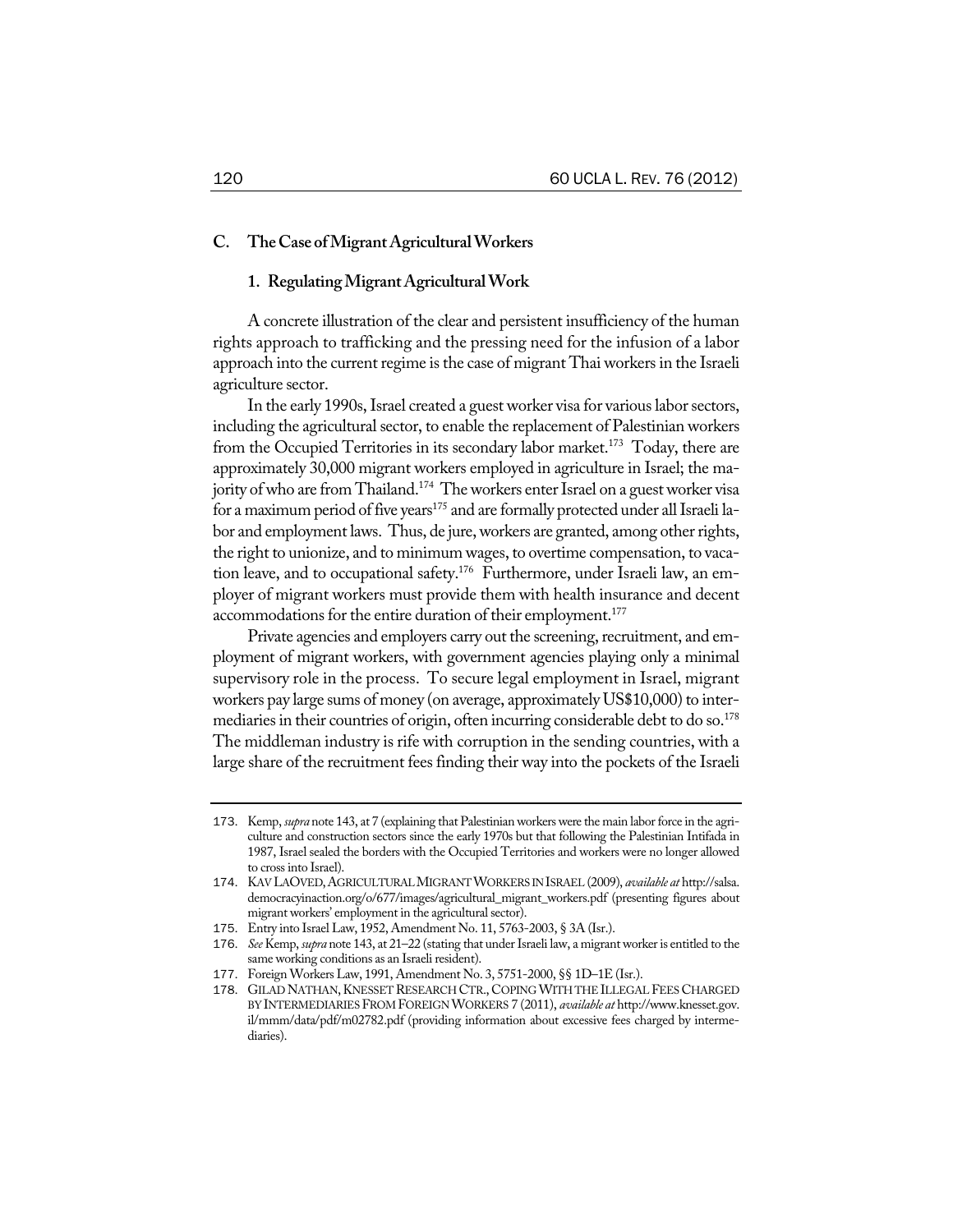agencies in contravention of Israeli law.179 Israeli law has set a cap on the fee amounts,<sup>180</sup> but Israeli enforcement agencies can do little to intervene in what happens in the sending countries and, moreover, have been relatively impotent in Israel as well.<sup>181</sup> As a result, in practice, the recruitment fees remain exorbitant for migrant workers seeking employment in Israel, increasing their vulnerability to trafficking.

Until 2010, there was a binding arrangement in force in Israel as part of the guest worker visa regime.182 Under this system, when a worker's employment for the stipulated employer was terminated, regardless of the reason, the worker lost his or her legal status. This severely limited the market mobility of these workers in Israel, undercut their bargaining power, and made them significantly dependent on their employers. The workers thus became more vulnerable to exploitation since leaving their employer, even in the event of a violation of their rights, would result in the revocation of their work permits.

The binding system, which was declared unconstitutional in  $2006$ ,  $^{183}$  was reformed in  $2010$ ,<sup>184</sup> with sectoral binding replacing individual employer binding.<sup>185</sup> Under the amended system, workers are bound to an approved employment agency, which places them in a particular sector. Further, they can switch employers by request to the agency, which is required by regulation to facilitate such requests. This new system has resulted in little actual change, however, for workers are now dependent on the employment agencies to reassign them a new employer. In practice, employment agencies are reluctant to honor such transfer requests, presumably because they can gain far more by satisfying employers' demand for labor by importing a new worker—and collecting a percentage of the recruitment fee than by reassigning a worker already in Israel.<sup>186</sup>

<sup>179</sup>. *Id.* at 3–4 (describing Israeli law and its common contravention by recruitment agencies).

<sup>180</sup>. Employment Service Regulations (Payments from Work Applicants in Relation to Placements) 2006, § 2 (Isr.) (limiting fees to a total amount of NIS 3401.68, which is approximately US\$800).

<sup>181</sup>. NATHAN, *supra* note 178, at 9–10 (suggesting that despite recent reforms, there is no increase in enforcement against excessive recruitment fees).

<sup>182</sup>. GILAD NATHAN, KNESSET RESEARCH CTR., STATUS, RECRUITMENT AND EMPLOYMENT OF FOREIGN WORKERS 2–4 (2006), *available at* http://www.knesset.gov.il/mmm/data/pdf/m0 1728.pdf (describing the binding arrangement and proposals for its reform).

<sup>183</sup>. HCJ 4542/02 Kav LaOved Worker's Hotline v. Gov't ofIsrael [2006](1)IsrLR 260 (declaring the binding arrangement unconstitutional).

<sup>184</sup>. Government Policy in Foreign Workers, Government Decision 1274, Jan. 24, 2010 (Isr.) (declaring that the immigration authority will begin to implement a sectoral binding arrangement).

<sup>185</sup>. Kemp, *supra* note 143, at 30–31 (stating that the old binding system was replaced by a system that restricts workers to a particular sector rather than to a single employer).

<sup>186</sup>. KAV LAOVED, ENFORCEMENT (OR THE ABSENCE THEREOF) IN THE EMPLOYMENT OF MIGRANTWORKERS IN THE AGRICULTURAL SECTOR 4 (2010), *available at* http://www.kavla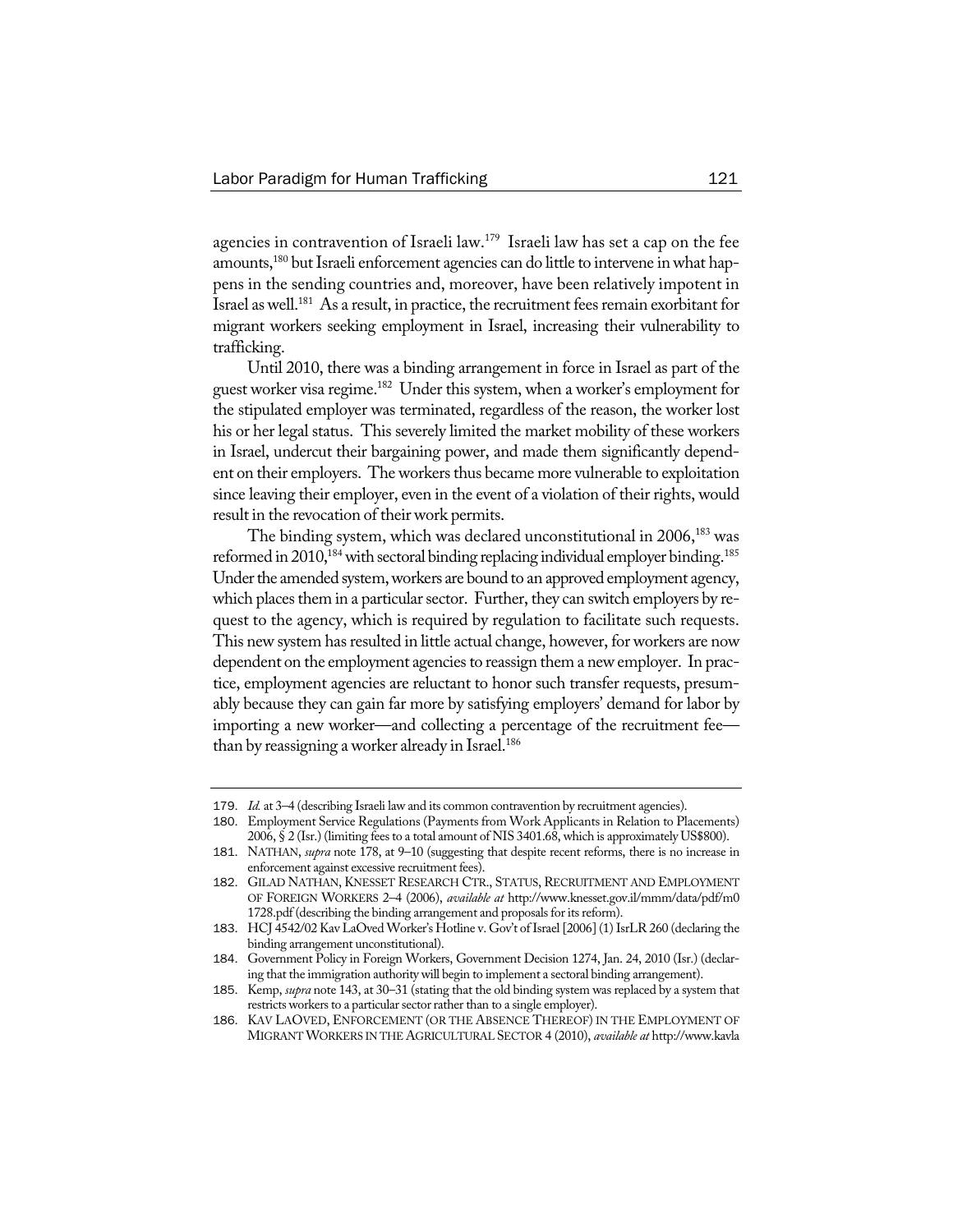Although sex trafficking was criminalized in Israel in 2003, only in 2006 was labor trafficking criminalized with the legislation of the Law Against Human Trafficking.187 This anti-trafficking legislation follows the lines of the prevalent international anti-trafficking approach: a transnational crime framework coupled with a human rights–based model. The law criminalized sex and labor trafficking, established shelters for male and female victims of trafficking where they receive healthcare, counseling, legal aid, and occupational training, and granted victims a special visa that allows them to remain and, in some circumstances, work in Israel.<sup>188</sup> This legislation marked a change in the official Israeli approach to trafficking. The 2001 U.S. TIP report placed Israel in its third and lowest tier of noncompliance with anti-trafficking standards.<sup>189</sup> Under the U.S. sanctions regime, this put Israel at risk of being denied nonhumanitarian, non-trade-related U.S. funding.

Mindful of these economic consequences, the Israeli government began to treat the phenomenon of trafficking more seriously. And its efforts bore fruit: The 2002 TIP report upgraded Israel to the second tier of compliance, and in 2012 it placed Israel in the first tier.<sup>190</sup>

#### **2. ACaseStudy:Trafficking inMigrantAgriculturalWorkers**

What does Israel's anti-trafficking framework offer severely exploited workers? A recent Israeli labor trafficking case can serve as an illuminating case in point.

A group of thirty-four Thai migrant workers were employed by a farmer in the village of Yesha in the far south of Israel. In late 2009, the workers contacted the Israeli workers' rights NGO *Kav LaOved* ("Workers Hotline") and reported the details of abuse by their employer: Their passports had been confiscated; they had been forced to work extremely long hours without being allowed a day of rest or any vacation leave; they were being paid below minimum wage, and large sums of money were being deducted from those meager wages supposedly to cover the cost of basic living supplies; their employer had repeatedly threatened them with vio-

oved.org.il/UserFiles/File/Agriculture2010(1).pdf (describing the ongoing binding of workers to one employer caused by manpower agencies' actions and incentives).

<sup>187</sup>. Law Against Human Trafficking, 5766–2006, SH No. 2067 (Isr.).

<sup>188</sup>. Halley et al., *supra* note 60, at 363 n.92 (describing the main characteristics ofIsrael's anti-trafficking measures).

<sup>189.</sup> *See* U.S. DEP'T OF STATE, TRAFFICKING IN PERSONS REPORT 88 (2001) (classifying Israel as a tier 3 country).

<sup>190.</sup> *See* U.S. DEP'T OF STATE, TRAFFICKING IN PERSONS REPORT 63 (2002) (elevating Israel to tier 2); TIPREPORT 2012,*supra* note 11, at 194 (elevating Israel to tier 1).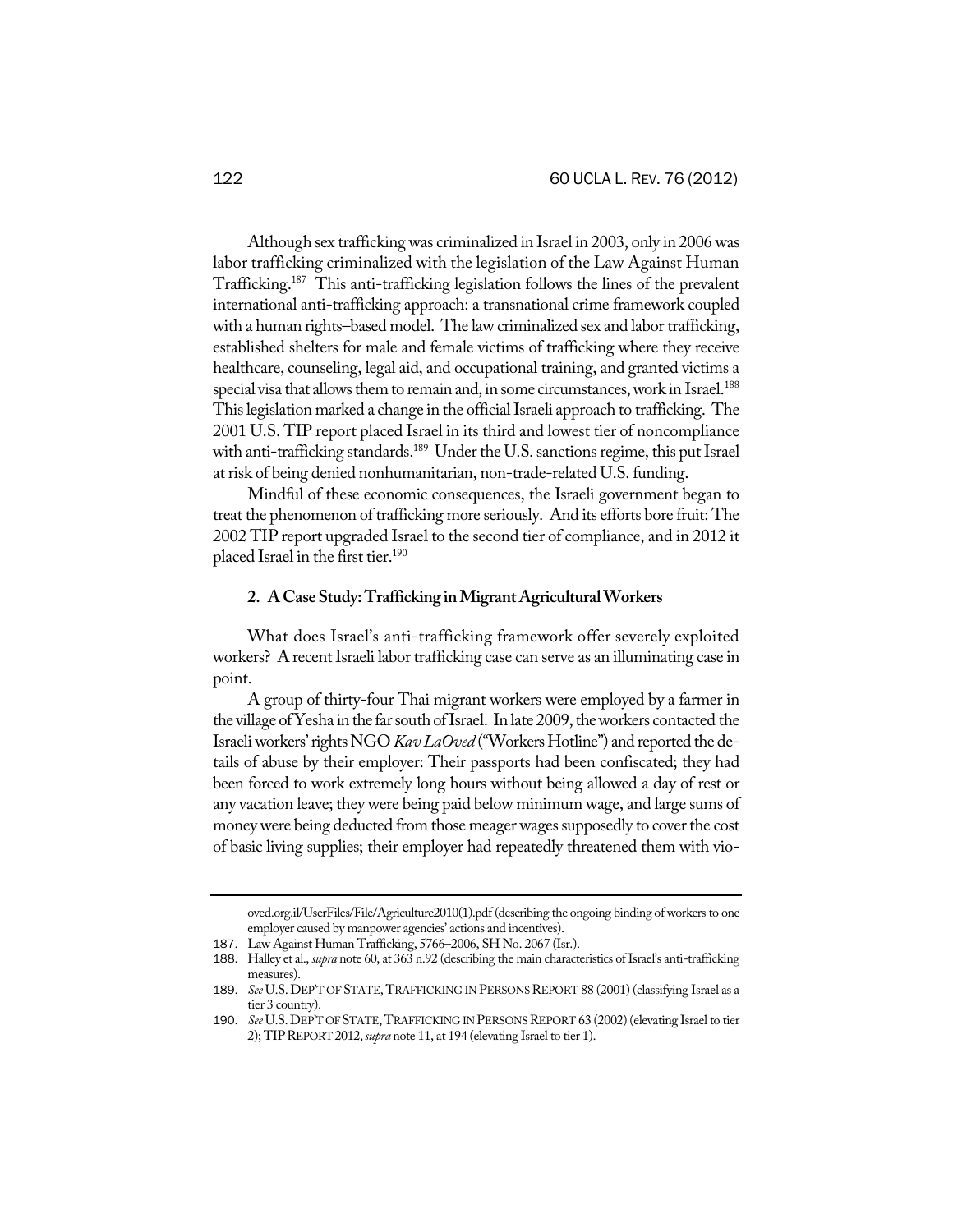lence; and they had not been provided decent housing accommodations.191 *Kav* LaOved turned the matter over to the police, who raided the site and took the workers to a shelter for trafficking victims. Despite repeated petitions filed on their behalf by *Kav LaOved*, the workers were not issued temporary permits as victims of trafficking. They were instead reassigned to new employers, who were apparently not much better than the previous employer. Many of the workers called *Kav LaOved* to report the exploitative working conditions at their new employment: cramped accommodations, low wages, and large wage deductions. As a result, they left their new work assignments and returned to the victims' shelter. Eventually, the workers were again reassigned to new employers, with whom they remained.

These agricultural workers are not alone in their experience. Reports by Israeli NGOs and the Israel State Comptroller have revealed that many migrant agricultural workers suffer the same labor rights violations and abuse.192 *Kav LaOved* reports suggest that repeat offenders are generally not sanctioned. Moreover, it was found that even after *Kav LaOved* files complaints with the police and labor-trafficking investigations and forced-labor prosecutions are initiated, there is no revocation of the employment permits granted to the abusive employers. Thus, these employers can, and do, continue their pattern of exploitative employment, each time with new workers.<sup>193</sup>

This story exemplifies the insufficiency of the prevailing anti-trafficking paradigm. Even had the Thai migrant workers been treated well by the authorities, which they were not,<sup>194</sup> the best that the victim-centered, human rights framework had to offer was removal from the exploitative work situation, provision of shelter, food, and healthcare, and, eventually, if they wanted, reassignment to a new employer for the rest of their visa period. This set of rights, albeit limited in scope, is *not* insignificant. Consider that without their designation as trafficked persons, the Thai workers would have had very little bargaining power under the binding

<sup>191</sup>. Hanny Ben Israel, Letter to the Ministry of Justice Regarding Failures in Handling the Transfer of Victims of Human Trafficking to New Employers (Dec. 3, 2009), *available at* http://www.kavla oved.org.il/media-view.asp?id=2702 (describing the authorities' mistreatment of migrant agricultural workers who were trafficked).

<sup>192</sup>. GILADNATHAN,KNESSETRESEARCH&INFO.CTR.,ISSUESRELATINGTOTHEEMPLOYMENT OF FOREIGN WORKERS IN AGRICULTURE (2010) (describing common violations of workers' rights in the Israeli agricultural sector).

<sup>193.</sup> Press Release, Kav LaOved Petitioned the Court: The Government Must Act to Revoke Employment Permits of Abusive Employers (Mar. 10, 2011), http://www.kavlaoved.org.il/media-view.asp?id= 3309 (describing the main arguments in the petition). The petition isstill pending.

<sup>194.</sup> *Id.* (reporting that the workers were given visas only several weeks after their arrival at the shelter, were not given the opportunity to retrieve their personal belongings from the employer, and were not consulted before being transferred to a new employer).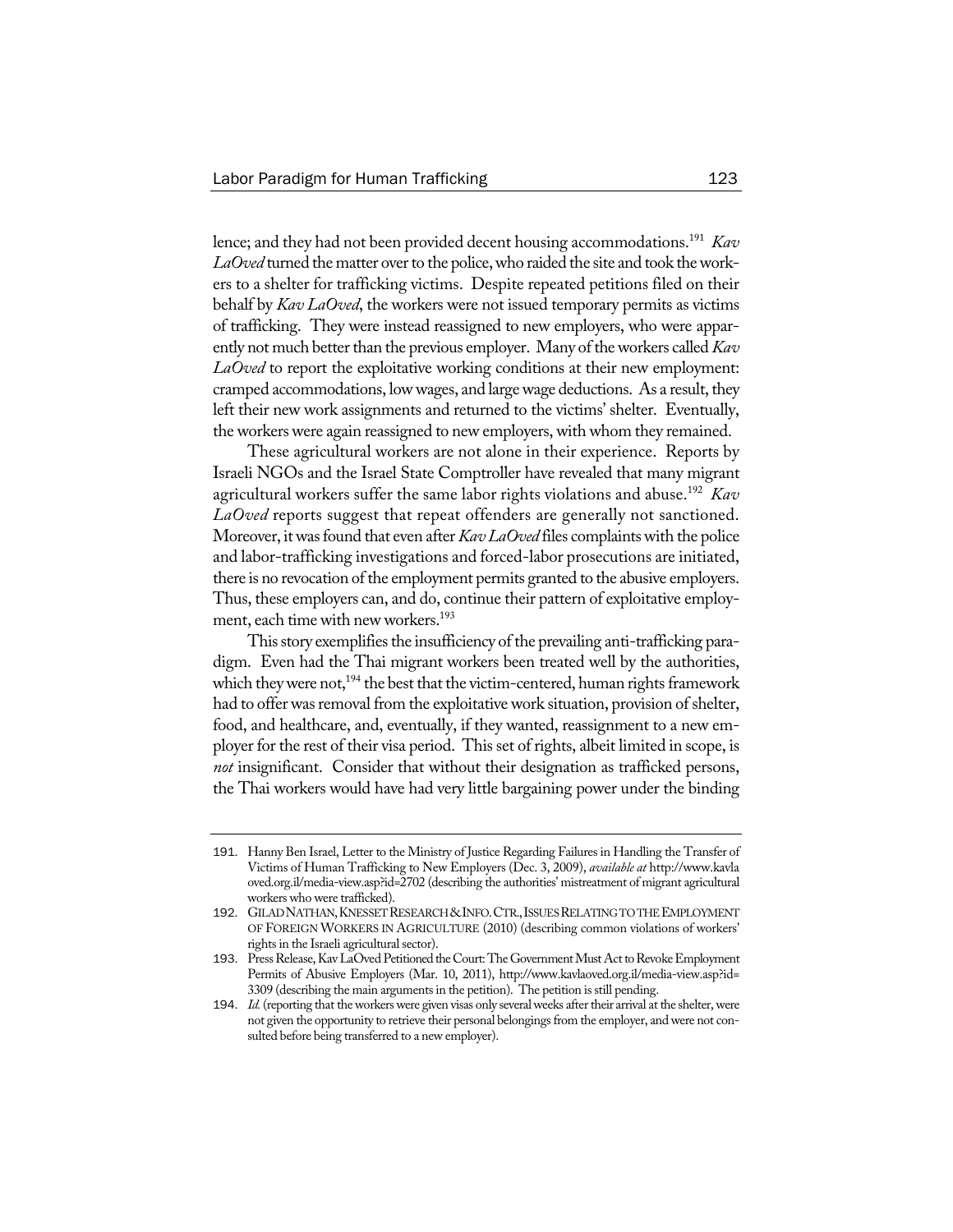arrangement that was in force at the time and given the extensive deportation campaigns of undocumented workers that were in place in Israel.<sup>195</sup> Even if it were physically possible for them to leave their employer (likely without their passports) to try to find another job, they would have lost their documented status and become exposed to the risk of deportation. Significantly, this would have meant losing the opportunity to earn money to repay the large sums they borrowed to travel and work in Israel. The anti-trafficking framework does, therefore, provide exploited workers with a safe exit option—the ability to leave their abusive employer with their passports in hand and move to a new employer. However, it provides them *only* with an exit strategy. This regime, lacking a labor approach and infused only with the human rights approach, does practically nothing to improve workers' working conditions or to prevent either a recurrence of abuse once workers are reassigned or the abuse of other employees of the same employer. While effective criminal prosecution of the employer or revocation of his or her permit to employ migrant workers could possibly have a deterrent effect and, therefore, constitute a more significant remedy, it would still do little to alter the patterns of employment that are the root causes of trafficking in such cases.

The vulnerability of migrant agricultural workers in Israel to trafficking is the result of employers' ability to take advantage of a system that significantly weakens workers' bargaining position—a system characterized by binding arrangements that hinder exit from abusive work situations; excessive recruitment fees that ensure a docile, risk-averse workforce; and nonenforcement of employment and labor rights. The current set of widespread anti-trafficking policies implemented in Israel does not contend with any of these issues, implying that these anti-trafficking tools are essentially ineffective for uprooting trafficking as an overall phenomenon.

In what way would a labor anti-trafficking framework make a difference? In the context of the Thai agriculturalworkers, itwould understand their exploitation as part of the wider problem of the power imbalance in labor contracts in general as well as in their specific circumstances as migrant farm workers. It would therefore employ labor and employment strategies to prevent such exploitation. The workers are regarded as agents of change who, if given the tools to do so, can bargain for better working conditions and ultimately transform the employment practices and patterns in their work sector without any need to be rescued by either NGOs or the authorities.

<sup>195</sup>. *See* Kemp, *supra* note 143, at 19–20 (explaining that underthe binding arrangement, migrant workers who left their employers lost their residence permits and became subject to arrest and deportation).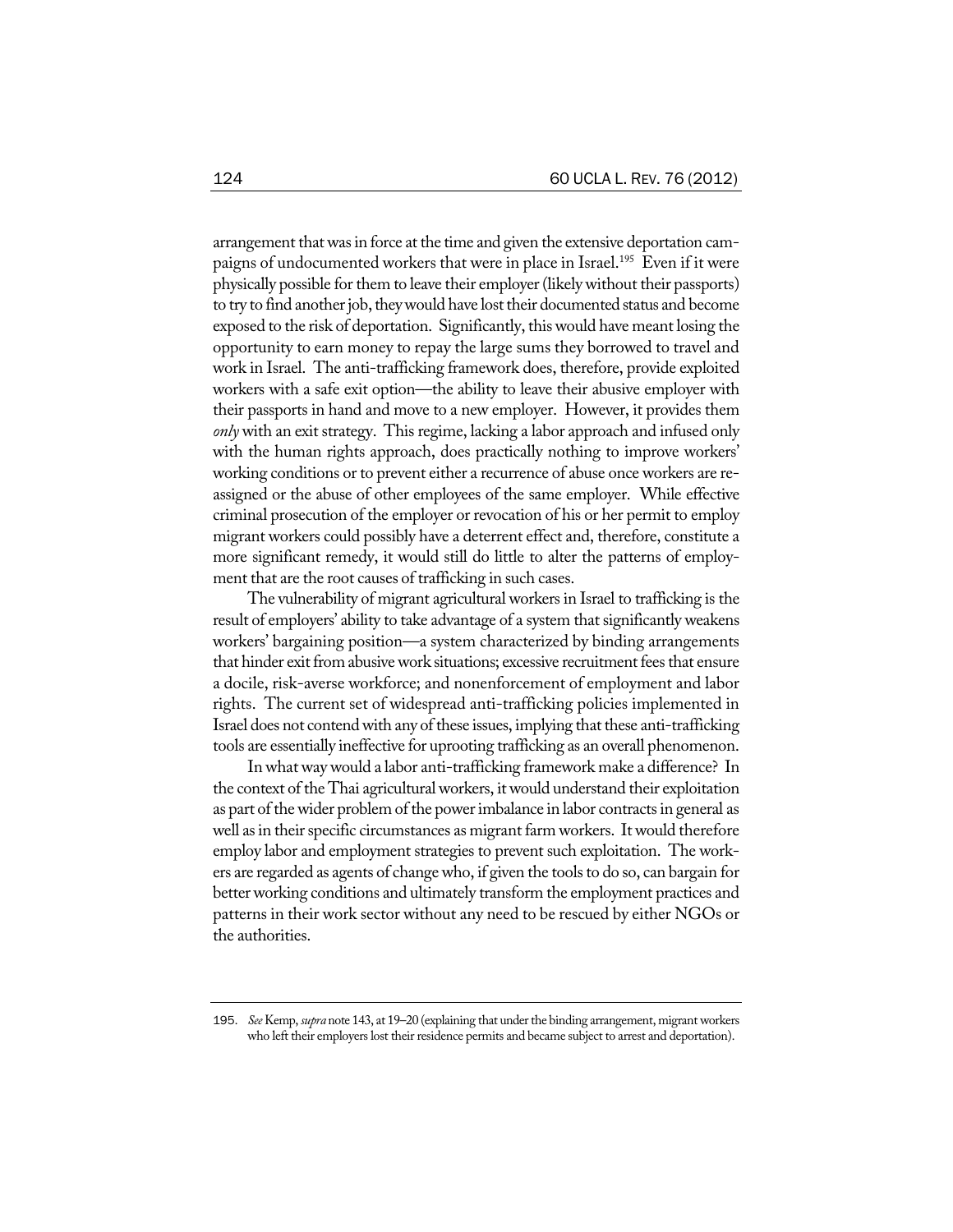The Israeli legal system does include some labor-based measures. Migrant agricultural workers enjoy the protection of all Israeli labor and employment laws, including recognition of their right to unionize.<sup>196</sup> If they are designated victims of trafficking following their complaint of abuse, they will not be deported. This is not adequate, however, and additional measures are necessary to transform the exploitative agricultural sector in Israel. These measures include abandoning the current binding system, effectively regulating the sector through monitoring and enforcing employment laws, conditioning employment permits on proper employment practices, and setting effective restrictions on excessive recruitment fees. These combined measures will enhance and ensure workers' market mobility and voice and facilitate the proper enforcement of their employment and labor rights so as to decrease the incidence of trafficking in agricultural workers significantly.

To some extent, these crucial changes are beginning to occur: In 2006 the Israeli Supreme Court declared the most restrictive form of the binding system unconstitutional, $197$  and in 2010 Israel signed a trilateral agreement with the Thai government and the International Organization for Migration (IOM) to ensure a reduction of recruitment fees, though this has yet to be implemented.<sup>198</sup> The pace of change, however, is excruciatingly slow. On the one hand, Israel's quick response to its tier-three categorization in the 2001 TIP report suggests great potential for bringing about change with anti-trafficking measures. Yet, on the other hand, as demonstrated in the case of the Thai agricultural workers, a human rights, victim-centered approach to trafficking of the type promulgated by the protocol and TVPA is inadequate for assisting victims of trafficking and preventing severely exploitative employment practices.

<sup>196</sup>. There are some signs that these rights can be effectively exercised by migrant workers. *See* Tani Goldstein, YNET News, *Thai Workers in the South Go on Strike*, KAV LAOVED (Apr. 12, 2010), http://www.kavlaoved.org.il/media-view\_eng5e85.html?id=2804 (describing howstriking Thai agricultural workers in the town of Ohad in southern Israel demanded decent wages).

<sup>197</sup>. HCJ 4542/02 Kav LaOved Worker's Hotline v. Gov't ofIsrael [2006](1)IsrLR 260 (declaring the binding arrangement unconstitutional).

<sup>198</sup>. Press Release, Immigration Auth., The Bilateral Agreement Between Israel and Thailand for the Recruitment of Thai Migrant Workers (May 11, 2011), http://piba.gov.il/SpokesmanshipMess agess/Pages/2011-9410.aspx.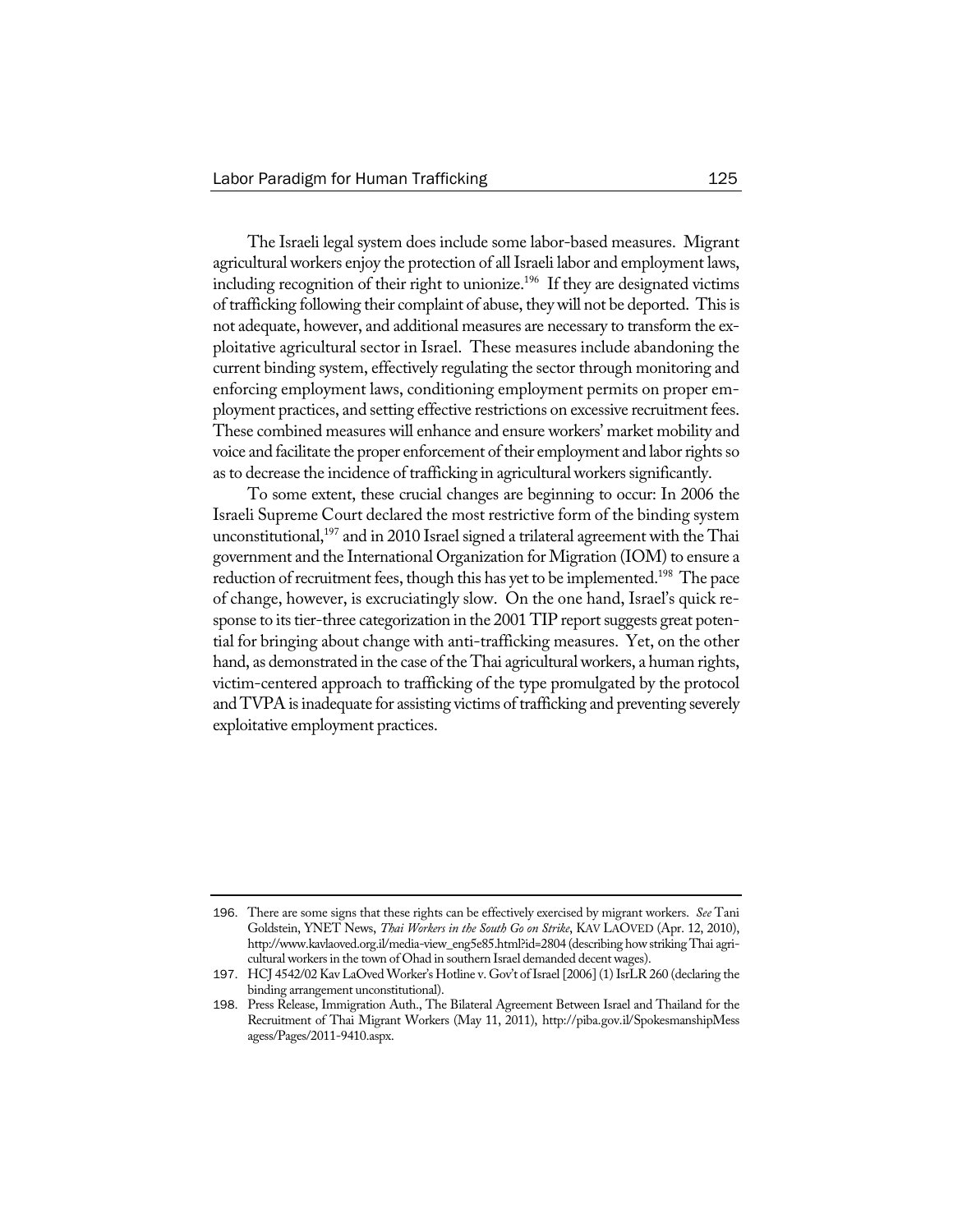## **III. OBJECTIONSANDRESPONSES**

# **A. Why Is aLaborApproachAbsentFromPrevailing Anti-traffickingMeasures?**

If a labor anti-trafficking framework makes so much sense, then why is it yet to be adopted? Several factors can explain the absence of a labor perspective from the international anti-trafficking regime. One possible cause is the strong association of trafficking with the sex industry.<sup>199</sup> The intense debate during the Vienna Process over whether all prostitution constitutes trafficking made it politically challenging to include in the Trafficking Protocol provisions mandating the guarantee of labor and employment rights in labor sectors prone to trafficking. The moral outrage that seems to accompany any discussion of trafficking for the purpose of prostitution, alongside the refusal to label prostitution as work and, accordingly, contend with questions of legality, working conditions, social protections, and access to the legal system, have traditionally impeded the adoption of a labor approach to trafficking.<sup>200</sup> In fact, the ILO, which is the agency most suited to introducing a labor perspective into the protocol, was reluctant at the time of the negotiations to propose labor protections for trafficking victims because of internal debate over whether sex workers should be granted social and labor protections.<sup>201</sup> Thus, in the years since the implementation of the protocol, anti-trafficking policies have continued to focus on the sex industry<sup>202</sup> and ignore structural labor market issues.

A second reason for the failure to adopt a labor framework for anti-trafficking is the decline of the labor movement<sup>203</sup> and the movement's shift to human rights–

<sup>199.</sup> *See* discussion *supra* Part II.B.2.

<sup>200</sup>. Kempadoo, *supra* note 111, at xxii (describing the sex-related moral panic that leads to restrictive rather than empowering policies).

<sup>201</sup>. *See*THESEXSECTOR:THEECONOMICANDSOCIALBASESOFPROSTITUTIONINSOUTHEAST ASIA (Lin Lean Lim ed., 1998) (recognizing the increasing economic importance and expanding international dimension of sex work and recommending the economic recognition and extension of labor rights to sex workers). Lim's report was heavily criticized by feminists who call for the abolition of prostitution. *See, e.g.*, Janice G. Raymond, *Legitimating Prostitution as Sex Work: UN Labour Organization (ILO)Call forRecognition ofthe Sex Industry*,COALITIONAGAINSTTRAFFICKING IN WOMEN, http://action.web.ca/home/catw/readingroom.shtml?x=16741 (last visited Sept. 23, 2012) (criticizing the ILO for its de facto support of violence against women).

<sup>202</sup>. *See supra* notes 64–67 and accompanying text.

<sup>203</sup>. Union membership is declining around theworld, the rise of the neoliberal agenda isleading to a decrease in labor regulation, and the rate of ratification of ILO conventions has never been lower. *See* Alan Hyde, *TheIdea oftheIdea ofLabourLaw:AParable*, *in* THEIDEA OFLABOURLAW 88, 90–92 (Guy Davidov & Brian Langille eds., 2011) (arguing that the three pillars of labor law have eroded: (1) a decline of labor laws and regulations; (2) a decline in union membership; and (3) a reduction in trade barriers and globalization); Alan Hyde, *TheInternational Labor Organization in the Stag Hunt*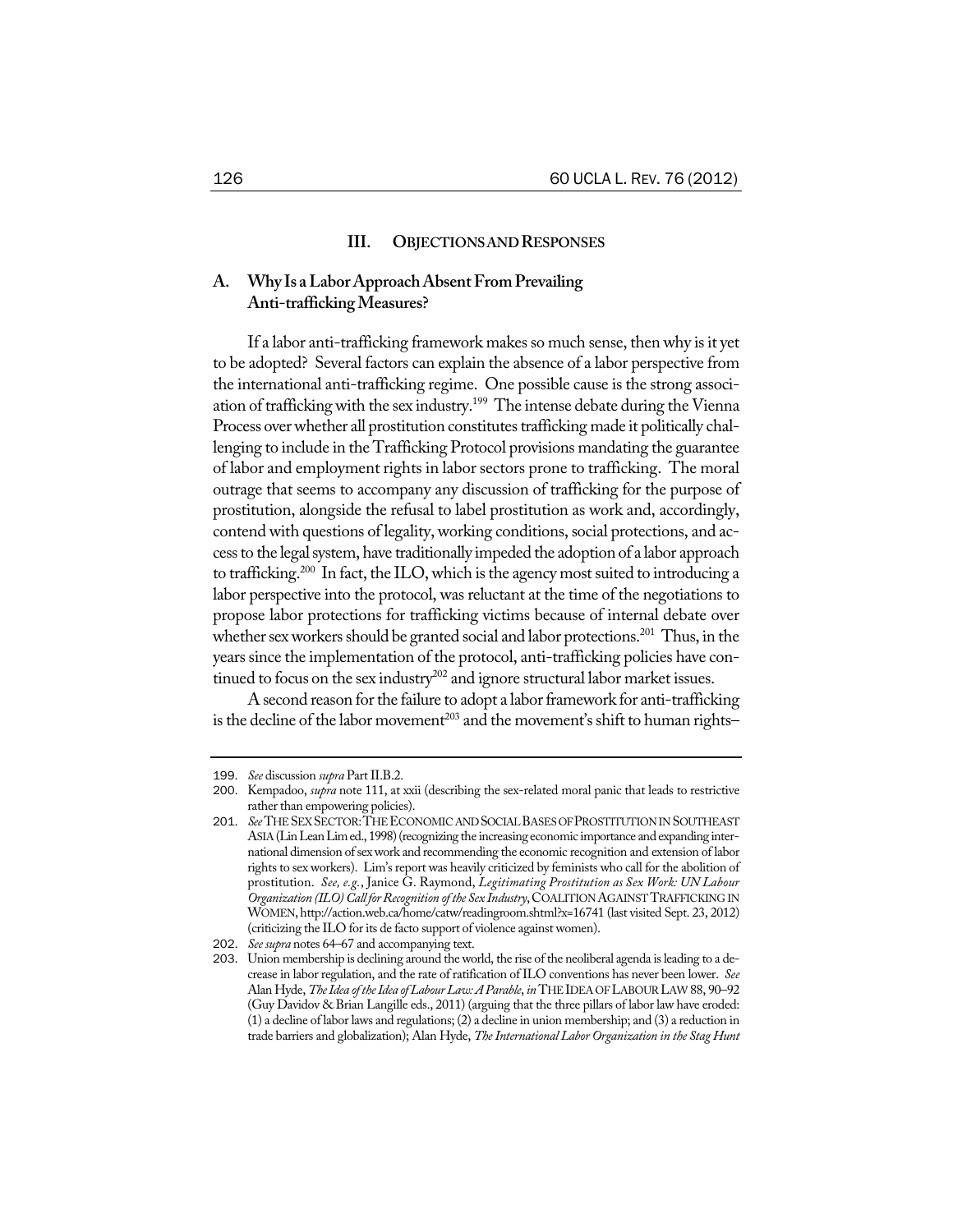like absolute, universal principles.<sup>204</sup> This can explain the absence of a labor approach to trafficking even in those bodies best suited to introduce such an approach namely, the ILO and trade unions. Indeed, the ILO and trade unions have emerged as marginal players in the campaign against trafficking. Until the Vienna Process and the drafting of the Trafficking Protocol, trafficking was of no particular interest to the ILO, presumably because of its narrow view of the phenomenon as limited to the context of sex work. Since the introduction of the protocol, however, the ILO has systematically incorporated trafficking into its reports and agenda. Yet, until recently, the organization's conception of trafficking remained narrower than its definition in the Protocol, limiting trafficking to a form of forced labor, which is prohibited under its core labor rights,<sup>205</sup> that involves border crossing.<sup>206</sup> And even once trafficking had been recognized as a matter of concern for the ILO, the organization refrained from adopting a comprehensive labor approach to trafficking.207

In 2008, the ILO issued a report detailing its plan for Action Against Trafficking in Human Beings, which on its face, seemed to herald a move in the direction of a labor perspective to trafficking.<sup>208</sup> In the report, the ILO explained its new approach to trafficking as follows: "[T]he ILO addresses trafficking from a labour market perspective. It thereby seeks to eliminate the root causes, such as poverty, lack of employment and inefficient labour migration systems."209 The report sets out policies aimed at making migration safe, calling for the regulation

for Global Labor Rights, 3 LAW & ETHICS HUM. RTS. 153, 158 (2009) (finding the average number of member states that ratified ILO conventions in the last 25 years to be a low 20.1 out of the possible 180 member states).

<sup>204.</sup> *See* discussion *supra* Part II.A.

<sup>205</sup>. *See*ILOGLOBALREPORT2005, *supra* note 11, at 10 (defining forced labor and explaining that trafficking is a subset of forced labor); INT'L LABOUR ORG., STOPPING FORCED LABOR: GLOBAL REPORT UNDER THE FOLLOW-UP TO THE ILO DECLARATION ON FUNDAMENTAL PRINCIPLES AND RIGHTS AT WORK, at ix (2001) (discussing trafficking as a "burgeoning phenomenon" related to border crossing).

<sup>206</sup>. ILO GLOBALREPORT 2009, *supra* note 25, at 11 (defining forced labor and explaining that trafficking is a category of forced labor that arises from migration). A 2012 report, estimating the number of victims of forced labor globally, does not distinguish between forced labor and trafficking but rather states that "there is . . . a clear link between the Protocol and ILO Convention No. 29. The only type of exploitation specified in the Protocol's definitional article that is not also covered by ILO Convention No. 29 istrafficking forthe removal of organs." ILO GLOBALESTIMATES 2012, *supra* note 11, at 20. Yet he exact nature of this "link" is not clarified further. This recent change in approach is not yet reflected in the ILO's anti-trafficking agenda.

<sup>207</sup>. *See* Andrees & van der Linden, *supra* note 20, at 55–56 (noting that the ILO is well positioned to develop an understanding of the labor dimension to trafficking but has barely begun to do so).

<sup>208</sup>. ILO ACTION, *supra* note 11 (integrating the ILO's anti-trafficking approach, research, and strategies).

<sup>209</sup>. *Id.* at 2.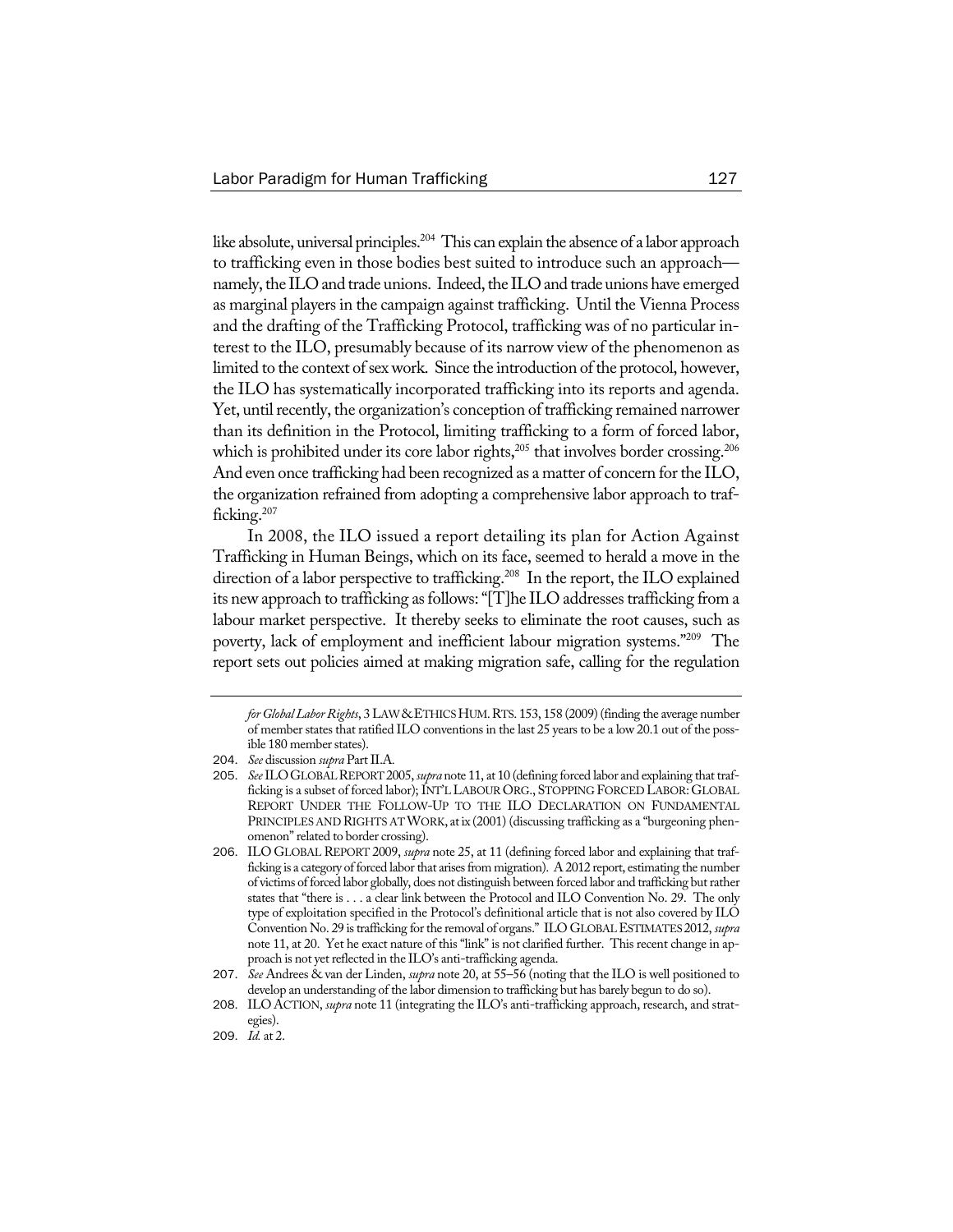of monitoring and recruitment processes and for the involvement of various stakeholders in anti-trafficking: the business sector, financial institutions, and trade unions. While this report does present an alternative to the human rights approach, it addresses only issues related to migrant workers, thereby neglecting a large proportion of the trafficked population. Moreover, the approach to trafficking represented in this document seems to focus on the formal labor sector, disregarding the fact that trafficking often happens in informal sectors. As development scholar Jens Lerche has argued, the ILO stresses traditional models of forced labor that overlook the complex reality of power disparities in the informal sector and the ambiguous line between free and unfree labor within that sector.<sup>210</sup>

Trade unions have also failed to embrace a labor perspective to trafficking. They tend to be secondary players and often show little interest in anti-trafficking efforts.<sup>211</sup> There are several possible explanations for this. First, trade unions have a weak history in terms of protecting migrant workers, women, and workers in informal sectors, making unions particularly less likely to prioritize anti-trafficking goals.212

Second, many of the large trade unions are struggling worldwide for membership.<sup>213</sup> They may fear that taking an active part in anti-trafficking campaigns could drain their already limited resources. Third, anti-trafficking campaigns are led principally by NGOs and other civil society organizations with which unions often have a tense relationship. Moreover, unions may "lose [the] trust of companies or governments if they have NGO allies."<sup>214</sup> It is worth noting, however, that despite the general lack of union involvement in anti-trafficking efforts, a few labor unions did become involved in trafficking in labor sectors in which they already

<sup>210</sup>. Lerche, *supra* note 137, at 446–47 (discussing an Indian case to show the relationship between neoliberal globalization, informality, and unfree labor, and criticizing the ILO's approach for separating the three).

<sup>211</sup>. Commandeur, *supra* note 123, at 19–20 (explaining the reasons why trade unions did not become significant players in anti-trafficking initiatives).

<sup>212</sup>. *See* Marion Crain, *Whitewashed Labor Law, Skinwalking Unions*, 23 BERKELEY J.EMP. &LAB.L. 211, 213 (2002) ("Historically, the labor movement served the interests of workers who were raceand gender-privileged.").

<sup>213</sup>. See, for example, in Europe and the United States, Keith P. Forrester, In Search of a New Societal Paradigm; Trade Union Renewal Strategies and Citizenship Learning in an Enlarged Europe (n.d.) (unpublished manuscript), *available at* http://llw.acs.si/ac/09/cd/full\_papers\_plenary/ Forrester.pdf (discussing the decline in European trade unions and suggesting new strategies for unions to expand their membership), and Kate Bronfenbrenner et al., *Introduction*, *in* ORGANIZING TOWIN: NEW RESEARCH ON UNION STRATEGIES 1, 2-8 (Kate Bronfenbrenner et al. eds., 1998) (discussing the decline in U.S. union density and the importance of revitalizing union organizing).

<sup>214</sup>. Commandeur, *supra* note 123, at 19–20 (explaining that relations between unions, governments, business, and NGOs may explain the relative absence of unions from anti-trafficking measures).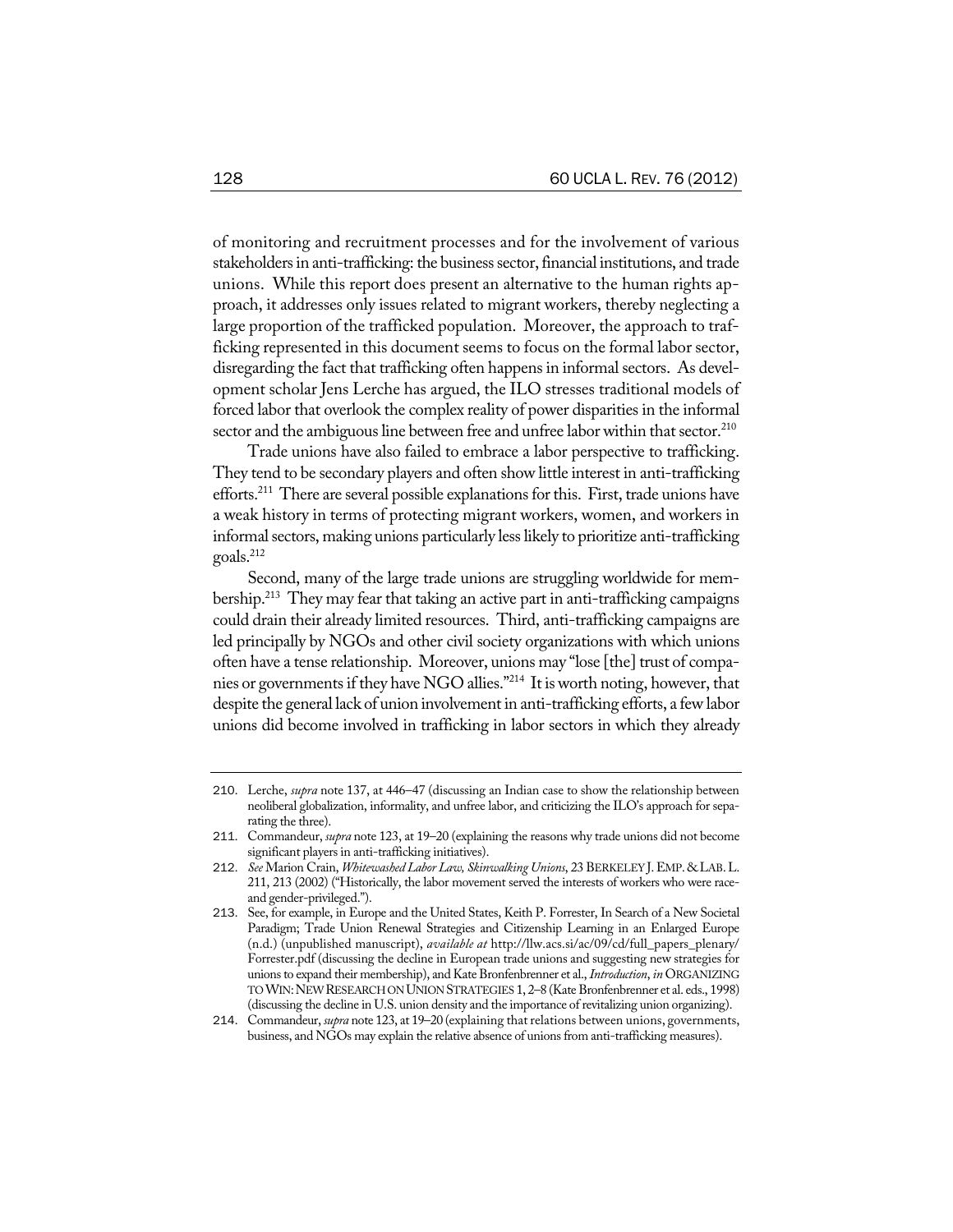have or seek to have presence. For example, the Dutch trade union Abvakabo FNV is involved in promoting labor rights for trafficked domestic workers,<sup>215</sup> and the European Coalition of Trade Unions and NGOs created a coalition to prevent trafficking.<sup>216</sup> Yet over all, union involvement in anti-trafficking can still be described as minimal.

A third reason for the lack of a labor anti-trafficking framework is the dominance of the transnational crime framework.<sup>217</sup> States have predominantly been interested in the Trafficking Protocol and itsimplementation as an instrument for reinforcing national sovereignty through tightened borders and the criminalization and prosecution of traffickers. Any other interest, including the protection of human rights, is secondary to their objective of bolstering state authority. Thus, if the somewhat less-controversial human rights framework was on shaky ground during the protocol negotiations, then the prospects of the adoption of a labor perspective, which challenges states' immigration and economic policies, were even bleaker.

A fourth factor for the labor approach's failure to gain a foothold in the international anti-trafficking framework is the dominance of the human rights approach.218 This Article suggests that the absence of labor rights from the current regime is not solely due to the fact that prostitution captured the anti-trafficking discourse, nor to the prevalence of the strong transnational crime frame. Rather, no less important have been the dominance of the human rights paradigm itself and the inherent ideological divergences between the two paradigms. The human rights framework is individualistic and victim centered; it treats trafficking as an exceptional crime and looks to legislatures and courts as the main agents of change. The labor framework, in contrast, focuses on structural causes of power disparities. It exposes a continuum of labor commodification with trafficking at its extreme end and holds collective action, bargaining, and standard setting to be the main avenues for effecting change. The tense relations between the two frameworks

<sup>215.</sup> See, e.g., EVA CREMERS ET AL., ABVAKABO FNV, YOUR RIGHTS AS A DOMESTIC WORKER IN A PRIVATE HOUSEHOLD 20–21 (2008), *available at* http://www.abvakabofnv.nl/PDF/down loads/folder-rechten-als-huishoudelijke-hulp/193055/.pdf (brochure directed at domestic workers written by the union, which includes a recommendation to become a union member as a way to improve one's work situation).

<sup>216.</sup> For a description of the project, see Creating a European Coalition of Trade Unions and NGOs to Prevent *Violence andProtectWomen and YoungPeoplein the Workplace, With a SpecificFocusonTrafficking*,INT'L TRADE UNION CONFEDERATION, http://www.ituc-csi.org/IMG/pdf/PERC-ETUC\_project\_ brief\_1\_.pdf (last visited Sept. 23, 2012). It should be noted, however, that this project focuses on identifying victims rather than on unionizing them.

<sup>217</sup>. *See* discussion *supra* PartI*.*

<sup>218.</sup> *See* discussion *supra* Parts II.B.2, II.C.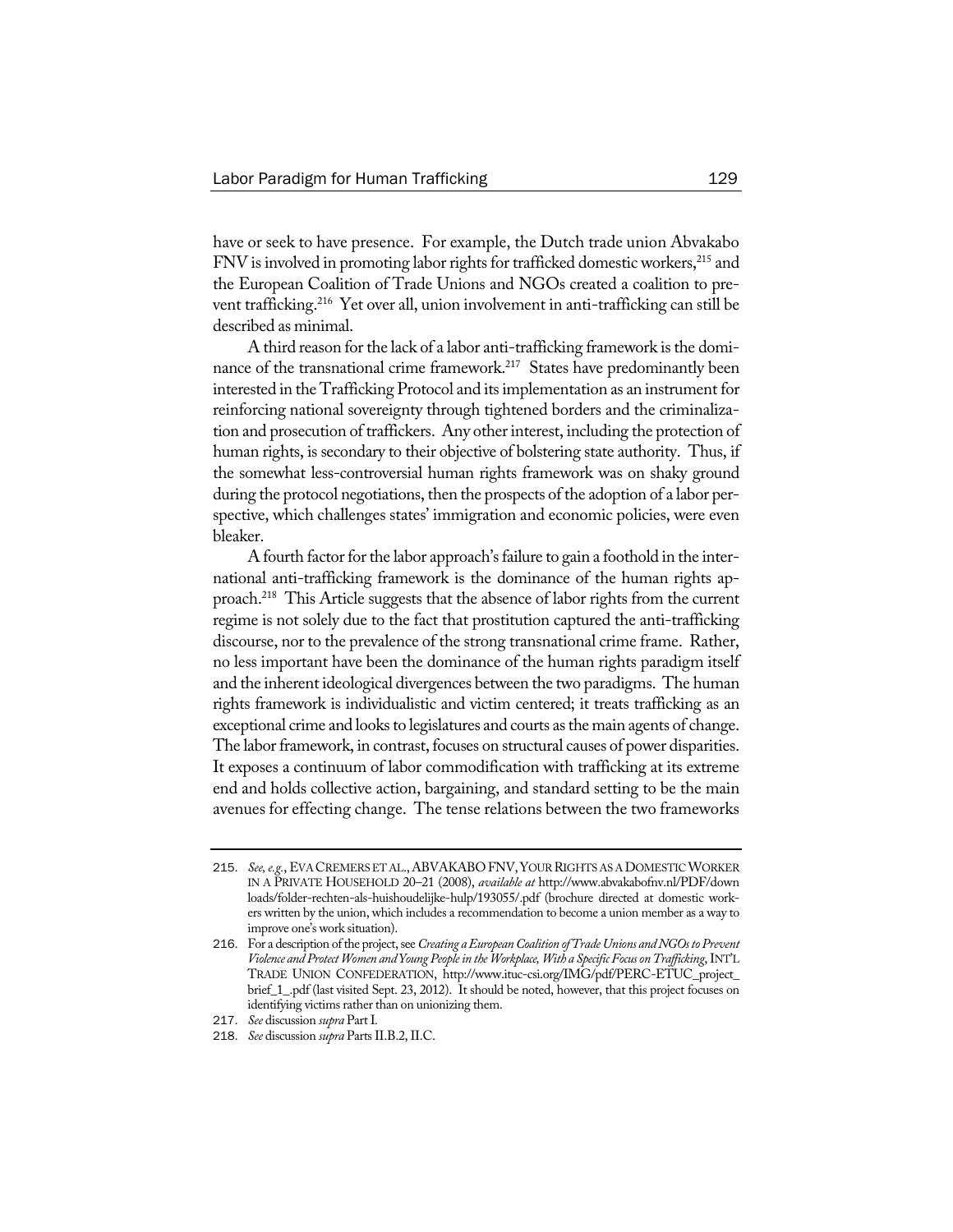suggest that incorporating a labor approach into the current human rights–based anti-trafficking framework would entail significant adjustments to the regime.

Finally, however promising a labor framework may be for combating trafficking, there are strong protectionist and rent-seeking economic interests that push against its adoption. States have an interest in curbing migration to protect local workers in certain sectors from competition. This protectionism underlies the drive for stronger border protection and the deportation and criminalization of undocumented migrant workers. Seemingly in conflict with the protectionist interests are rent-seeking interests, which push for a greater supply of cheap labor. Rent-seeking interests are served by importing an easily controlled labor force that is significantly cheaper than local workers to begin with and can be even cheaper because of the lax enforcement of employment and labor rights or their de jure or de facto inapplicability. Yet the protectionist and rent-seeking interests do converge on the desire for restrictive policies toward migrant workers once they are in the country. Thus, schemes such as binding arrangements serve both types of interests. These interests stack up against the adoption of a labor perspective on trafficking,whereasthe current human rights–infused regime is more compatiblewith the interests of states and corporate actors. The prevailing framework allows the international community to appear to take action against severe forms of exploitation, on the one hand, while sidestepping the need to deal with the structural labor market problems that enable trafficking and the entrenched interests that benefit from it, on the other.

#### **B. RegulationIsInsufficientforFightingModern-DaySlavery**

A labor approach to trafficking can seem farfetched to some: How can labor rights help slaves? This objection to a labor anti-trafficking framework suggests that the only effective way of responding to modern-day slavery is by working for its abolition through criminal prohibition. This is the position taken, for example, by certain feminists, particularly in relation to sex trafficking.<sup>219</sup> Under this stance, certain lines ofwork are inherently abusive and cannot be transformed or redeemed through regulation. Therefore, anything short of criminal prohibition amounts to

<sup>219.</sup> *See, e.g.*, KATHLEEN BARRY, FEMALE SEXUAL SLAVERY 6-13 (1979) (arguing that prostitution is a form of sexual slavery and should be abolished); Melissa Farley, *Preface: Prostitution, Trafficking, and Traumatic Stress*, *in* PROSTITUTION, TRAFFICKING, AND TRAUMATIC STRESS, at xi, xiv (Melissa Farley ed., 2003) (arguing that a women's "self, her individuality, [and] her humaneness [are] systematically . . . destroyed in prostitution"); Catharine A. MacKinnon, *Prostitution and Civil Rights*, 1 MICH. J. GENDER & L. 13, 27–28 (1993) (arguing that prostitution cannot result from women's choices and that it is a violation of women's human rights).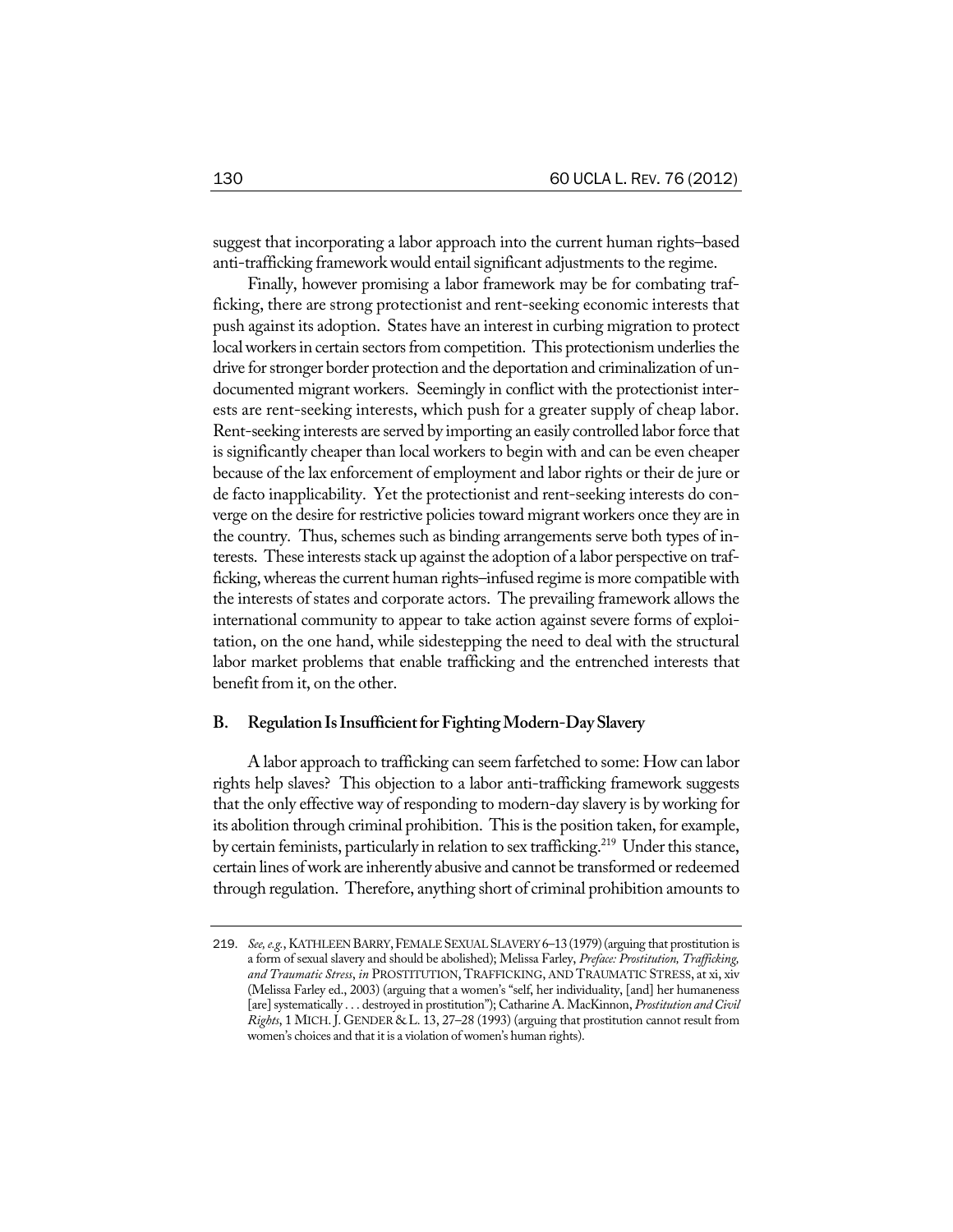toleration and legitimates the violence, rape, coercion, and violation of human dignity that are an integral part of trafficking.

Indeed, it might certainly be true that a labor perspective is unhelpful in situations in which the legal structure as a whole does not recognize a person's humanity, such as in the cases of African Americans under slavery in the United States and of Jews in concentration camps in Nazi Germany. In these circumstances, the recognition of a person's human rights and humanity is a prerequisite for improving his or her situation and for recognizing his or her workers' rights. The international definition of trafficking, however, encompasses a much wider spectrum of cases of exploitation than these extreme ones, and the type of legal denial of humanity in the latter is not typical of the large majority of trafficking victims around the world today.

The abolition of the legal category of slavery, in the United States and around the globe, did not lead to the complete disappearance of slavery-like practices. What it did accomplish, however, is that one person could no longer legally own another, meaning that legal remedies were, or could be, made available to severely exploited and commodified workers. In fact, it can be argued that once the legal category of ownership of another human being was abolished, the contractual remedies under labor and employment rights became the tools for regulating unfree labor. And they have operated ever since to limit its occurrence.<sup>220</sup> A labor approach to trafficking seeks to make such remedies accessible to and effective for all workers in all labor sectors.

The labor perspective is relevant to the large majority of trafficking cases, which are predominantly forms of severe workers' rights violations. The ILO 2009 Global Report asserted the significantly underutilized potential of traditional labor and employment mechanisms and measures for national programs to eliminate forced labor and human trafficking.<sup>221</sup> Research suggests that labor trafficking occurs less frequently where workers are organized and labor standards are monitored and enforced.<sup>222</sup> Thus, a labor approach can offer solutions even to the most extreme cases of exploitation no less than to the wider spectrum of exploitative

<sup>220</sup>. *See*ROBERT J.STEINFELD,THEINVENTION OFFREELABOR:THEEMPLOYMENT RELATION IN ENGLISH AND AMERICAN LAW AND CULTURE 1350–1870, at 9 (1991) ("Achieving legal autonomy represented a real gain for laboring people, but it also helped to obscure the systemic ways in which law continued to contribute to their oppression through the operation of the ordinary rules of property and contract in a world in which productive assets were unequally distributed.").

<sup>221</sup>. ILO GLOBALREPORT 2009, *supra* note 25, at 59–60 (describing the challenges and potential of unionizing migrant workers and of union involvement in detecting and preventing forced labor).

<sup>222</sup>. *See* GALLAGHER, *supra* note 16, at 439 (citing research about the effects of unionization and labor inspections on trafficking).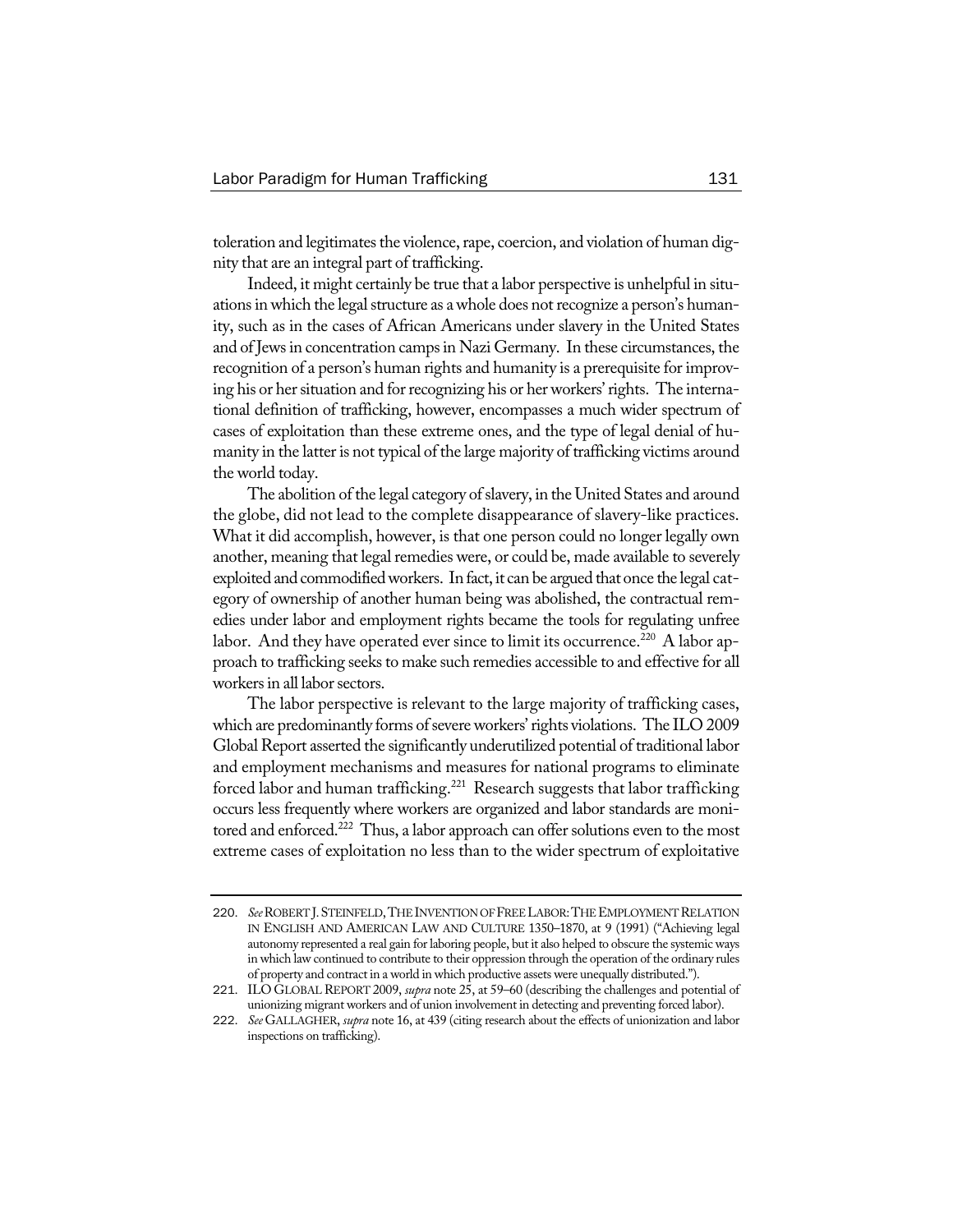situations. Moreover, under the anti-trafficking labor framework presented in this Article, no trafficking case is too extreme to be effectively addressed with labor tools and mechanisms. It may be arguable as to whether a certain income-producing practice (farm work, construction work, sex work, surrogacy, or organ donations) is in fact "work." From a pragmatic standpoint, however, increasing individual choice and workers' control over the terms of their employment contract and the circumstances of its fulfillment will significantly reduce exploitation in all of the cases. The claim that prohibition alone is a sufficient solution and that regulation legitimates trafficking collapses in the face of the reality that criminal prohibitions do not end all exploitation and that in fact their outcomes may very likely impair the options and bargaining power of exploited workers.<sup>223</sup>

The labor model described here promotes labor market regulation, among other things, but at the same time it does not require abolishing the criminal prohibition on severely exploitative employment. Labor and employment rights often attach criminal sanctions to employers' violations of protective laws.<sup>224</sup> What this approach does entail, however, are measures that pay heed to a larger set of concerns than those addressed through criminalization so asto effectively prevent the undesired behavior.<sup>225</sup>

One illustrative example of this dynamic is the case of child labor. Child labor is prohibited by international law and constitutes a criminal offense in many national jurisdictions. Yet researchers and policymakers have long observed that in developing countries, prohibiting child labor per se has severe negative consequences. When child labor is required for families' economic survival, introducing a criminal prohibition may lead to increased poverty among families and children and may drive child labor underground, leading to even more precarious jobs and worse working conditions.<sup>226</sup> Efforts to combat child labor in many developing

<sup>223</sup>. *See, e.g.*, JULIA O'CONNELL DAVIDSON, PROSTITUTION, POWER AND FREEDOM 91–106 (1998) (describing the power and control of a sex workerin a transaction, including the impact of illegality); Lin Lean Lim, *The Economic and Social Basesof Prostitution in Southeast Asia*, *in* THE SEX SECTOR, *supra* note 201, at 1, 20–22 (suggesting that abolitionist views of prostitution may push it underground and further marginalize those most in need of protection).

<sup>224</sup>. For example, in many countries, violations of the prohibition on slavery and child labor can have criminal consequences. Likewise, in various countries, violations of minimum wage laws, certain occupational safety standards, and even some antidiscrimination laws constitute a criminal offense. *See* Kenneth Mann, *Punitive Civil Sanctions: The Middleground Between Criminal and Civil Law*, 101 YALE L.J. 1795 (1992) (providing a general theory of the complementarity of criminal and civil sanctions).

<sup>225</sup>. *Seesupra* PartII.B.4 (discussing measures that can be taken under a labor anti-trafficking approach).

<sup>226</sup>. *See, e.g.*, David M. Smolin, *Conflict and Ideology in the International Campaign Against Child Labor*, 16 HOFSTRA LAB. & EMP. L.J. 383, 394–99 (1999) (criticizing the mainstream movement for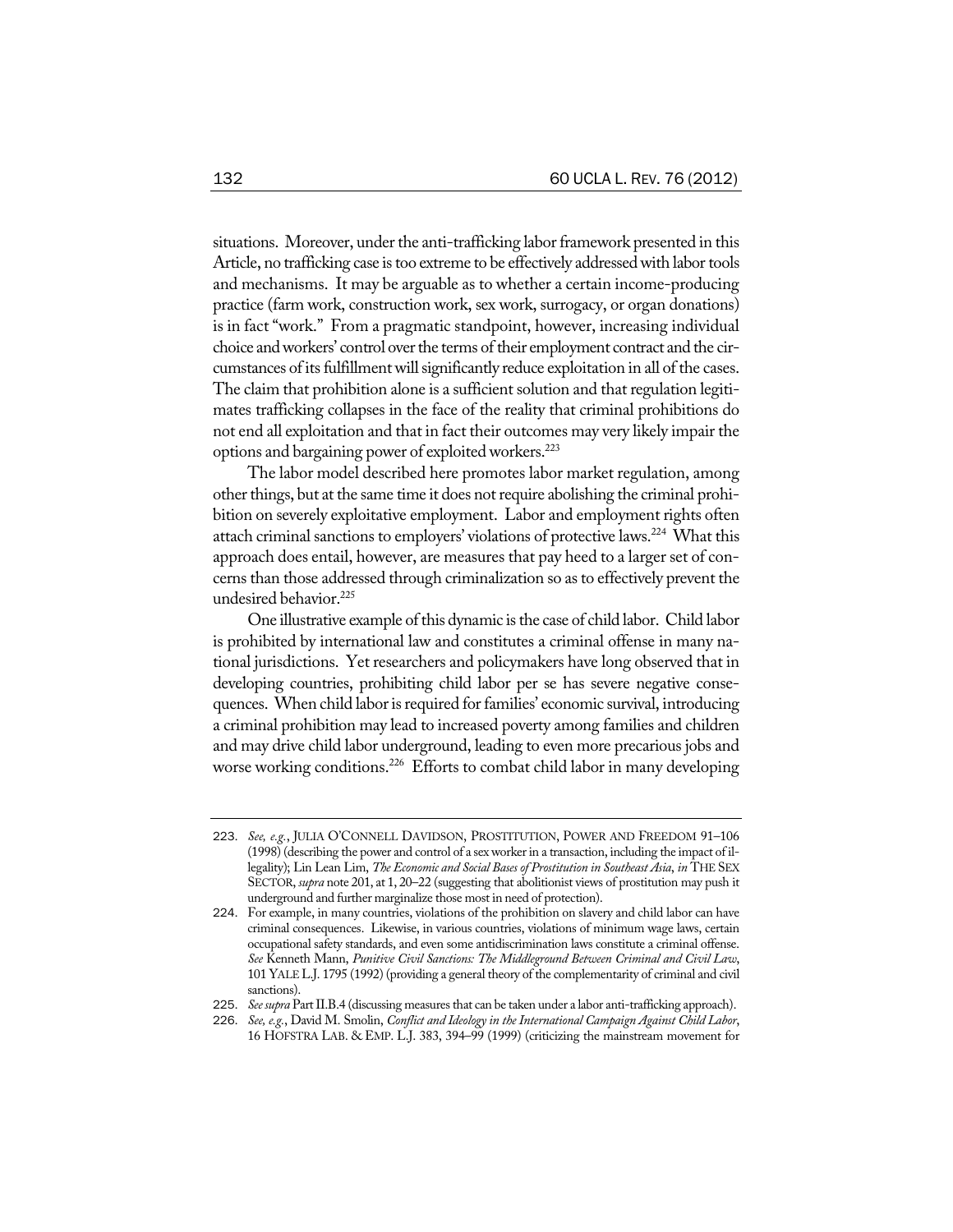countries have, to some extent, shifted from implementing criminal prohibitions to attending to structural economic and social issues such as education, job training, regional economic development, labor market regulation, and regulation of children's work. Accordingly, in numerous developing countries today, the criminal prohibition on child labor is accompanied by some of the following measures: higher spending on education; mandating primary education; economic benefits to families who send their children to school; incorporation of components compatible with market needs in school curriculums; increased regulatory and enforcement efforts in industries prone to child labor; and collaboration with trade unions, transnational corporations, civil society organizations, and financial institutions. $^{227}$ It is now well understood in the context of child labor that effective prevention cannot rely solely on criminalization or rehabilitation of the children but rather requires close attention to economic and labor market realities. A labor approach offers just such a pragmatic, market-based analysis to contend with the problem of trafficking.

## **C. TheRisk ofUndermining theCurrentAnti-traffickingParadigm**

A third possible objection to introducing a labor anti-trafficking framework is the concern that this would undermine most of the achievements of the human rights approach. While the first objection to a labor framework was based on moral commitments, the objection here is pragmatic in nature: It asks which framework is more likely to be accepted by states to combat trafficking and asserts that a human rights approach is a more likely contender because adopting the labor framework would require states to fundamentally amend hard-seated economic and migration policies. According to this position, the existing anti-trafficking framework may not be perfect, but it is working. The framework significantly increased awareness of the problem of trafficking, and its flexibility has enabled the majority of countries across the globe to take action against trafficking. The diverging premises and understandings of the two paradigms regarding workers' agency and the nature of trafficking as either an escalated form of labor exploitation or a

eliminating child labor and arguing for partial abolition with regulation rather than a pure abolitionist goal).

<sup>227</sup>. *See* FARKHANDA ZIA MANSOOR, WORKING TOWARDS THE ERADICATION OF CHILD LABOUR? AN ANALYSIS OF THE LEGAL FRAMEWORK WITH CASE-STUDIES OF PAKISTAN, INDIA,INDONESIA, CHINA, UK AND USA 17–30 (2011) (describing the common practices to combat child labor beyond prohibition).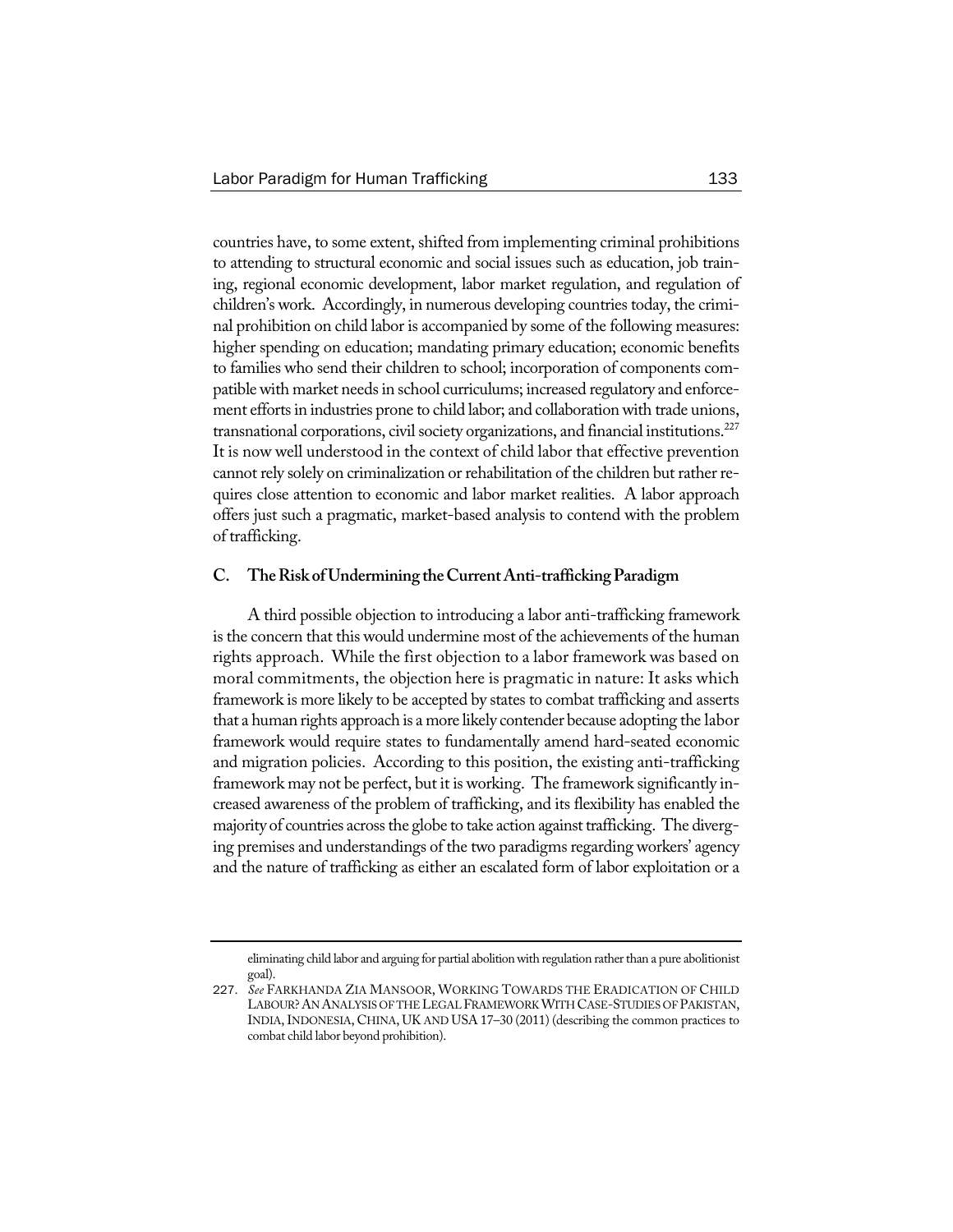unique and distinct phenomenon could undermine the astounding support for the current anti-trafficking regime across the world.

Indeed, construing traffickedworkers as agents, as dictated by the labor paradigm, has a significant strategic downside. Assuming volition and willful migration into destination countries for work purposes taints the premise of innocence that plays such a vital role in human rights narratives in general and in trafficking narratives in particular. Despite the fact that the Trafficking Protocol's definition clearly provides that a victim's consent is irrelevant when traffickers use prohibited means (such as coercion, deception, and abuse of power), special protection and support measures offered under national anti-trafficking regimes often hinge on and are justified by the victim's alleged passivity and innocence.<sup>228</sup> Adopting a labor framework and treating workers as active agents who, given supportive background rules, can take control of their working conditions could, therefore, put a dent in popular national support for the extension of rights to victims of trafficking.

Similarly, perceiving trafficking as part of a spectrum of labor market exploitation entails its share of strategic costs: It complicates the narrative of trafficking as "modern-day slavery," a phenomenon that can allegedly be identified and confined easily, and it exposes the commonalities between trafficking and other more frequent but perhaps less blatantly immoral exploitative labor practices. As such, it implies that trafficking is not always a case of criminal villains doing evil but sometimes a situation brought on by market actors, affected by market forces, and shaped by social norms and legislation. This, too, may undermine popular acceptance of extending unique and expansive rights to trafficking victims. Specifically, governments' willingness to establish visa regimes for trafficking victims rests on the premise that human trafficking is a relatively rare and marginal phenomenon, so that establishing special visa arrangements for its victims does not risk transforming the country's immigration policy. A labor perspective that suggests that trafficking may be caused by structural features common to significant parts of entire labor sectors, however, would challenge the assumption that trafficking is a rare and extreme occurrence that arises on an individual basis.

Yet the labor framework has a significant upside as well. Focusing on agency rather than victimhood brings the myth of trafficking closer to the reality of labor

<sup>228</sup>. See, for example, in the United States, Haynes, *supra* note 122, at 47 ("To invoke the 'benefits' available to trafficked persons, the person requesting the benefit must describe herself as a 'victim' and tell the victim story.").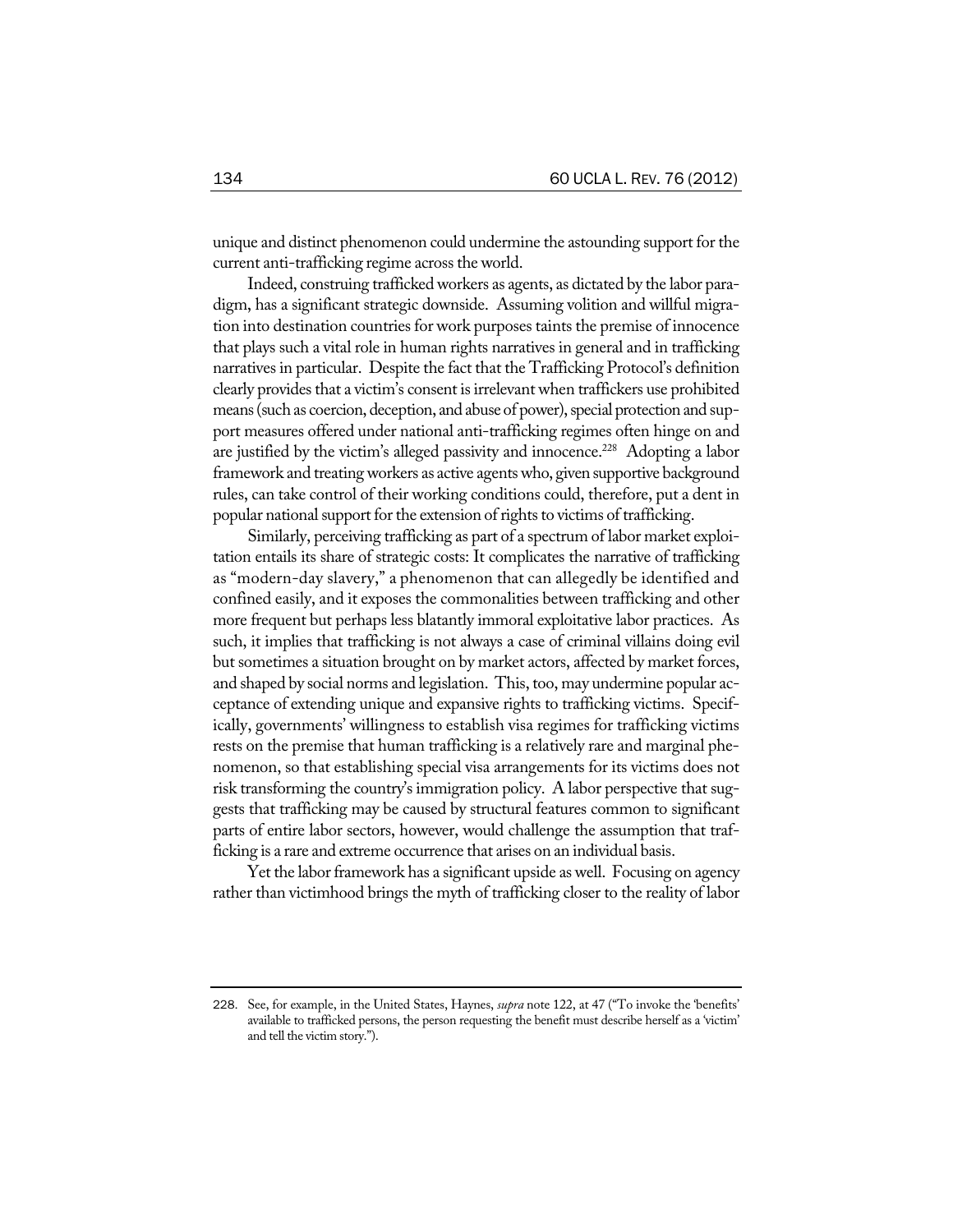exploitation in the lives of many migrant workers.<sup>229</sup> Complicating the human rights picture of trafficking brings with it a clearer understanding of the root causes of trafficking and, therefore, a clearer vision of how to prevent it. A labor approach to trafficking, moreover, shows that criminal law supplemented by generous rehabilitation measures is an insufficient tool to deal with those root causes and that labor and employment law, as well aslabor migration policies, need to be part of the solution. The labor framework, therefore, opens up a plethora of new and possibly effective ways for transforming precarious and exploitative labor sectors and for improving working conditions through the direct action and involvement of workers or with the help of third parties such as trade unions and workers' rights centers.

#### **CONCLUSION**

The dominant anti-trafficking regime, as it currently stands, helps a very small proportion of trafficked persons. By focusing on purportedly saving victims from the hands of traffickers and rehabilitating them ex post, it does little to deal with the underlying causes of trafficking. The prevailing human rights–based anti-trafficking regime has little to offer a great many of the workers being severely exploited across the world, particularly those who seek empowerment in their workplace and improved and decent working conditions rather than rescue, rehabilitation, and repatriation. This Article has argued that current anti-trafficking policies are unsuccessful because, among other reasons, they are dominated by a human rights approach to trafficking and they lack a labor perspective. The fixation on sex trafficking, with its supposedly clear-cut victims and villains, the focus on extreme cases, and the disregard forstructural labor market inequalities hamper the development of effective anti-trafficking policies. This calls into doubt the justification for the currently implemented anti-trafficking regime and raises the question of whether it actually obscures the main causes of, and solutions to, severe forms of labor exploitation.

Incorporating a labor framework into current anti-trafficking efforts is crucial for effectively addressing the roots of trafficking and realizing the potential for transforming labor markets. The time isripe forthe international community, the labor movement, and the human rights movement to translate their declared commitment to combating human trafficking into better, more effective policies against

<sup>229</sup>. *See,e.g.*, TIPREPORT 2010,*supra* note 31, at 6 ("[Trafficking]isless often about the flat-out duping and kidnapping of naïve victims than it is about the coercion and exploitation of people who initially entered a particular form of service voluntarily or migrated willingly.").